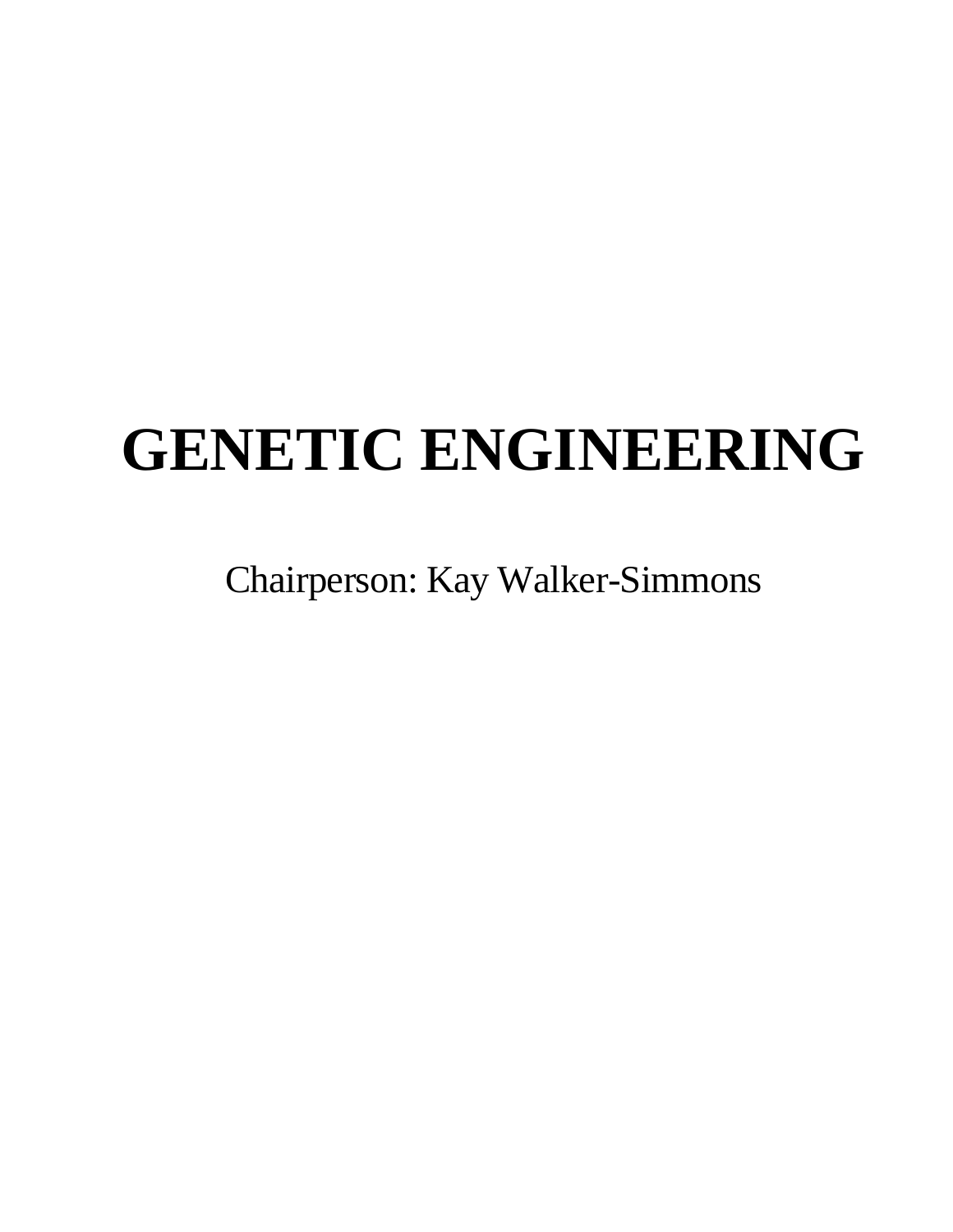# WHEAT TRANSFORMATION: A NEEDED TOOL FOR WHEAT GENETICS AND GERMPLASM IMPROVEMENT P. S. Baenziger<sup>1\*</sup>, M. Dickman<sup>2</sup>, T. Clemente<sup>1</sup>, S. Sato<sup>1</sup>, A. Mitra<sup>2</sup>, J. Watkins<sup>2</sup>, B. Langston<sup>2</sup>, B. LaVallee<sup>1</sup>, J. Schimelfenig<sup>2</sup>, S. Mitra<sup>1</sup>, J. Bohlmann<sup>1</sup> and M. Montgomery<sup>1</sup>

<sup>1</sup>Department of Agronomy and Horticulture; and <sup>2</sup>Department of Plant Pathology, University of Nebraska at Lincoln (UNL), Lincoln, NE, 68503-0915, USA Corresponding Author: PH: (402) 472-1538; E-mail: agro104@unlnotes.unl

### **ABSTRACT**

Fusarium head blight (FHB) is a major disease of wheat in the north central and eastern United States that affects both grain yield and end-use quality. It is generally agreed that the most cost effective way of preventing this disease would be through the release of FHB resistant cultivars. A major limitation to developing FHB resistant cultivars is the limited availability of resistant germplasm. Our project has attempted to increase genetic resources expressing FHB resistance through wheat transformation. Though microprojectile bombardment is commonly used, wheat transformation using *Agrobacterium tumefaciens* is preferred because a higher probability of simple, low copy integration events and ease in generating 'marker-free' transgenic lines by simultaneous delivery of two T-DNA elements. Currently we are using two strategies for increasing FHB resistance. The first strategy relies upon anti-fungal protein expression, such as bovine lactoferrin along with its derivative bovine lactoferricin, and the synthetic lytic peptide D4E1. The second strategy is to develop lines expressing inhibitors of programmed cell death (anti-apoptotic genes; Bcl-xL, Op-IAP, Sf-IAP, and ced9). FHB and its toxin, deoxynivalenol, have been suggested to regulate programmed cell death during pathogen infection. By transforming wheat with inhibitors of programmed cell death we hope to not only increase tolerance to FHB in wheat, but inhibit necrotrophic pathogen infection in general. The expression of inhibitors of programmed cell death may result in other agronomically beneficial traits as well. Preliminary results suggest improved tolerance to high levels of salinity and cold stress, as transgenic plants demonstrate reduced levels of DNA fragmentation and increased hardiness, respectively. We have also demonstrated the ability of deoxynivalenol to induce increased levels of programmed cell death via TUNEL staining of treated leaf sections. Finally, while our interest lays in the augmentation of FHB resistance present in wheat and its relatives, the importance of wheat transformation as a key genomics tools is clear. Transformation technology provides the ability to insert beneficial genes as well as silence existing genes in order to elucidate host-pathogen interactions during necrotrophic infection. For example, a newly discovered extremely efficient gene silencing system called DRIGS (direct repeat induced post transcriptional gene silencing) is currently being tested in wheat.

#### **ACKNOWLEDGEMENT**

This material is based upon work supported by the U.S. Department of Agriculture, under Agreement No. 59- 0790-9-026. This is a cooperative project with the U.S. Wheat & Barley Scab Initiative. Any opinions, findings, conclusions, or recommendations expressed in this publication are those of the author(s) and do not necessarily reflect the view of the U.S. Department of Agriculture.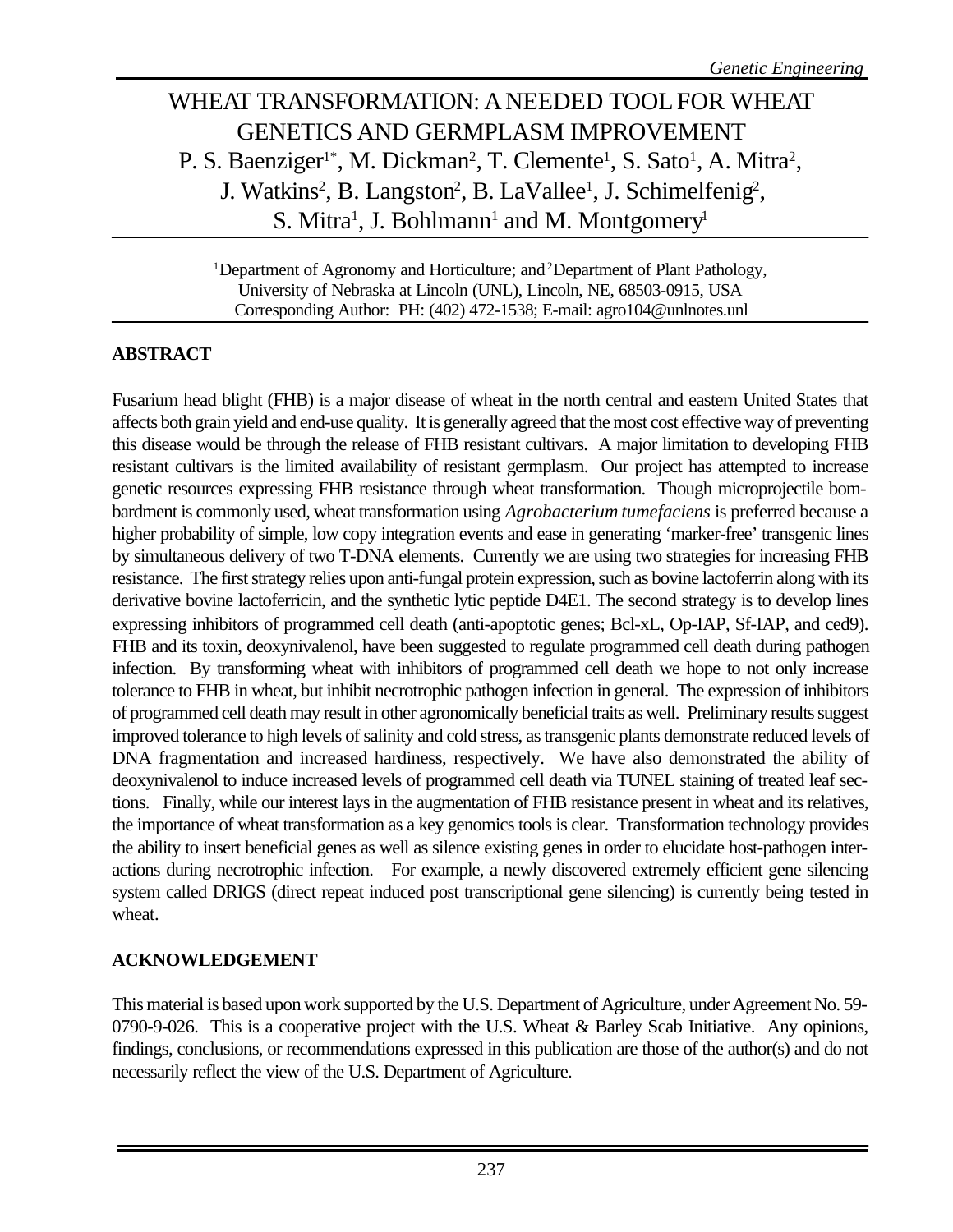# MAPPING FHB RESISTANCE QTL IN A BARLEY POPULATION DERIVED FROM AN ATAHUALPA X M81 CROSS K.A. Beaubien<sup>1</sup>, L.M. Nduulu<sup>1</sup> and K.P. Smith<sup>1\*</sup>

<sup>1</sup>Dept. of Agronomy and Plant Genetics, University of Minnesota, St. Paul, MN, USA \*Corresponding Author: PH: (612) 624-1211; E-mail: smith376@umn.edu

### **ABSTRACT**

Previous barley mapping studies, using four sources of resistance (Chevron, Frederickson, Gobernadora and Zhedar), report four major *Fusarium* head blight (FHB) quantitative trait loci (QTLs): one on chromosome 2 near the centromere, one on chromosome 2 near the *Vrs1* locus, one on chromosome 2 near the southern telomere and one on chromosome 6. The first objective of this study was to identify QTL for resistance to FHB in an Atahualpa x M81 (AxM81) population in hopes that they will complement those previously identified. Atahualpa was chosen because it is genetically dissimilar to other sources of resistance in barley. The second objective was to investigate the effect of major spike morphology traits on the detection of FHB QTLs. To accomplish this, we created a selected subset of the AxM81 population that was fixed for two single gene traits that have a phenotypic association with FHB. The *nud1* locus, located on chromosome 1, determines covered v. hulless kernels. The *Vrs1* locus, located on chromosome 2, determines two-rowed v. six-rowed spike type. The random subset contains 102 individuals segregating at both the *nud1* and *Vrs1* loci. The selected subset contains 67 individuals fixed at both the *nud1* (for covered kernels) and *Vrs1* (for six-rowed spike type) loci. Phenotypic data for FHB severity was collected from four environments; deoxynivalenol (DON) accumulation data was collected from one environment. A simple sequence repeat (SSR) linkage map was constructed using JoinMap 3.0. The map currently covers approximately 60% of the barley genome. Composite interval mapping QTL analysis with PlabQTL 3.0 has located a major FHB QTL using the random population on chromosome 2 associated with the *Vrs1* locus at Crookston 2003 (LOD=13.9; R<sup>2</sup>=46.9%), China 2003 (LOD=19.6;  $R^2$ =59.1%) and China 2004 (LOD=9.6;  $R^2$ =35.5%). A single DON QTL located in the random population was coincident with the major *Vrs1* QTL at Crookston 2002 (LOD=3.7;  $R^2$ =15.4%). One FHB QTL, identified in a single environment, was located in the random population on chromosome 2 associated with *GBM1062* (approximately 15 cM distal to *Vrs1*) at Crookston 2002 (LOD=3.3; R<sup>2</sup>=14.1%). Three FHB QTLs, identified in single environments, were located using the selected population; two are located on chromosome 1 associated with *HvCMA* at China 2004 (LOD=3.2; R<sup>2</sup>=20.2%), and *Bmag0321* at Crookston 2003 (LOD=3.1;  $R^2$ =19.5%), and one is located on chromosome 2 associated with *Bmac0093* at Crookston 2003 (LOD=4.0;  $R^2$ =23.9%). One DON QTL was located in the selected population on chromosome 1 associated with *Bmag0321* at Crookston 2002 (LOD=3.7; R<sup>2</sup>=22.9%). Preliminary results indicate several QTL for FHB resistance were identified using the selected subsets that were not identified using the random subset.

### **ACKNOWLEDGEMENT**

This material is based upon work supported by the U.S. Department of Agriculture, under Agreement No. 59- 0790-4-120. This is a cooperative project with the U.S. Wheat & Barley Scab Initiative. Any opinions, findings, conclusions, or recommendations expressed in this publication are those of the authors and do not necessarily reflect the view of the U.S. Department of Agriculture.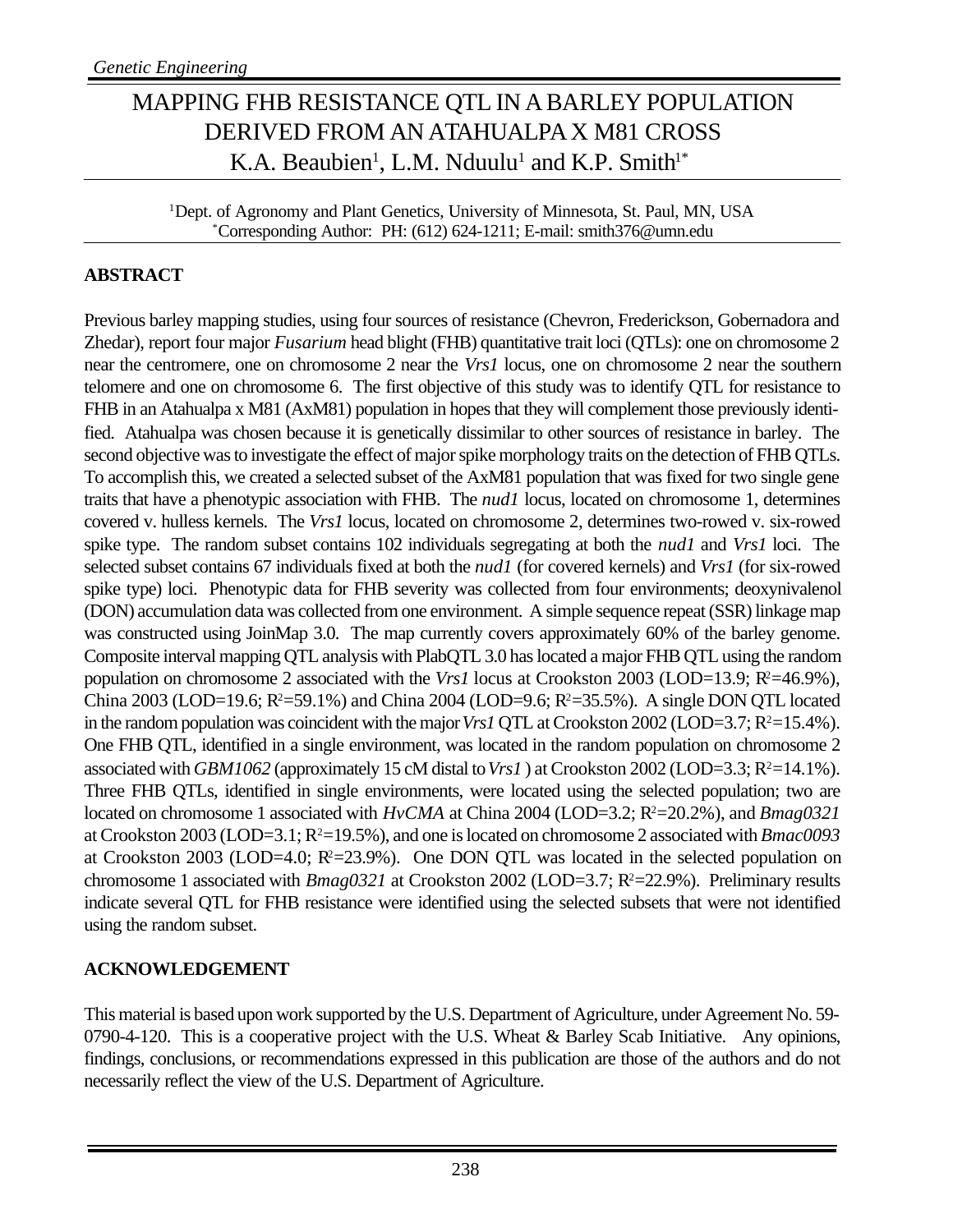# ROLE OF DIOXYGENASES IN FUNGAL SPORULATION Marion Brodhagen, Dimitrios Tsitsigiannis and Nancy Keller\*

Department of Plant Pathology, University of Wisconsin, Madison, WI, 53706, USA \*Corresponding Author: PH: 608-262-9795; E-mail: Npk@plantpath.wisc.edu

### **ABSTRACT**

Oxylipins comprise a family of structurally related oxygenated long chain fatty acid-derived molecules that exhibit crucial biological activities as signals of intra- and inter-cellular communication in mammals, plants and fungi. Oxylipin production is ubiquitous among pathogenic and saprophytic fungi and appears to play a role in life cycle control particularly in sexual and asexual development. For instance, in various members of Mucorales, immunofluorescence microscopy showed that 3-OH oxylipins are associated with asexual reproductive structures (e.g. sporangium, columella and aggregating sporangiospores), and in the yeast *Dipodascopsis uninucleata* with the sexual reproductive phase of the life cycle (e.g. gametangia, asci and matrix of released aggregating ascospores). We have recently identified three fatty acid oxygenases (PpoA, PpoB and PpoC) in the model fungus *Aspergillus nidulans*. Deletion of the encoding genes were correlated with changes in the asexual to sexual spore development, alterations in mycotoxin biosynthesis and decreased virulence as measured by spore reduction on host seed. Phylogenetic analyses showed that *ppo* genes are present in both saprophytic and pathogenic Ascomycetes and Basidiomycetes, suggesting a conserved role for Ppo enzymes in the life cycle of fungi. We have identified four putative Ppo proteins in *Fusarium graminearum* and will describe strategies in inactivating these genes.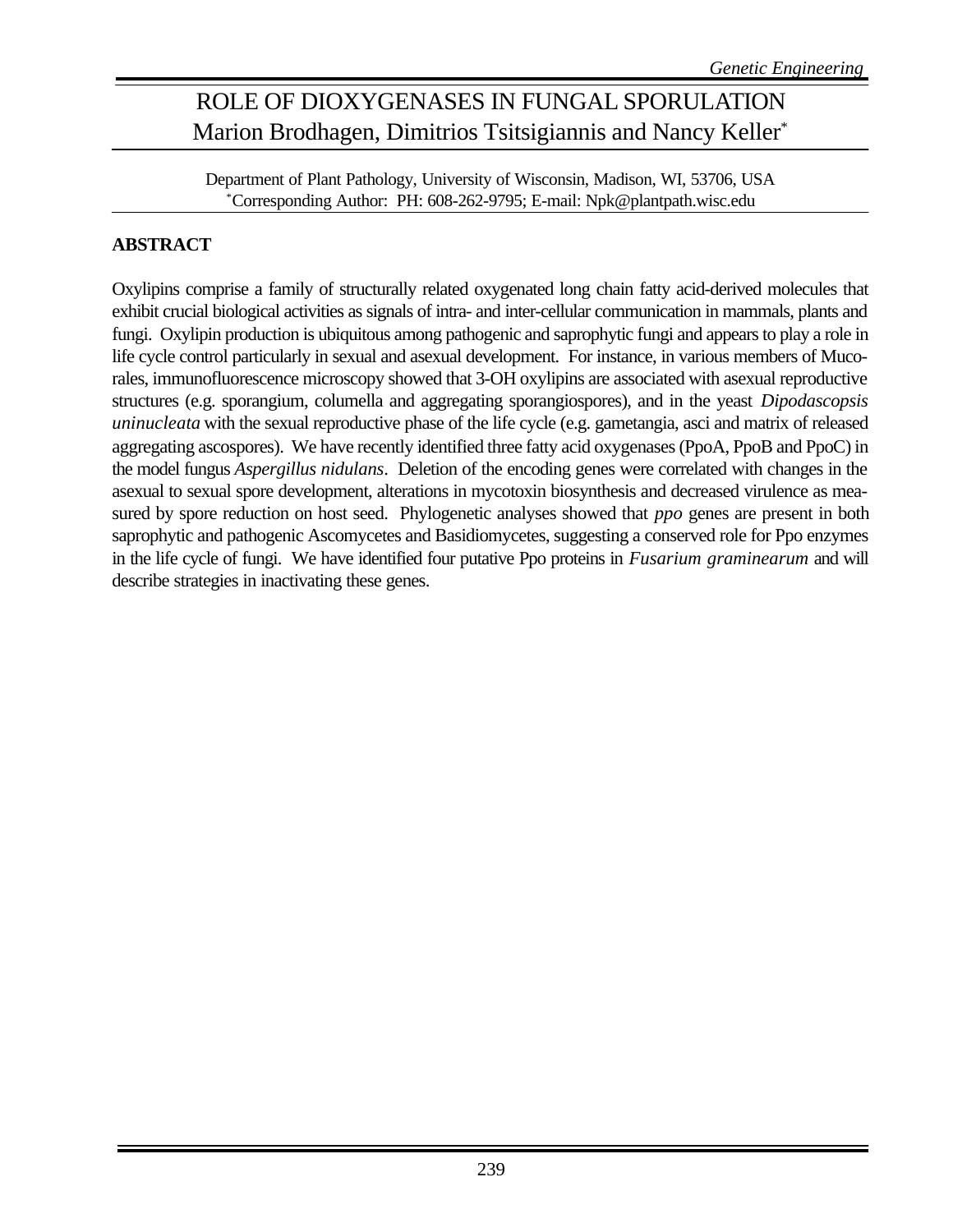# SATURATION MAPPING OF THE FHB RESISTANCE QTL *QFHS-NDSU-3A* IN TETRAPLOID WHEAT  $X.$  Chen<sup>1</sup>, J. Hu<sup>2</sup>, S. Kianian<sup>1</sup> and X. Cai<sup>1\*</sup>

<sup>1</sup>Dept. of Plant Sciences, North Dakota State University, Fargo, ND 58105; and <sup>2</sup>USDA-ARS, Northern Crop Science Lab, Fargo, ND 58105 \*Corresponding Author: PH: (701) 231-7404; E-mail: Xiwen.Cai@ndsu.nodak.edu

### **ABSTRACT**

Fusarium head blight (FHB), a destructive disease of wheat, has posed a significant threat to wheat production, processing, and consumption. Sources of effective resistance to FHB have not been found in durum wheat (*Triticum turgidum* var. *durum* L., 2n=4x=28, AABB). A major FHB resistance quantitative trait locus (QTL) *Qfhs.ndsu-3AS* was identified from a wild tetraploid wheat accession (*T. dococcoides* L., 2n=4x=28, AABB) and mapped within a 29.3 cM interval on chromosome 3A. A mapping population of 83 recombinant inbred chromosome lines (RICLs) derived from a cross between the *T. turgidum* var. *durum* cv. Langdon (LDN)-*T. dicoccoides* substitution line 3A and LDN has been used for saturation mapping of this QTL region in the present study. To date, we have assigned 30 new molecular markers to the QTL region, which extended the map distance from 155.2 cM to 248.4 cM. These markers, including SSR, STS, TRAP (target region amplification polymorphism), SSCP (single-strand conformation polymorphism), and CAPS (cleaved amplified polymorphic sequence), were generated from the ESTs mapped within the deletion bin 3AS-4 where the microsatellite marker closely linked with the peak of the QTL, *Xgwm2*, was assigned. We have identified new markers flanking the QTL and placed the QTL within a 9.4 cM chromosomal interval that is over three times smaller than the previous interval (29.3 cM). Thermal asymmetric interlaced PCR (TAIL-PCR) has been employed to extend DNA sequences surrounding the loci of interest. Single or low-copy TAIL-PCR products have been used to screen BAC libraries of LDN and *T. tauschii* (2n=2x=14, DD) and generate more markers to saturate this QTL region. A large  $F_2$  population (over 1,000 individuals) was developed from a cross between LDN and a RICL with a smaller *T. dicoccoides* chromosomal fragment containing *Qfhs.ndsu-3AS*. This population has been used to generate more recombinants for fine mapping of the QTL region.  $F_3$  offspring of the heterozygous recombinant  $F_2$  individuals were produced to generate homozygous recombinants for FHB evaluation. Comparative mapping suggested that the FHB resistance QTL *Qfhs.ndsu-3AS* and *Qfhs.ndsu-3BS* localized on the short arm of chromosome 3A and 3B respectively, are not homoeoloci.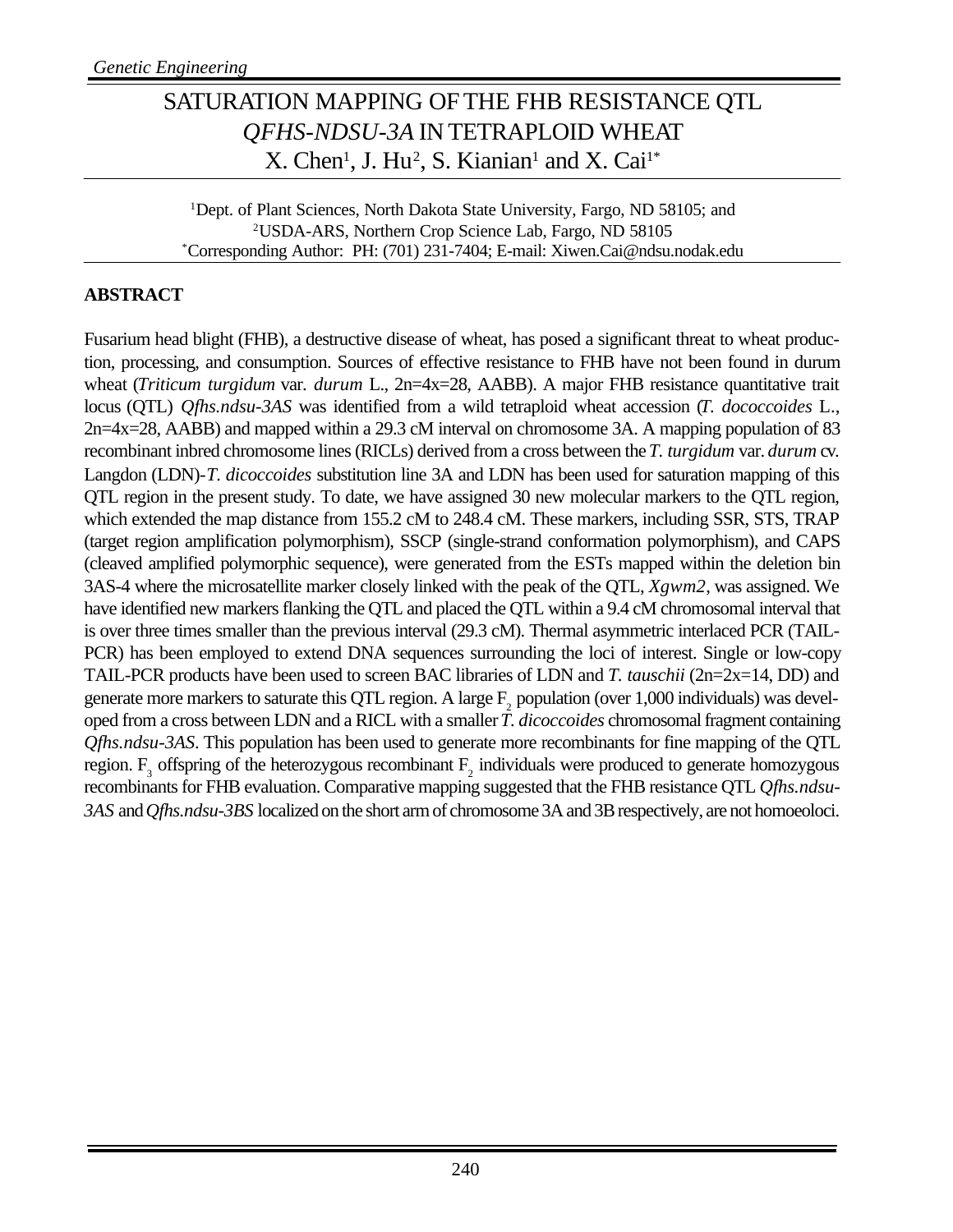# TISSUE SPECIFIC EXPRESSION OF A CHITINASE GENE FROM *TRICHODERMA ATROVIRIDE* CONFERS *FUSARIUM* RESISTANCE TO GM-BARLEY J.L. Clarke, S.S. Klemsdal\* and O. Elen

Norwegian Crop Research Institute, Plant Protection Centre, Norway \*Corresponding Author: PH: (47) 64949400; E-mail: sonja.klemsdal@planteforsk.no

### **ABSTRACT**

Since many *Fusarium*-mycotoxins are heat stable, these compounds cannot be removed through the chain of food processing, and once present in the grains at harvest, they will also be present in the final product. The reduction of the original infection of *Fusarium* will thus be the only way to reduce the amount of *Fusarium*produced mycotoxins in the final food products. Cereal genes conferring resistance to *Fusarium* infection have not yet been identified, but in some wheat cultivars, resistance loci have been mapped. *Trichoderma* genes encoding chitindegrading enzymes have been introduced into several plant species and have been shown to increase the plants' resistance against fungal pathogens. At the Norwegian Crop Research Institute we have produced GM-barley where a fungal endochitinase gene, *ech42* from *T. atroviride* regulated by the barley promoter *Ltp2*, has been inserted resulting in increased resistance towards *Fusarium* infection of the seeds. The advantage of the *Ltp*2 promoter is that it permits a gene to be expressed only in the aleurone layer of developing seeds, corresponding to the point of time when *Fusarium* infects the spikes of barley. One of the resulting transformed plant lines, PL9, seemed to be especially promising. The copy number was estimated by the real-time PCR method to be low. Study on the inheritance of the transgenes in  $T_1$  progeny revealed a 3:1 segregation. The expression of the chitinase gene,  $ech42$ , was studied in the  $T<sub>1</sub>$  generation using quantitative real-time RT-PCR assay. Some T<sub>1</sub> progenies showed very high *ech42* expression while others had either very low or no detectable expression. After inoculation with *Fusarium culmorum*, all *ech42* containing T<sub>1</sub> progenies coming from PL9 showed high resistance. The amount of *F. culmorum* present after point inoculation of the spikes was quantified by real-time PCR analysis. Extremely low amounts or no *F. culmorum* could be detected in seeds located at the same spike close to the point inoculated grains compared to the huge amounts found in wild type control plants. Further studies will be performed on plants from the  $T_2$  generation currently grown in the greenhouse.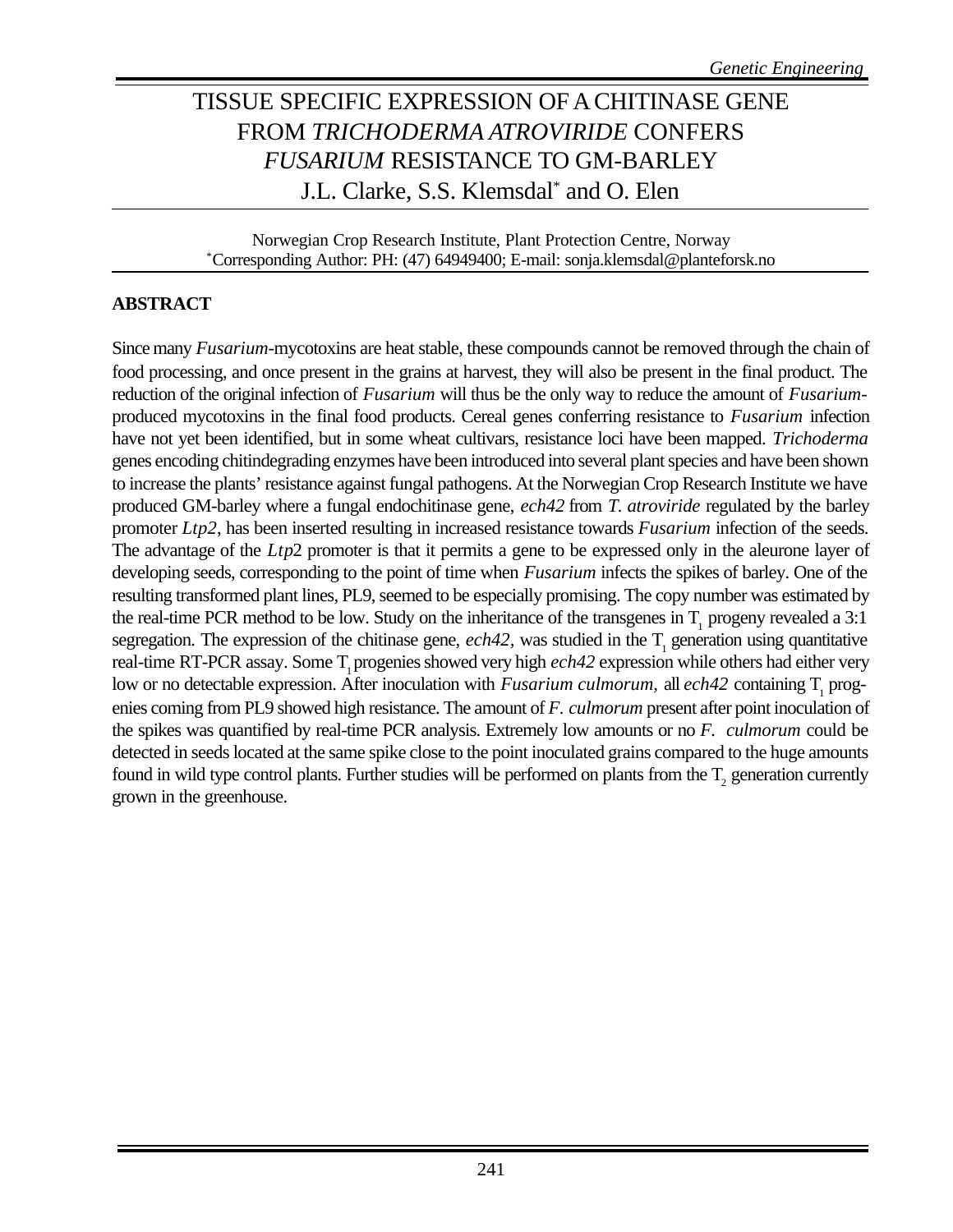# ATRUNCATED FORM OF RIBOSOMAL PROTEIN L3 ELIMINATES RIBOSOME DEPURINATION AND CELL DEATH CAUSED BY POKEWEED ANTIVIRAL PROTEIN AND CONFERS RESISTANCE TO TRICHOTHECENE MYCOTOXINS Rong Di and Nilgun E. Tumer\*

Biotechnology Center for Agriculture and the Environment, and the Department of Plant Biology and Pathology, Cook College, Rutgers University, New Brunswick, New Jersey 08901-8520, USA \*Corresponding Author: PH: 732-932-8165 x215; E-mail: tumer@aesop.rutgers.edu

### **ABSTRACT**

The contamination of important agricultural products, such as wheat, barley or maize with the trichothecene mycotoxin, deoxynivalenol (DON) due to infection with *Fusarium graminearum* or *Fusarium culmorum* is a worldwide problem. Trichothecenes inhibit translation by targeting ribosomal protein L3. We have previously shown that pokeweed antiviral protein (PAP), a single chain ribosome inactivating protein, depurinates ribosomes by binding to L3. Co-expression of a truncated form of yeast L3 (L3D), which contains only the first 100 amino acids, together with wild type PAP in transgenic tobacco plants led to a dramatic increase in PAP mRNA and protein expression. Unlike plants expressing PAP alone, transgenic plants expressing wild type PAP and yeast L3D were phenotypically normal. Ribosomes from these plants were not depurinated, even though high levels of PAP was associated with ribosomes. Expression of the endogenous tobacco ribosomal protein L3 was upregulated in transgenic lines containing L3D and PAP. Transgenic lines that showed high level of PAP and L3 protein expression were resistant to the *Fusarium* mycotoxins, DON and 4,15-diacetoxyscirpenol (DAS). These results demonstrate that co-expression of yeast L3D and PAP eliminates ribosome depurination, mRNA destabilization and cell death caused by PAP and increases endogenous L3 expression. High levels of PAP and L3 expressed in these plants confer resistance to trichothecene mycotoxins.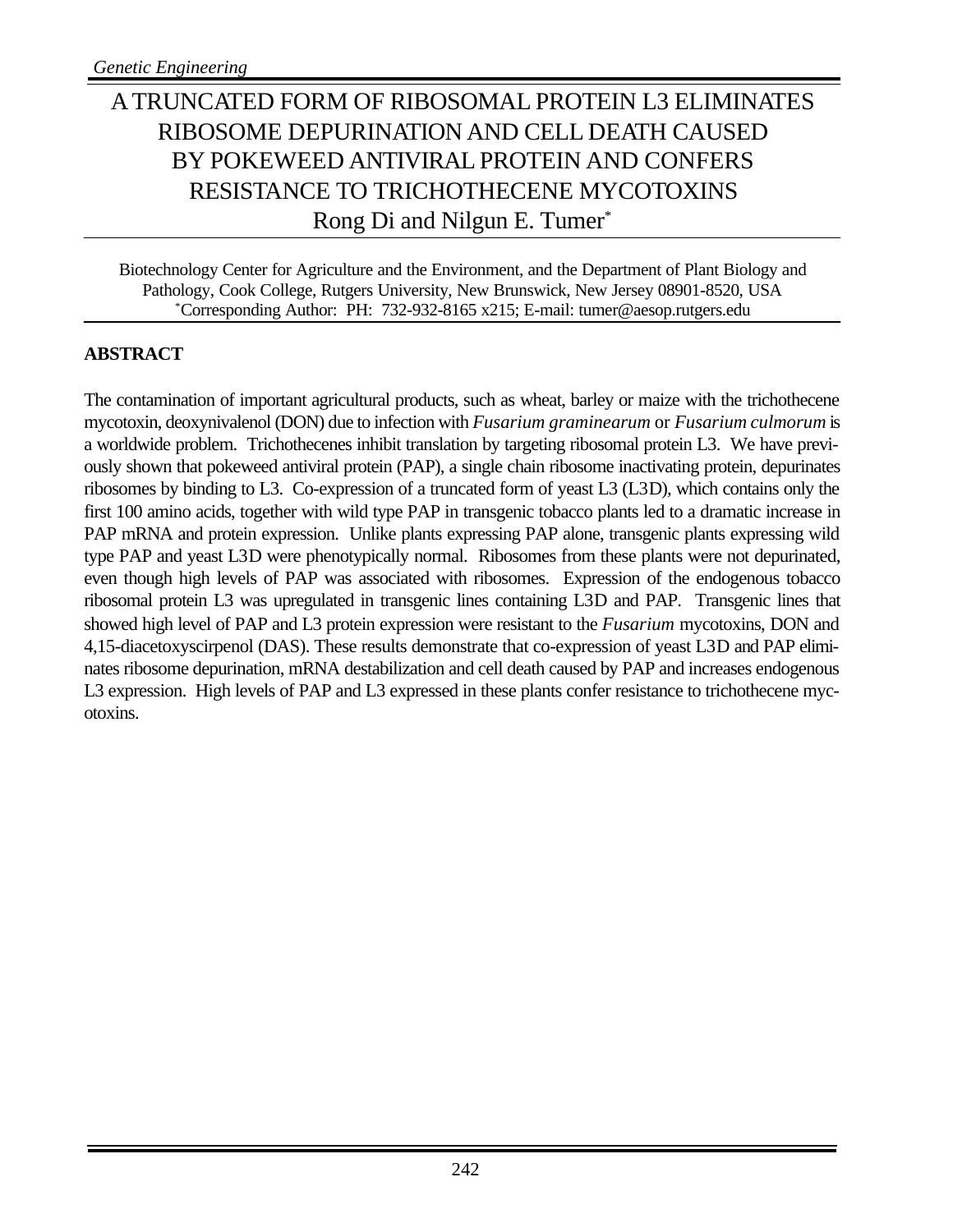# OVEREXPRESSION OF ANTIFUNGAL PROTEINS INCREASES THE RESISTANCE OF WHEAT TO FUSARIUM HEAD BLIGHT C.A. Mackintosh<sup>1</sup>, J.M. Lewis<sup>1</sup>, S.J. Heinen<sup>1</sup>, L.E. Radmer<sup>1</sup>, R. Dill-Macky<sup>2</sup>, C.K. Evans<sup>2</sup>, G.D. Baldridge<sup>2</sup>, R.J. Zeyen<sup>2</sup> and G. J. Muehlbauer<sup>1\*</sup>

<sup>1</sup>Department of Agronomy and Plant Genetics, 411 Borlaug Hall; and <sup>2</sup>Department of Plant Pathology, 495 Borlaug Hall, 1991 Upper Buford Circle, St Paul, MN 55108, USA \*Corresponding Author: PH: 612-625-6228; E-mail: muehl003@umn.edu

### **ABSTRACT**

We are developing and testing transgenic wheat for resistance to Fusarium Head Blight (FHB). Anti-fungal proteins (AFPs) such as ß-1,3-glucanases, thionins, chitinases, thaumatin-like proteins (tlps) and ribosomeinactivating proteins (RIPs) are thought to inhibit fungal growth via different mechanisms. Chitinases and ß-1,3-glucanases degrade fungal cell walls, tlps and thionins degrade fungal cell membranes and RIPs inhibit fungal protein synthesis. Transgenic wheat lines over-expressing these AFPs in the cultivar Bobwhite were generated using micro-projectile bombardment. In transgenic lines carrying a ß-1,3-glucanase, an α-purothionin and a tlp-1, our previous results showed statistically significant reductions in scab severity compared to the nontransgenic Bobwhite controls in the greenhouse. These lines were evaluated in field trials in the summer of 2004 and five lines exhibited statistically significant reductions in scab severity compared to nontransgenic Bobwhite controls. We also developed seventeen and eight lines carrying a barley chitinase and barley RIP, respectively. In addition, we developed four, eleven and six lines expressing a combination of chitinase/RIP, chitinase/tlp-1 and RIP/tlp-1, respectively. These combinations each employ two of the three different mechanisms of fungal growth inhibition. We screened these lines for FHB resistance in the greenhouse three to four times. Eight chitinase, one RIP, three chitinase/tlp-1, one chitinase/RIP and three RIP/tlp-1 lines consistently show enhanced resistance towards FHB when compared to Bobwhite, the untransformed control. Western blot analyses of these lines are discussed.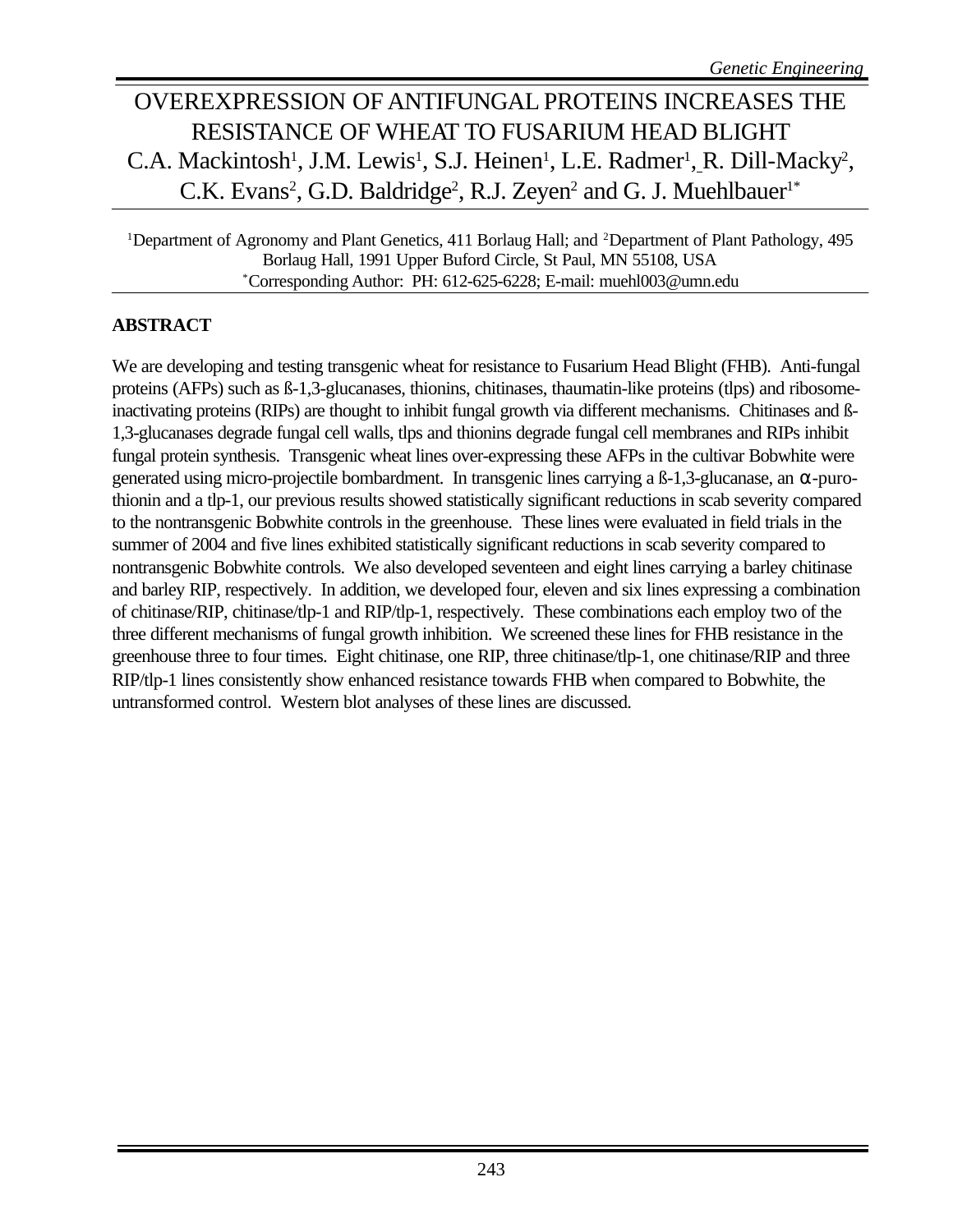# EXPRESSION OF ARABIDOPSIS NPR1 IN WHEAT CONFERS RESISTANCE TO FUSARIUM HEAD BLIGHT Ragiba Makandar<sup>1</sup>, Harold N. Trick<sup>2</sup> and Jyoti Shah<sup>1\*</sup>

<sup>1</sup>Division of Biology; and <sup>2</sup>Department of Plant Pathology, Kansas State University, Manhattan, KS 66506 USA \*Corresponding Author: PH: 785-532-6360; E-mail: shah@ksu.edu;

### **ABSTRACT**

Plant productivity and quality is severely limited by Fusarium Head Blight (FHB) or scab, which has reemerged as a devastating disease of wheat and barley. Breeding has been at the forefront in developing wheat with improved FHB resistance. Biotechnology provides an alternative approach for augmenting resistance to FHB. The *NPR1* gene is a key regulator of basal and inducible defense responses in Arabidopsis to several pathogens. Moreover*,* over expression of NPR1 in Arabidopsis and rice was found to confer resistance to biotrophic pathogens. However, the impact of NPR1 on resistance to necrotrophs remains to be determined. We provide evidence that expression of NPR1 confers resistance to FHB in wheat. The Arabidopsis NPR1 gene was expressed in wheat plants from the ubiquitously expressed maize *Ubi1* promoter. A strong type II resistance to FHB was observed in two independently derived *Ubi1::AtNPR1* transgenic lines. FHB resistance was inherited as a dominant trait; significant correlation was observed between the FHB resistance phenotype and the expression of the *Ubi1*::*AtNPR1* transgene. Expression of the transgene and FHB resistance was stably maintained in the  $T_2$  and  $T_3$  generations. Comparisons of grain yield between a transgenic line and the non-transgenic control plant revealed no detrimental effects of the *Ubi1::AtNPR1* transgene expression on grain yield in healthy green house grown plants. These two promising lines are being readied for field studies on yield, the durability of FHB resistance and broad-spectrum resistance to other pathogens.

Previously, we had cloned a partial cDNA for a wheat homolog (*WhNPR1*) of the Arabidopsis and rice *NPR1* genes from a rust-infected Lr21 wheat cDNA library. The predicted WhNPR1 protein exhibits 80% similarity to the Rice NPR1 protein. We have used RACE to clone the 5'end of the *WhNPR1* gene. Using this RACE product, we are currently reconstructing the full-length *WhNPR1* cDNA. Since NPR1 function in plant defense requires its interaction with other proteins, we hypothesize that increased expression of WhNPR1 will be more effective than the Arabidopsis NPR1 in conferring durable resistance to FHB in wheat. To test the hypothesis, we will generate transgenic plants that overexpress WhNPR1.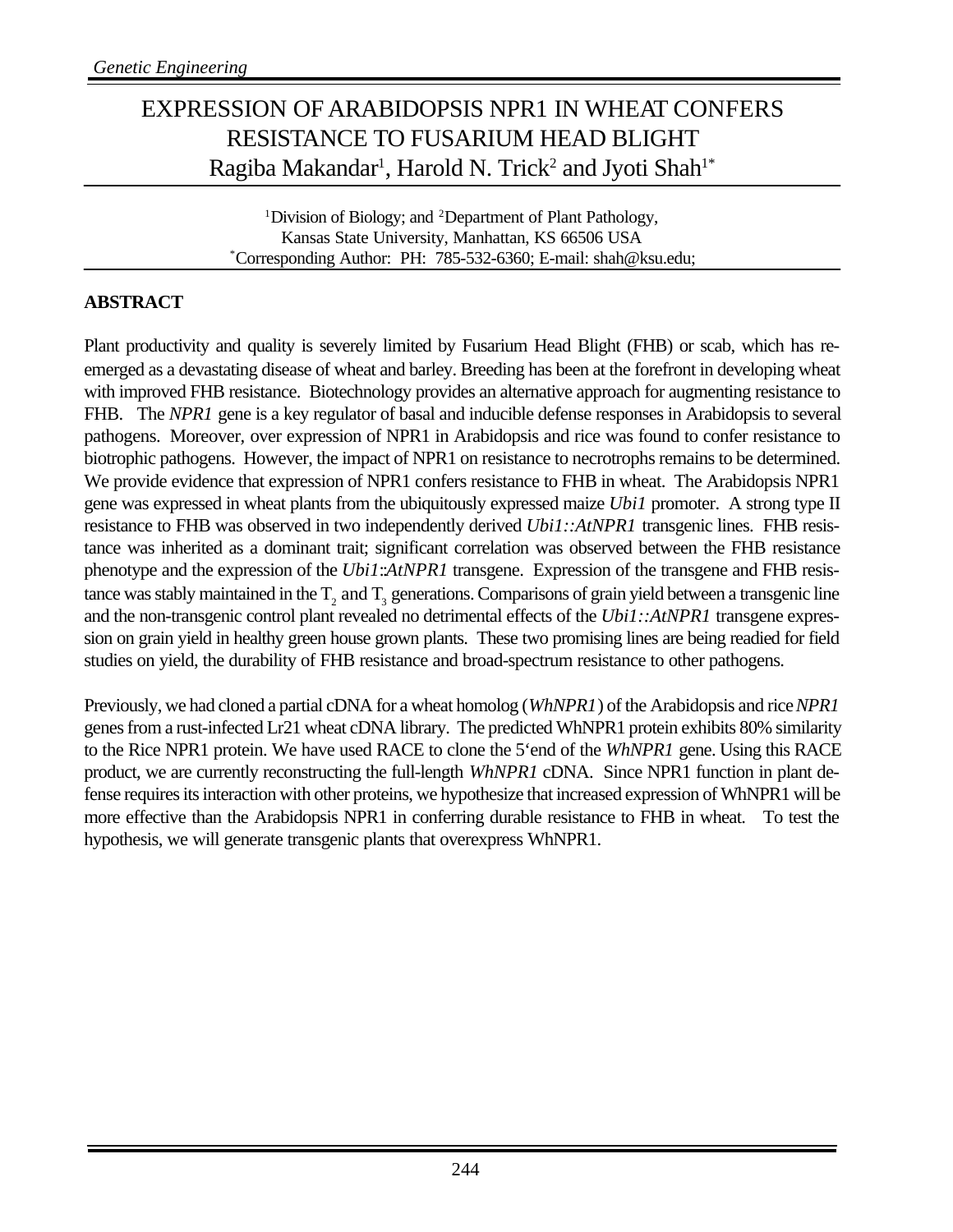# MICROARRAY ANALYSIS OF BARLEY INFECTED WITH *FUSARIUM GRAMINEARUM* Gary J. Muehlbauer<sup>1\*</sup>, Jayanand Boddu<sup>1</sup>, Warren Kruger<sup>1</sup> and Seungho Cho<sup>1</sup>

<sup>1</sup>Department of Agronomy and Plant Genetics, University of Minnesota, St. Paul, MN 55108, USA \*Corresponding Author: PH: (612) 625-6228; E-mail: muehl003@umn.edu

### **ABSTRACT**

Fusarium head blight (FHB), caused by *Fusarium graminearum*, is a serious problem for barley and wheat cultivation. The objectives of this study were to identify barley defense response mechanisms operating against *F. graminearum*. The Barley1 Affymetrix GeneChip provides a means for evaluating the differential transcript accumulation in barley from large sets of genes under defined conditions. We used the Barley1 GeneChip to study the differential transcript accumulation from barley genes in spikes challenged with *F. graminierum* and mock inoculation water controls. We also examined *F. graminearum* infection structures and deoxynivalenol (DON) accumulation. Four replicate experiments were conducted at five different time points, 24h, 48h, 72h, 96h and 144h. Two classes of genes were identified namely, quantitatively expressing and qualitatively expressing genes. Genes exhibiting quantitative differences in transcript accumulation were defined as those transcripts that accumulated in the *Fusarium*-treated spikes at a statistically significant higher level than the water controls. A total of 186 such genes were found. Genes exhibiting qualitative differences in transcript accumulation are those that are exclusively found in the water controls or the *Fusarium* treated samples. A total of 389 such genes were found. Twenty genes were randomly selected and validated on the northern blots, indicating the GeneChip data are robust. Based on the defined patterns of differential transcript accumulation, histology and DON accumulation, we classified the disease progression into four broad classifications: preinfection (24h), early (48h), middle (72h and 96h) and late phase (144h). Functional classification of the identified genes was done based on annotation, number and mean expression values and attempts were made to tag the biological significance to these groups. One major pathway showing significant induction during *Fusarium* infection was found to be tryptophan metabolism. Our results show the power of the Barley1 GeneChip to identify patterns and pathways of genes expression during *F. graminearum* infection.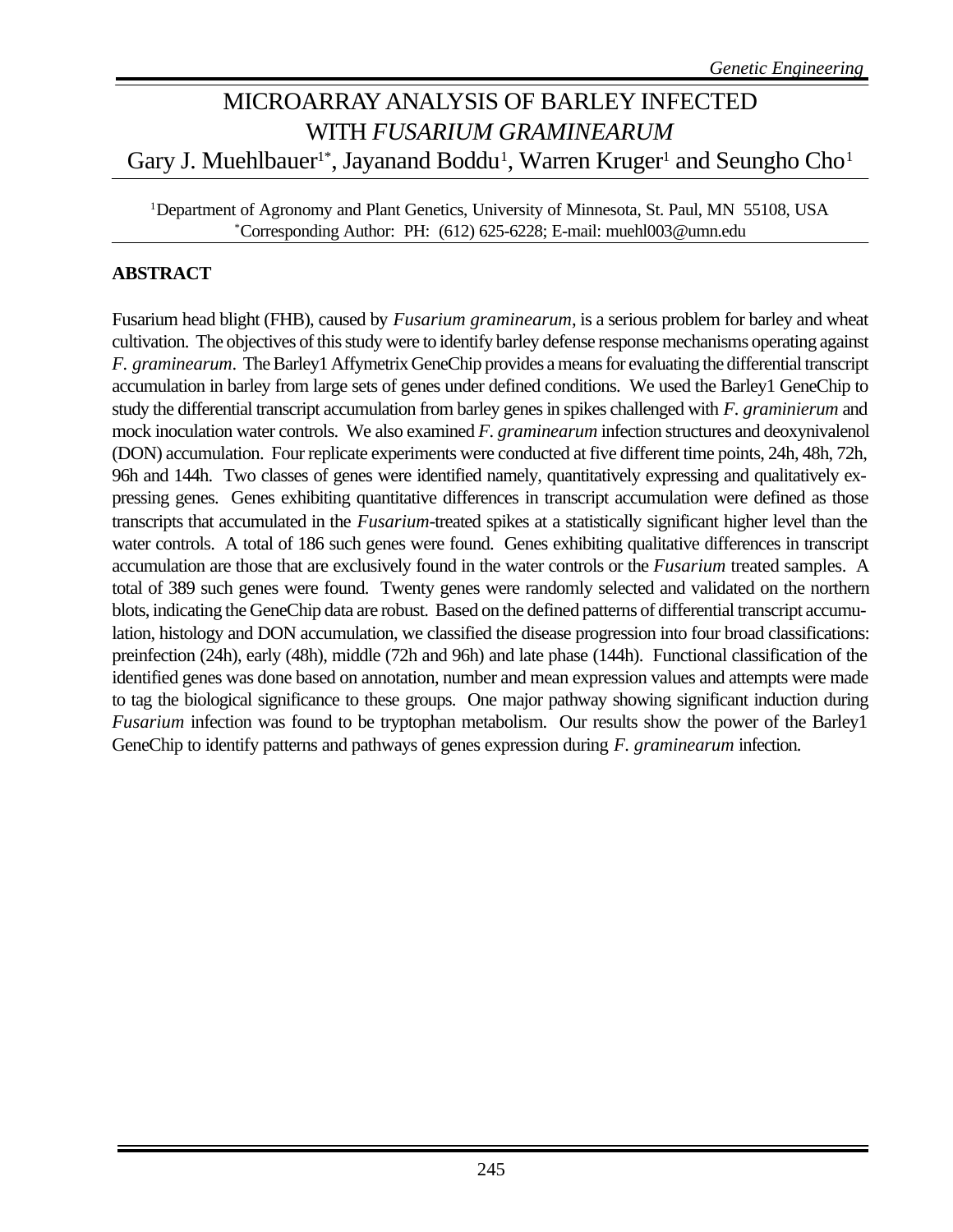### HIGH RESOLUTION MAPPING OF FUSARIUM HEAD BLIGHT RESISTANCE AND HEADING DATE QTL ON CHROMOSOME 2H OF BARLEY Lexingtons M. Nduulu, A. Mesfin, G.J. Muehlbauer and K.P. Smith<sup>\*</sup>

Dept. of Agronomy and Plant Genetics, University of Minnesota, St. Paul, MN 55108, USA \*Corresponding Author: PH: (612) 624-1211; E-mail: smith376@tc.umn.edu.

#### **OBJECTIVES**

To identify precise locations of Fusarium head blight resistance and heading date QTL on chromosome 2H and determine if the association between the two traits is due to linkage or pleiotropy.

### **INTRODUCTION**

A major QTL for Fusarium head blight (FHB) resistance, discovered in the Chevron x M69 mapping population was located in a 45 centimorgan (cM) genomic region of chromosome 2 (2H) (de la Pena et al., 1999). The resistant allele at this QTL was also associated with late heading. A follow-up validation study comparing the Chevron x M69 mapping population with two other Chevron derived populations confirmed the coincidence of HD and FHB QTL in this region (Canci et al., 2004). Subsequently, a marker-assisted selection (MAS) study using markers carrying the Chevron allele at the chromosome 2H QTL region resulted in a 43% reduction in FHB severity and a 2-day increase in heading date (HD) (Gustus et al., 2001). In a more recent study, six backcross (BC3) near-isogenic lines carrying the chevron alleles for markers in the chromosome 2 FHB QTL region were found to reduce FHB by 44% in St. Paul and 41% in Crookston (Nduulu et al., 2002). This same QTL region also increased HD by six days; thus creating uncertainty as to whether the association is due to linkage or pleiotropy.

In this current study, we report the construction of a *Field evaluations of rNILs:* The rNILs and the fine map for the chromosome 2H target QTL region using an F2 population derived from a cross between a BC5 line carrying the Chevron alleles in the QTL region and the recurrent parent M69. Because these

backcross-derived F2 lines are isogenic for the entire genome and only segregate at the target QTL region, evaluating the recombinant lines allows us to more precisely estimate QTL positions for FHB and HD.

### **MATERIALS AND METHODS**

*Development of the parental near isogenic line (pNIL):* To develop the parental NIL, a progeny from the 101 F4:7 mapping population (de La Pena et al., 1999) was crossed with an elite line M69. Subsequently, a marker-assisted backcrossing scheme using M69 as the recurrent parent was used to advance lines to the BC4F2 generation. A BC4F2 line carrying the FHB-resistance Chevron alleles at the target QTL region was selected as the pNIL.

*Development of recombinant NILs (rNILs):* We derived an F2 population of 532 plants from a cross between the pNIL and M69. The F2s were screened with SSR markers *Bmag0140* and *Ebmac0521* flanking the target QTL region and 40 rNILs were identified that had a recombination event between the flanking markers. These 40 putative recombinants were further screened with 11 additional SSR markers previously mapped at the *Bmag0140*-*EBmac0521* interval. Using marker data from the entire F2 population, a linkage map for the target QTL region was created using the GMendel 3.0 program (Holloway and Knapp, 1994). The 40 rNILs were further advanced to the F2:4 generation and used for field testing.

parental lines Chevron, M69, and pNIL were evaluated at St. Paul and Crookston, MN, in the summer of 2003 and 2004. The experimental design at each environment was a randomized complete block design with 3 replications. Entries were planted in 2.4 m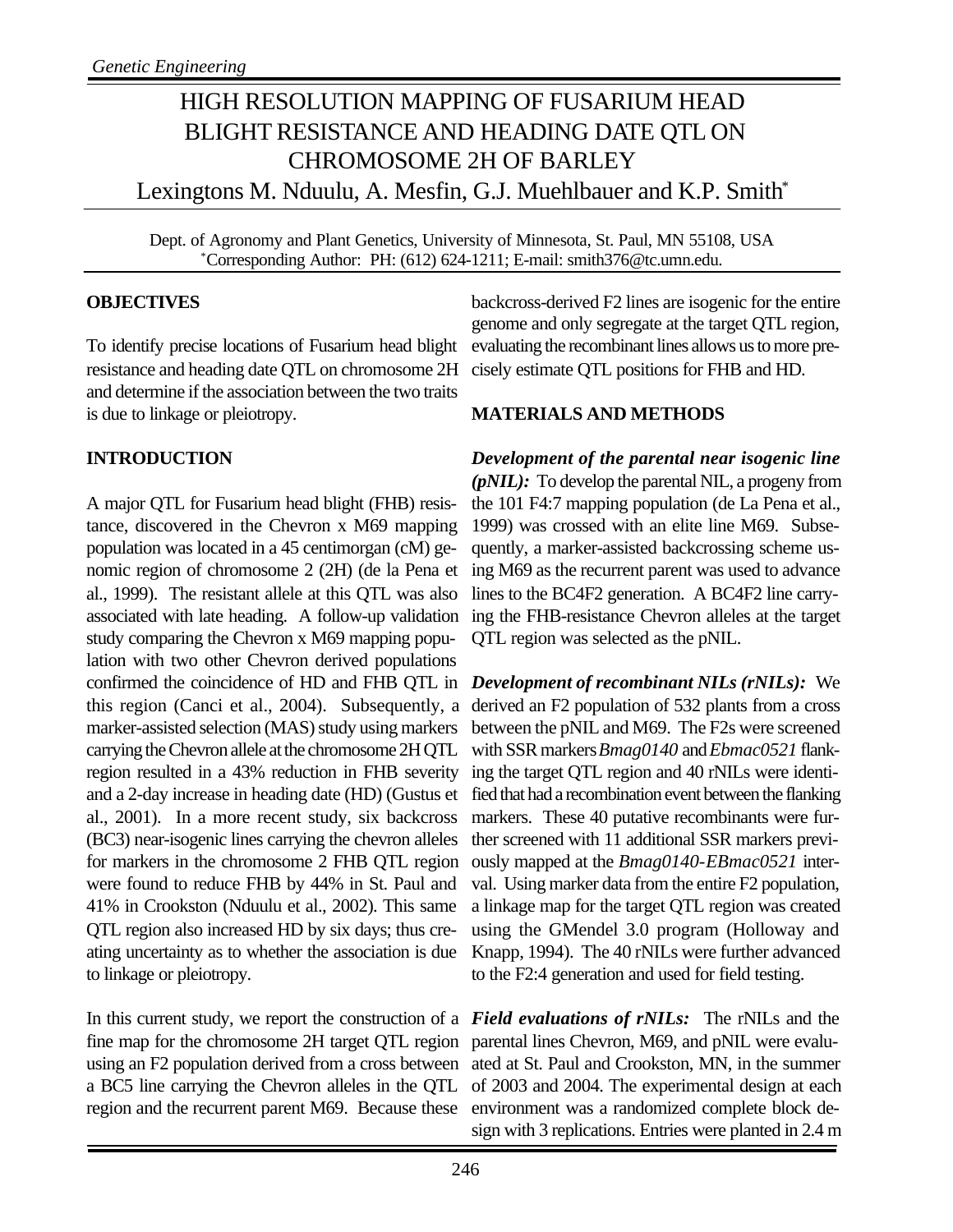long single-row plots, spaced at 30 cm apart. At St. Paul, a macroconidia inoculation technique was used whereas at Crookston a grain-spawn inoculation technique was used (Mesfin et al., 2003). Nurseries were mist-irrigated daily to enhance disease. Entries were scored for % FHB severity by examining 20 random spikes from each plot and the number of infected spikelets from each spike counted and expressed as a percent of the total spikelets present. Heading date was scored as the number of days after planting to 50% emergence from the boot.

*Statistical Analysis:* The genotype x environment interaction effects were determined using Proc GLM (SAS Institute, 2000). The analysis revealed a significant G x E effect for both HD and FHB among rNILs. Further analyses were, therefore, performed on a per environment basis. Trait means for parental lines and rNILs were compared using protected LSD. The association between specific markers in the target QTL region and measured traits was determined by simple interval mapping (SIM) using PlabQTL (Utz and Melchinger, 1996).

### **RESULTS AND DISCUSSION**

The rNILs carrying the Chevron allele at different segments at the chromosome 2H QTL region differed significantly for FHB and HD, indicating that the QTL for HD and FHB resistance were segregating amongst the rNILs. The pNIL used to develop the fine mapping population did not differ from the Chevron for FHB severity, but was slightly earlier than Chevron for HD (Table 1). This suggests the QTL for FHB on chromosome 2H is responsible for most of the resistance from Chevron. However, additional alleles at loci for HD outside the chromosome 2H target region likely contribute to the late heading of Chevron.

A total of 13 SSR markers, 9 from the linkage map of Canci et al., (2004), and four additional markers previously mapped in the same region by Ramsay et al., (2000) were genotyped for fine mapping (Fig. 1). Of these, *EBmac0849* mapped in the same location as *Bmac0093* and was subsequently dropped from the analysis. For the most part, the marker order was consistent with the original map. The total distance cov-

ered by the new map is 17.4 cM compared with the 44.9 cM distance covered by the updated Chevron x M69 map of Canci et al., 2004.

A major QTL for HD was detected between markers *HVBKASI* and *Bmag0015* (1 cM apart) at all the four environments tested and explained 40-80% of the phenotypic variation (Fig. 1; Table 2). A separate QTL for FHB flanked by markers *Bmag0140* and *Bmac0132* (3.5 cM apart) was detected 2 cM away from the HD QTL. This FHB QTL was detected in 2 of the 4 environments tested and explained 40-50% of the variance. Failure to detect FHB QTL in all environments was most likely due to poor disease levels experienced in the environments where QTL were not detected (Table 1). In conclusion, these data indicate that the association between FHB and HD is due to linkage (2 cM apart) rather than pleiotropy.

### **ACKNOWLEDGEMENTS**

We thank Ed Schiefelbein, Guillermo Velasquez, and Charlie Gustus for assistance in the field and greenhouse operations. This material is based upon work supported by the U.S. Department of Agriculture, under Agreement No.59-0790-4-120. This is a cooperative project with the U.S.Wheat & Barley Scab Initiative. Any opinions, findings, conclusions, or recommendations expressed in this publication are those of the author(s) and do not necessarily reflect the view of the U.S. Department of Agriculture.

### **REFERENCES**

Canci, P.C., Nduulu, L.M., Muehlbauer, G.J, Dill-Macky, R., Rasmusson, D.C., and Smith, K.P. 2004. Validation of Quantitative Trait Loci for Fusarium head blight and kernel discoloration in barley. Molecular Breeding. 91-104

de la Pena, R. C., Smith, K. P., Capettini, F., Muehlbauer, G. J, Gallo-Meagher, M., Dill-Macky, R., Somers, D. A., and Rasmusson D. C. 1999. Quantitative trait loci associated with resistance to fusarium head blight and kernel discoloration in barley. Theor. App. Genet. 99:561-569.

Gustus, C. and K. P. Smith. 2001. Evaluating Phenotypic and Marker Assisted Selection in the F2 Generation for Chevronderived FHB Resistance in Barley. Proceedings of the 2001 National Fusarium Head Blight Forum. Erlanger, KY 12/8/01 - 12/10/01.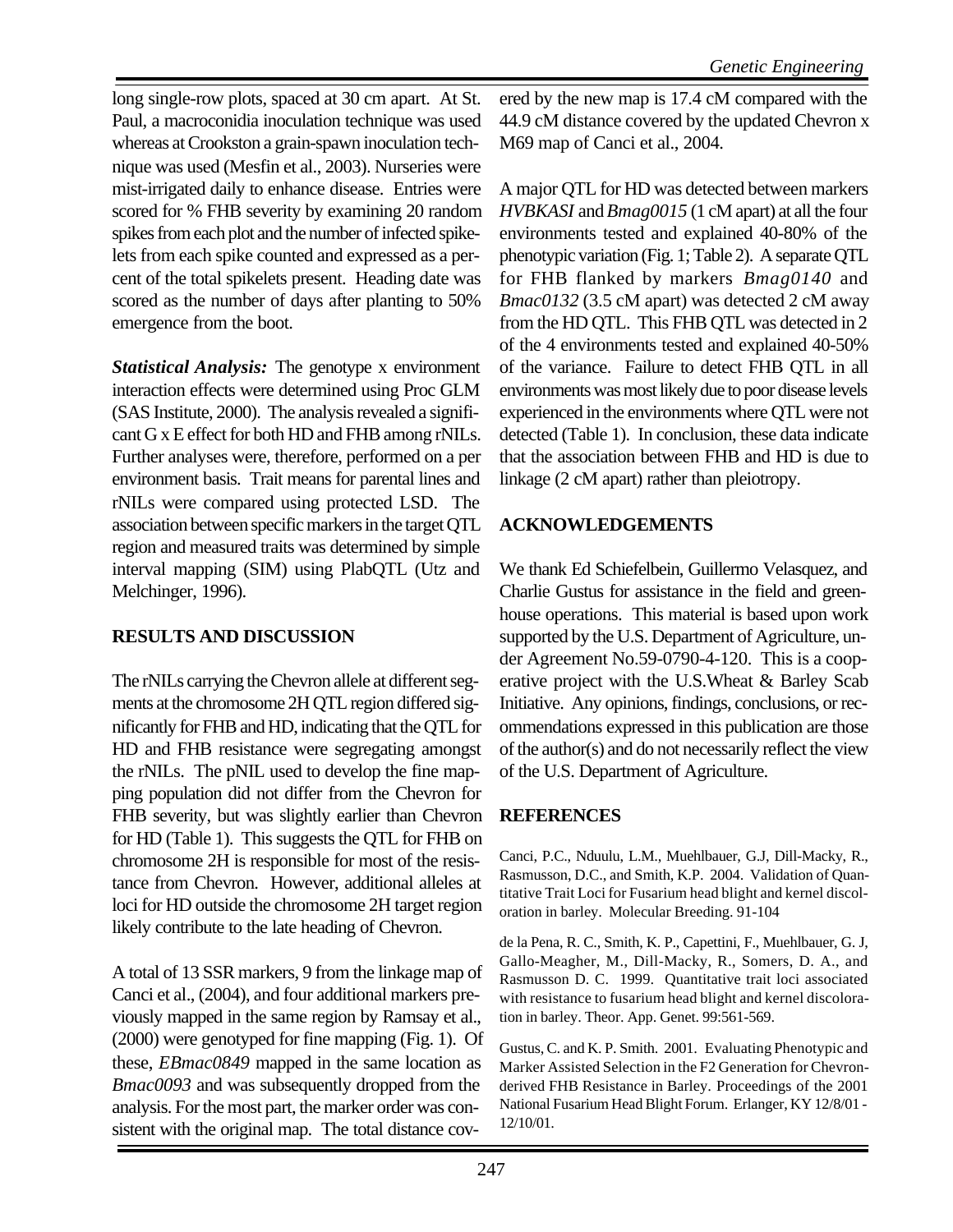Holloway, J.L., and S.J. Knapp. 1994. GMendel 3.0 users guide. Oregon State University, Department of Crop and Soil Sciences, Corvallis, USA.

Mesfin, A., K.P. Smith, R. Dill-Macky, C.K. Evans, R. Waugh, C.D. Gustus and G.J. Muehlbauer. 2003. Quantitative trait loci for Fusarium head blight resistance in barley detected in a two-rowed by six-rowed population. Crop Sci. 43:307-318.

Nduulu, L.M., A. Mesfin, G.J. Muehlbauer, and K.P. Smith. 2002. Evaluation of near-isogenic lines for fusarium head blight resistance QTL in barley. Proceedings of the North American Barley Researchers Workshop. Fargo, ND. 9/22/02  $-9/25/02$ .

Ramsay, L., M. Macaulay, S. degli Ivanissevich, K. MacLean, L. Cardle, J. Fuller, K.J. Edwards, S. Tuvesson, M. Morgante, A. Massari, E. Maestri, N. Marmiroli, T. Sjakste, M. Ganal, W. Powell and R. Waugh. 2000. A simple sequence repeat-based linkage map of barley. Genetics 156:1997-2005.

SAS Institute, 1999. The SAS system for windows, version 8.2, SAS Inst., Cary, NC.

Utz, H.F, and A.E. Melchinger. 1996. PLABQTL: A program for simple interval mapping of QTL. J Quant Trait Loci. http/ /probe.nalusda.gov:8000/otherdocs/jqtl.



**Figure 1**. SSR fine map of the chromosome 2H FHB target QTL region and LOD score scan for the QTL associated with Fusarium head blight (FHB) severity and heading date (HD). Scans are shown for St. Paul 2003 (Sp03), Crookston 2003 (Cr03), St. Paul 2004 (Sp04) and Crookston 2004 (Cr04). Dark scan line is for FHB and dotted scan line is for HD.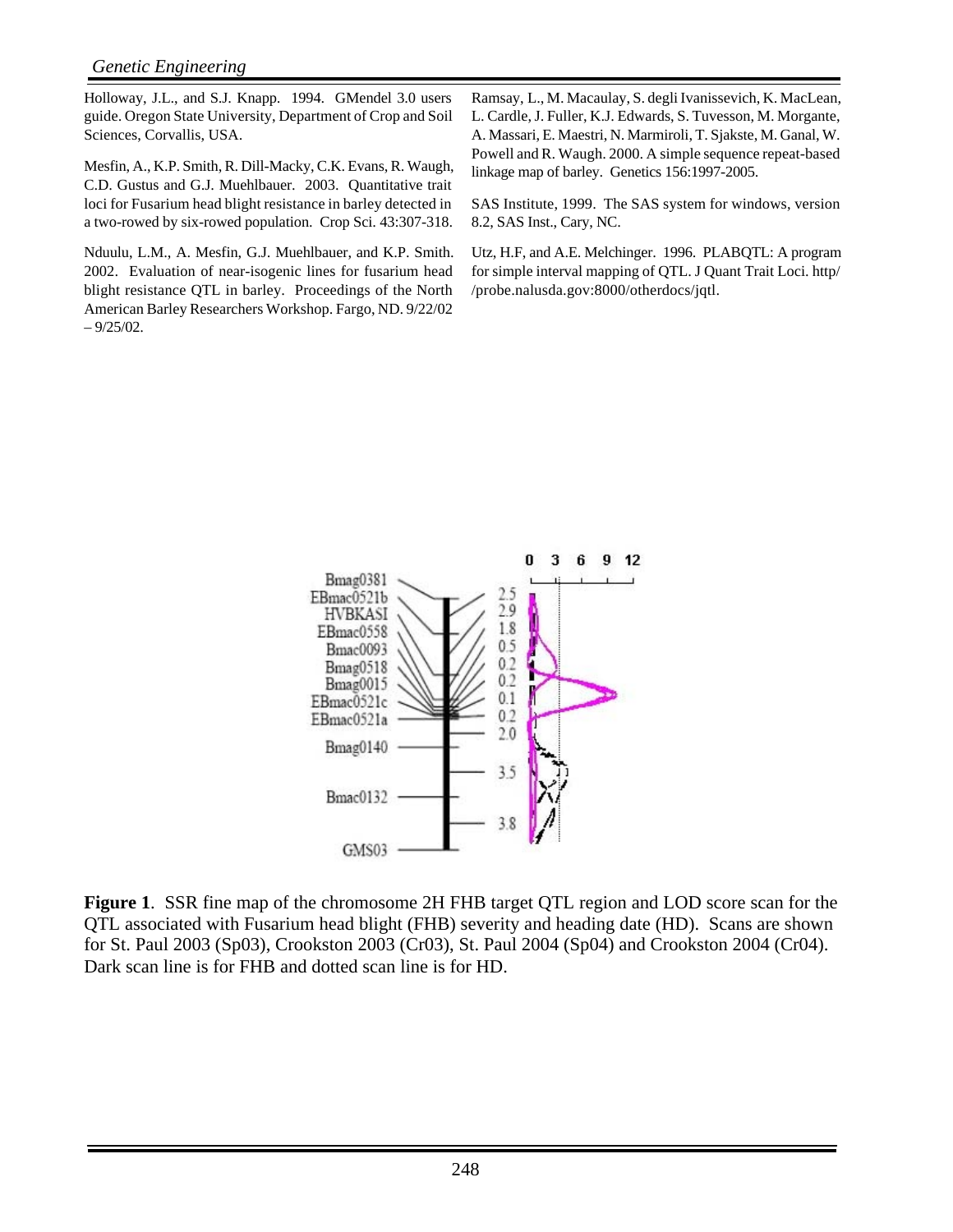| Trait      | Environment | pNIL  | Chevron | M69               | rNIL |              |
|------------|-------------|-------|---------|-------------------|------|--------------|
|            |             |       |         |                   | Mean | Range        |
| <b>FHB</b> | Sp2003      | 1.8a  | 1.3a    | 3.7 <sub>b</sub>  | 2.4  | $1.0 - 4.4$  |
|            | Cr2003      | 2.3a  | 3.8a    | 7.2 <sub>b</sub>  | 5.5  | $0.7 - 13.1$ |
|            | Sp2004      | 11.3a | 8.5a    | 12.3a             | 9.4  | $1.9 - 20.6$ |
|            | Cr2004      | 6.6a  | 1.6a    | 21.5 <sub>b</sub> | 17.6 | $4.6 - 59.7$ |
| HD         | Sp2003      | 58.5b | 60.0c   | 55.0a             | 58.0 | 54.0-61.0    |
|            | Cr2003      | 58.5b | 61.0c   | 56.5a             | 58.1 | 54.0-61.0    |
|            | Sp2004      | 55.0b | 55.7b   | 49.3a             | 56.7 | 48.3-57.0    |
|            | Cr2004      | 66.7b | 68.7c   | 64.3a             | 66.0 | 62.3-68.7    |

**Table 1.** Means of the parents (pNIL, Chevron and M69) and recombinant near isogenic lines (rNILs) for percent Fusarium head blight severity (FHB) and heading date (HD).

Means within the same row followed by the same letter are not significantly different (P?0.05). Sp2003 = St. Paul, MN, 2003; Cr2003 = Crookston, MN, 2003; Sp2004 = St. Paul, MN, 2004;  $Cr2004 = Crookston, MN, 2004.$ 

**Table 2.** Significant QTL (LOD>3.0) associated with Fusarium head blight (FHB) severity and heading date (HD) at four environments in the Chevron/M69 fine mapping population of recombinant near isogenic lines.

| Trait/<br>Pos <sup>1</sup> | Marker<br>interval | <b>St. Paul 2003</b> |                   | Crookston 2003 |            | <b>St. Paul 2004</b> |         |            | Crookston 2004 |      |            |      |          |
|----------------------------|--------------------|----------------------|-------------------|----------------|------------|----------------------|---------|------------|----------------|------|------------|------|----------|
|                            |                    | <b>LOD</b>           | %Exp <sup>2</sup> | $Add^3$        | <b>LOD</b> | %Exp                 | Add     | <b>LOD</b> | %Exp           | Add  | <b>LOD</b> | %Exp | Add      |
| <b>FHB</b>                 |                    |                      |                   |                |            |                      |         |            |                |      |            |      |          |
| 11,13                      | $Bmag0140-$        |                      |                   |                | 3.43       | 43.2                 | $-2.82$ |            |                |      | 4.21       | 50.0 | $-14.37$ |
|                            | Bmac132            |                      |                   |                |            |                      |         |            |                |      |            |      |          |
|                            |                    |                      |                   |                |            |                      |         |            |                |      |            |      |          |
| HD                         |                    |                      |                   |                |            |                      |         |            |                |      |            |      |          |
| 6                          | <b>HVBKASI-</b>    |                      |                   |                |            |                      |         |            |                |      | 3.05       | 44.3 | 1.63     |
|                            | EBmac0558          |                      |                   |                |            |                      |         |            |                |      |            |      |          |
| 7                          | $Bmag0518-$        | 8.74                 | 76.3              | 2.59           | 10.02      | 80.8                 | 2.75    | 9.62       | 79.5           | 3.47 |            |      |          |
|                            | <b>B</b> mag0015   |                      |                   |                |            |                      |         |            |                |      |            |      |          |

 ${}^{1}P$ os = centimorgan position.

 $^{2}\%$  Exp = Percent phenotypic variance explained by QTL.

 $3$ Add = Additive effect of the Chevron allele on FHB severity and heading date expressed as regression coefficient.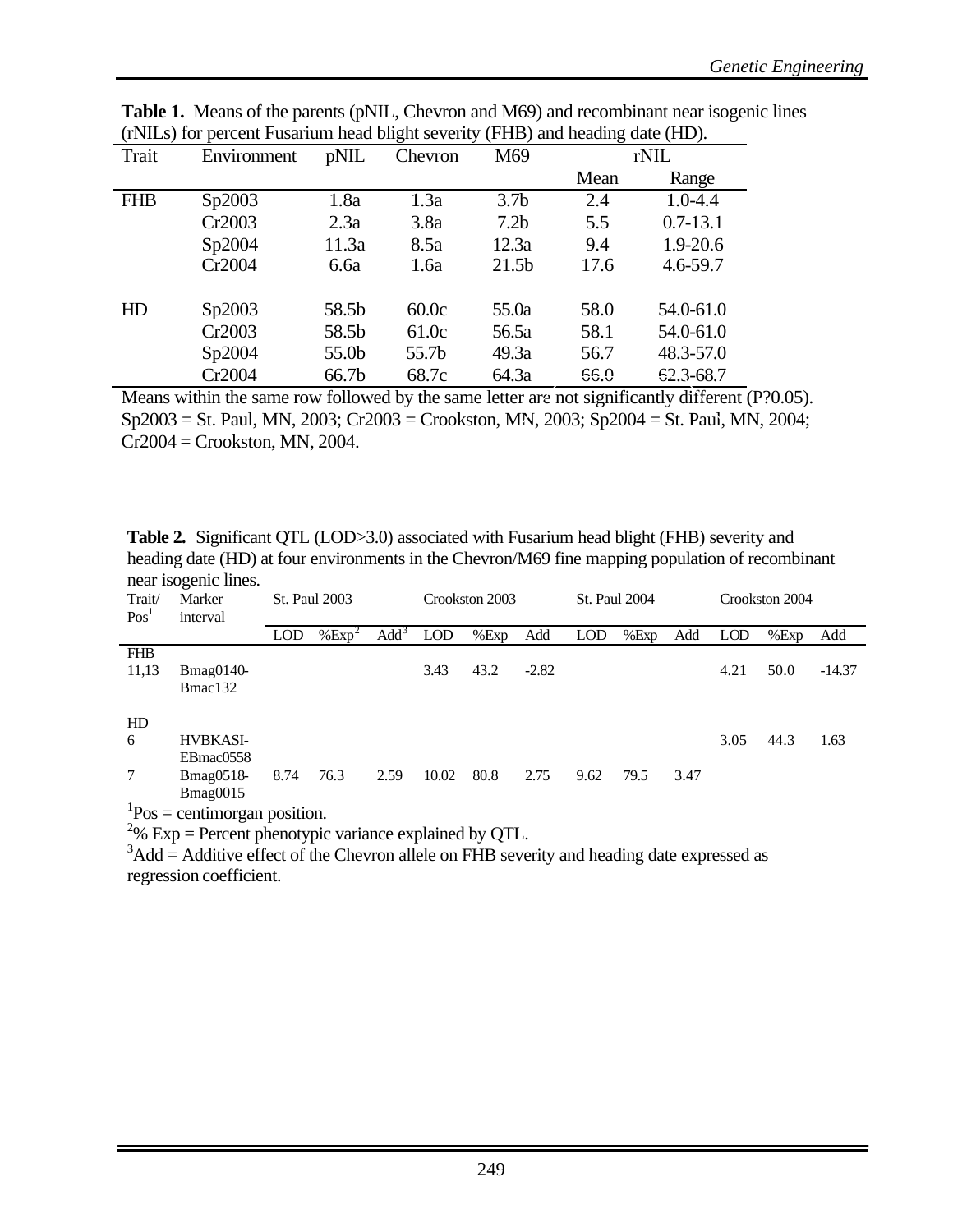# A GFP REPORTER STRAIN FOR MONITORING TRI5 GENE ACTIVITY IN *FUSARIUM GRAMINAERUM* L. Niessen\* , G. Kalinowski, S. Theisen and R.F. Vogel

Technische Universität München, Lehrstuhl für Technische Mikrobiologie, Weihenstephaner Steig 16, D-85350 Freising, Germany \*Corresponding Author: PH: 49 8161 715496; E-mail: niessen@wzw.tum.de

### **ABSTRACT**

*Fusarium graminearum* is the most serious pathogen within the Fusarium Head Blight complex of fungal species. It produces the trichothecene mycotoxin Deoxynivalenol (DON) as a major virulence factor in the host-pathogen interaction. The TRI5 gene has a key role in the biosynthesis of trichothecene mycotoxins. We have developed a reporter system by transformation of *F. graminearum* TMW 4.0122 with the eGFP gene under control of the TRI5 promotor. A 926 bp fragment upstream of the TRI5 start codon containing the promotor region as well as a 342 bp portion upstream from the 3´end of the TRI5 coding region of a single spore isolate of *F. graminearum* TMW 4.0122 were cloned in *E. coli* DH5 $\pm$ . Fragments were excised and ligated via *Hin*dIII restriction sites newly introduced by modified primers. The ligation product was cloned into the pSM2 vector via *Pst*I and *Cla*I restriction sites to result in transformation vector pSM2GK1871, which was linearized by restriction of a singular *Hin*dIII site. Protoplasts of *F. graminearum* TMW 4.0122 were obtained by treatment of germinated conidia with driselase (Interspex) at 30 °C for 3 h. Protoplasts were separated and transformed with linearized pSM2GK1871. Selection on hygromycin B agar (150 µg/ml) revealed 88 transformants. Clones were subcultured on GYEP agar plates and inspected for expression of eGFP under the fluorescence microscope (Olympus). One clone (10/2/1) displayed intense green fluorescence emission at 510-550 nm upon excitation at 470-490 nm after 15 d of incubation at 25 °C. No such fluorescence was seen in the wild type strain grown under the same conditions. Fluorescence in the transformant was limited to a specific type of cells, which showed a characteristic yellow pigmentation when inspected under the light microscope. Such cells were also present in the wild type mycelium, with no green fluorescence emitted upon excitation at 470-490 nm. We are currently investigating whether trichothecene production in *F. graminearum* TMW 4.0122 might be restricted to specialized cells ("toxocytes"). Based on the results obtained during the current study we are using the TRI5 reporter strain to investigate the role of that gene in the barley/wheat-*F. graminearum* interaction and to learn more about the factors affecting and regulating production of DON under the conditions prevailing in the field and at processing of cereals, e.g. during malt production.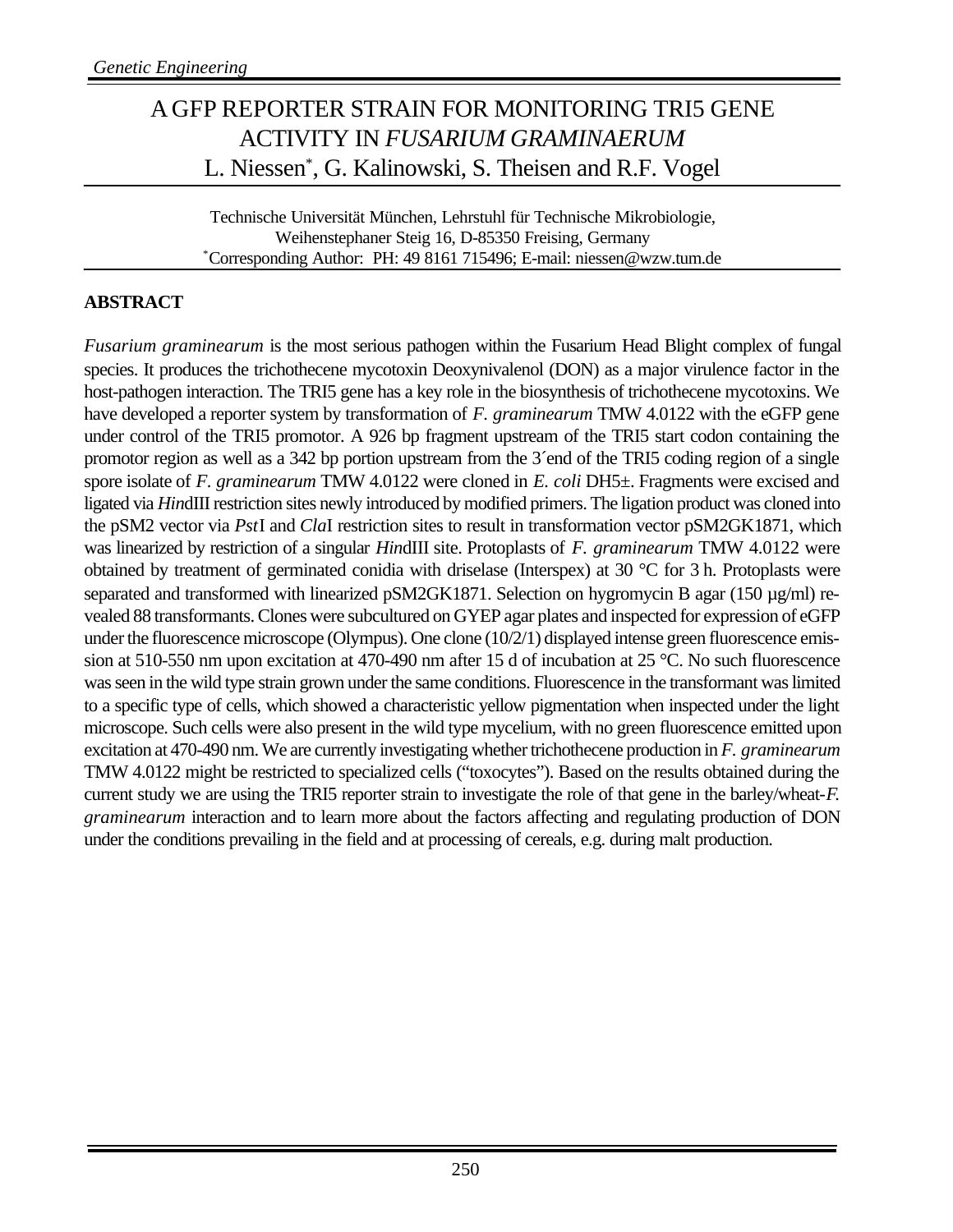# GLUCOSYLTRANSFERASES FROM *ARABIDOPSIS THALIANA* INACTIVATING THE *FUSARIUM* TOXINS DEOXYNIVALENOLAND ZEARALENONE B. Poppenberger<sup>1,3</sup>, F. Berhiller<sup>2</sup>, D. Lucyshyn<sup>1</sup>, R. Mitterbauer<sup>1</sup>, W. Schweiger<sup>1</sup>, R. Schuhmacher<sup>2</sup>, R. Krska<sup>2</sup> and G. Adam<sup>1\*</sup>

<sup>1</sup>BOKU – University of Natural Resources and Applied Life Sciences, Department of Applied Plant Sciences and Plant Biotechnology, Institute of Applied Genetics and Cell Biology, Vienna, Austria; <sup>2</sup>BOKU – University of Natural Resources and Applied Life Sciences, Department IFA-Tulln, Center for Analytical Chemistry, Tulln, Austria; and <sup>3</sup>Present Address: CNAP, Department of Biology, University of York, York YO10 5YW, UK \*Corresponding Author: PH: 0043-1-36006-6380; E-mail: gerhard.adam@boku.ac.at

### **ABSTRACT**

During the infection of small grain cereals and maize *Fusarium graminearum* produces the mycotoxins deoxynivalenol (DON) and zearalenone (ZON). It has been demonstrated that the production of the trichothecene DON, which acts as an inhibitor of eukaryotic protein synthesis, contributes to the virulence of *Fusarium* (presumably by interfering with the expression of plant defense genes). ZON, which has very high estrogenic activity in animals, also seems to play a role in plant-pathogen interaction. We have searched for *Arabidopsis* genes which can inactivate these *Fusarium* toxins. A yeast strain highly sensitive to DON was used as a host for an *Arabidopsis thaliana* expression library and a UDP-glucosyltransferase (UGT) gene conferring resistance to DON (*DOGT1*) was identified (Poppenberger *et al.*, 2003). Overexpression of the *DOGT1* gene in *Arabidopsis* led to increased DON resistance of seedlings. The metabolite DON-3O-glucoside is inactive in inhibiting protein synthesis (tested with a wheat germ extract *in vitro* translation system). *DOGT1* is located in a cluster of 6 highly similar genes, but surprisingly the protein with the most closely related sequence is not protecting against DON. By making hybrid proteins and functional testing in yeast we characterized structural features essential for substrate specificity of these UGTs. Interestingly nivalenol, which has just one additional hydroxyl group, escapes detoxification.

We have also cloned an *Arabidopsis* UGT which converts ZON into ZON-4O-glucoside. While ZON shows strong binding to the estrogen receptor *in vitro*, this is not observed with ZON-glucoside. Expession of this UGT in an engineered yeast strain expressing the human estrogen receptor (hER), interferes with ZONinduced activation of hER-dependent reporter genes. This remarkable affinity can be exploited to produce ZON-glucoside in high yield by feeding ZON to the recombinant yeast.

We propose that the glucosides of DON and ZON produced by plants are a currently overlooked source of "masked mycotoxin". While the mycotoxin-glucosides escape standard analytical procedures, the toxic aglyca can be easily reactivated in the digestive tract.

### **ACKNOWLEDGEMENT**

This work was supported by the the Austrian Genome Programme GEN-AU and the Austrian Academy of Sciences (DOC fellowship B.P.).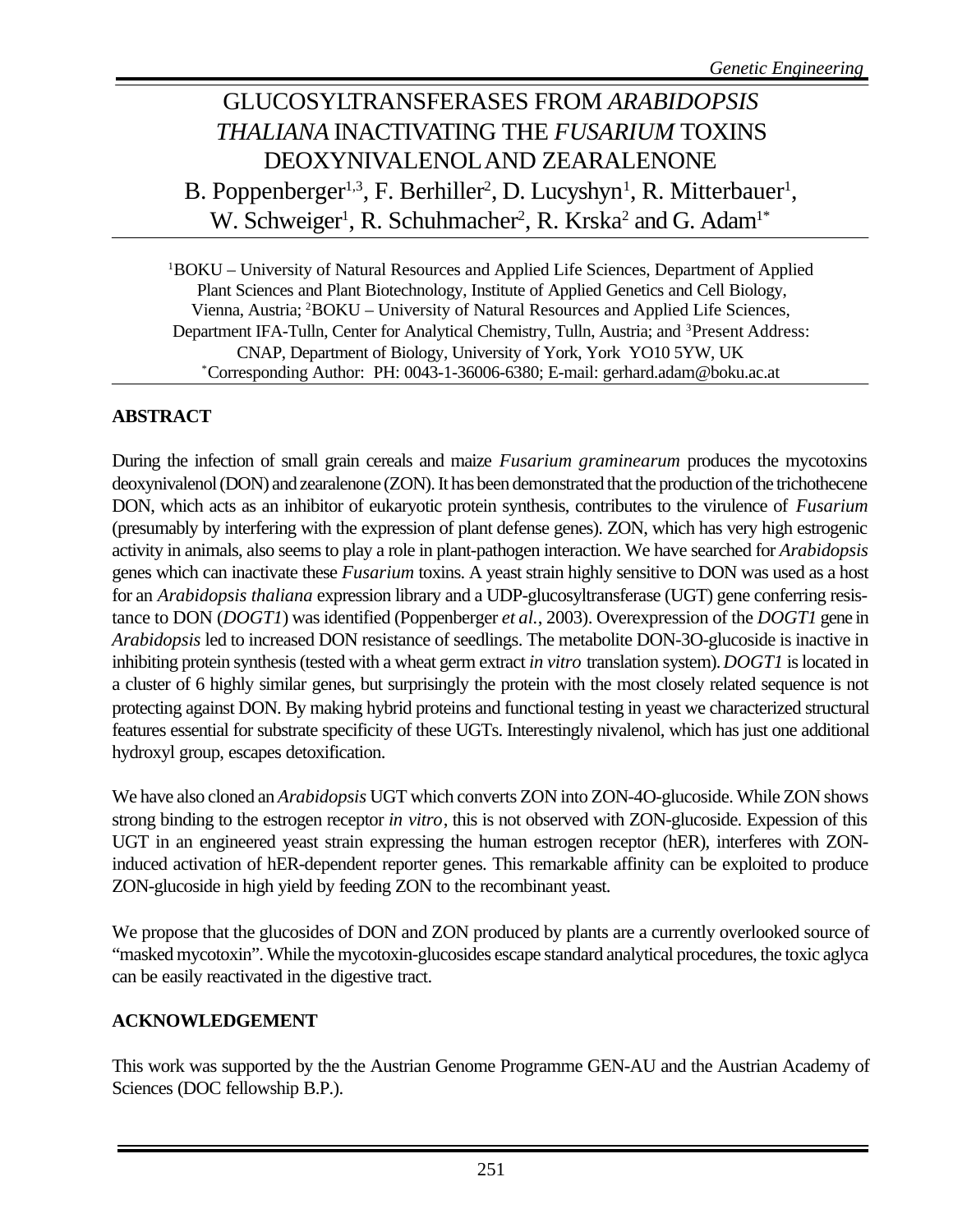### **REFERENCES**

Poppenberger, B., Berthiller, F., Lucyshyn, D., Sieberer, T., Schuhmacher, R., Krska, R., Kuchler, K., Glössl, J., Luschnig, C., and Adam, G. (2003) Detoxification of the *Fusarium* mycotoxin deoxynivalenol by a UDPglucosyltransferase from *Arabidopsis thaliana*. J. Biol. Chem. 278:47905-47914.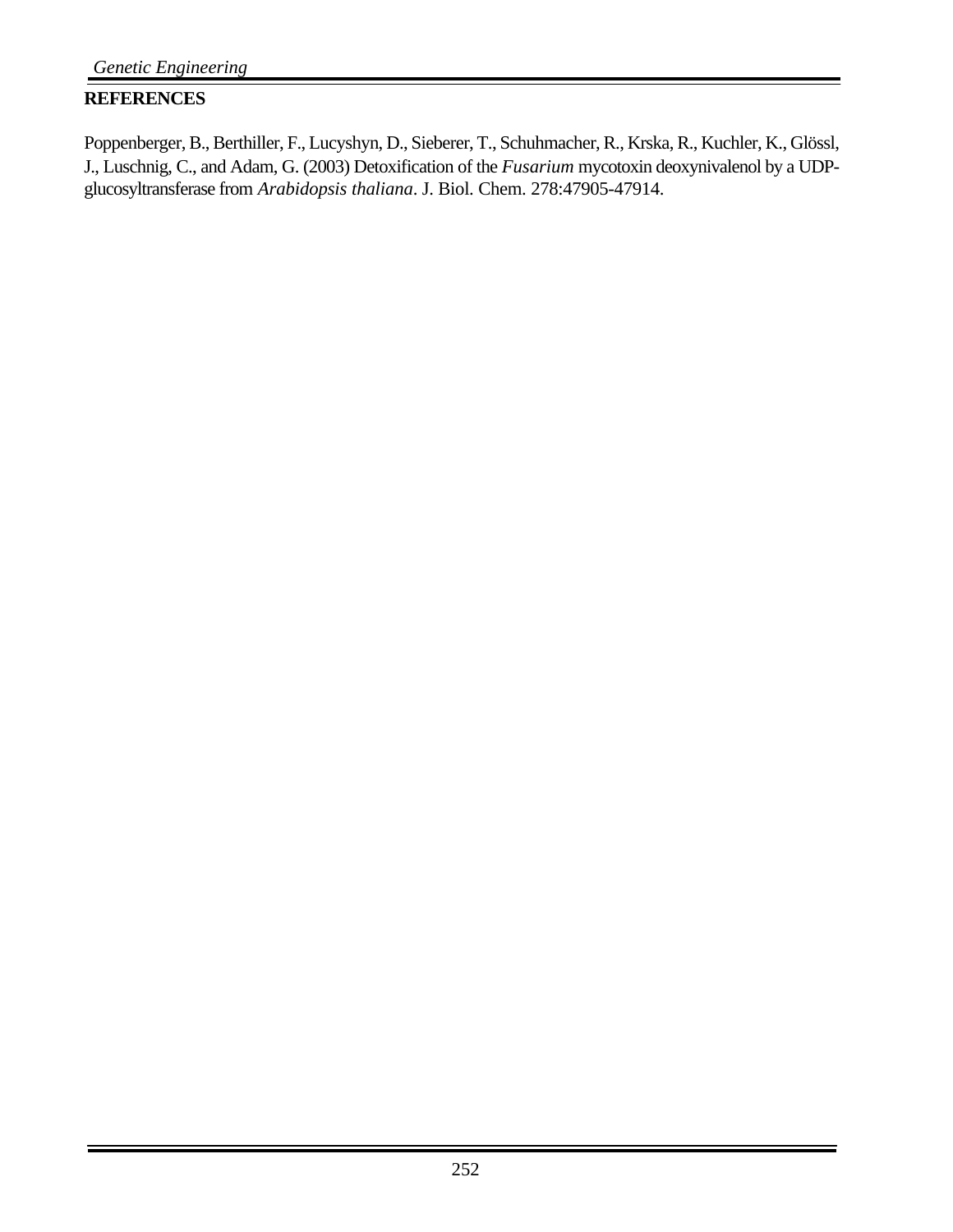### TRANSGENES IN WHEAT S. Sato<sup>1</sup>, X. Ye<sup>1</sup>, B. Langston<sup>2</sup>, J. Bohlmann<sup>1</sup>, B. LaVallee<sup>1</sup>, A. Mitra<sup>1</sup>, S. Baenziger<sup>1</sup>, M. Dickman<sup>2</sup> and T. Clemente<sup>1\*</sup>

<sup>1</sup>Department of Agronomy and Horticulture; and <sup>2</sup>Department of Plant Pathology, University of Nebraska, Lincoln, NE, 68503-0915, USA \*Corresponding Author: PH: 402-472-1428; E-mail: tclemente1@unl.edu

#### **ABSTRACT**

Our wheat transformation team at the University of Nebraska-Lincoln (UNL) employs an *Agrobacterium*mediated protocol to deliver transgenes to the crop. We recently completed a survey of 30 spring wheat genotypes for enhanced transformation frequencies. From this work a hard white genotype Xin chun 9 was identified that displayed improved transformability over Bobwhite. Current efforts are focused on evaluating a series of novel *Agrobacterium tumefaciens* strains in a comparative study with both Bobwhite and Xin chun 9.

We have been using this transformation system to evaluate potential antifungal transgenes in support of a collaborative effort targeting Fusarium Head Blight (FHB) resistance at UNL. To this end a total of 48 transgenic wheat lines harboring three novel negative regulators of programmed cell death, or a ribosomal inactivating protein have been handed-off to our wheat breeding program. More recently transgenic wheat lines carrying two additional negative regulators of programmed cell death and a synthetic antifungal lytic peptide have been produced. Field trials were conducted in the spring of 2004 on 28 transgenic lines carry three negative regulators of programmed cell death genes, *ced9*, *IAP* and *Bcl-xl*, along with lines harboring the ribosomal inactivating protein. Field plots were inoculated with *F. garminearum* just prior to anthesis. Data has been ascertained on agronomic parameters, days to anthesis, vigor and plant height, in addition to FHB severity and incidence.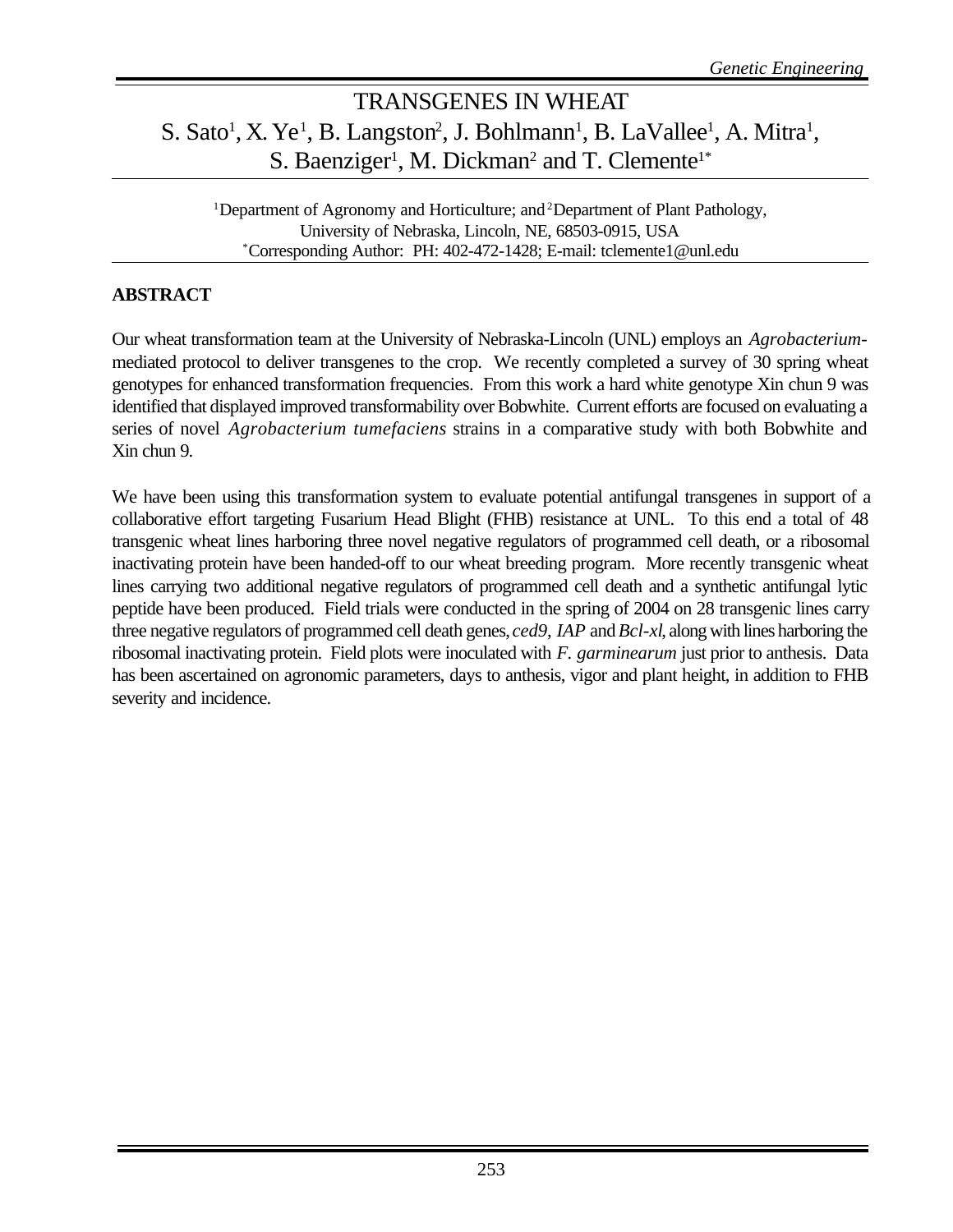### OPTIMIZATION OF AN *AGROBACTERIUM*-MEDIATED TRANSFORMATION SYSTEM FOR DURUM WHEAT Valluri V. Satyavathi<sup>1</sup>, Prem P. Jauhar<sup>2\*</sup> and Lynn S. Dahleen<sup>2</sup>

Dept. of Plant Sciences, North Dakota State University<sup>1</sup>, USDA-ARS, Northern Crop Science Laboratory<sup>2</sup>, Fargo, ND 58105, USA \*Corresponding Author: PH: (701) 239-1309; E-mail: prem.jauhar@ndsu.nodak.edu

#### **OBJECTIVES**

To optimize an *Agrobacterium*-mediated transformation system for durum wheat to facilitate incorporation of antifungal genes for resistance against Fusarium head blight.

### **INTRODUCTION**

Durum wheat (*Triticum turgidum* L.,  $2n = 4x = 28$ ; AABB genomes) is an important cereal crop grown in the United States, Canada, and in some European countries. Several methods have been used for its genetic improvement. In recent years, genetic engineering has opened up new avenues for crop improvement and is a useful adjunct to conventional breeding. A prerequisite for application of such modern techniques is an efficient and reliable *in vitro* plant regeneration system. Gene transfers in plants have been achieved through direct DNA uptake, electroporation, microinjection, particle bombardment and *Agrobacterium*-mediated methods. We standardized an efficient regeneration system for commercial durum wheat cultivars (Bommineni and Jauhar, 1996; Satyavathi et al., 2004) and by using particle bombardment produced transgenic durum with marker genes (Bommineni et al., 1997) and antifungal genes (Satyavathi and Jauhar, 2003). Transgenic durum has now been produced in other laboratories (He et al., 1999; Pellegrineschi et al., 2002). In bread wheat, partial FHB resistance was achieved by expressing pathogenesis-related proteins using particle bombardment, but this technique was hampered by multiple copy gene insertions and gene silencing (Anand et al., 2003). Compared to direct gene transfer techniques, *Agrobacterium*-mediated transformation offers a number of advantages, including potentially low copy number and preferential integration into transcriptionally

active regions of the chromosome (Hu et al., 2003). So far, an *Agrobacterium*-mediated transformation system has not been reported for durum wheat. Therefore, we attempted to optimize the conditions for *Agrobacterium* mediated transformation of the commercial durum wheat cv. Maier using marker genes.

#### **MATERIALS AND METHODS**

*Plant material and preculture* **-** An agronomically superior durum cultivar, Maier was used for transformation. Spikes were harvested 14 days post anthesis and the spikelets were surface sterilized and cultured as described by Bommineni and Jauhar (1996). The callus induction medium was supplemented with 2.0  $mg L<sup>-1</sup>$  dicamba. The cultures were incubated in the dark at  $25 \pm 2$ °C for 1-14 days depending on the experiment performed.

*Agrobacterium tumefaciens strain, plasmid, and culture* **-** A disarmed *Agrobacterium tumefaciens* strain AGL1 harboring pDM805 was provided by CSIRO Plant Industry, Canberra, Australia (Fig. 1). The binary vector pDM805 contains the phosphinothricin acetyltransferase (*bar*) gene under the control of the promoter from the maize ubiquitin 1 (*Ubi1*) gene and a terminator sequence from the *A. tumefaciens* nopaline synthase (*nos*) gene; the β-glucuronidase gene *uidA* (*gus*) under the control of the promoter from the rice actin 1 (*Act1*) gene and a terminator sequence from the rice ribulose bis-phosphate carboxylase/oxygenase (*rbcS*) gene. A full strength *Agrobacterium* suspension was obtained a day before transformation as described by Tingay et al. (1997).

*Acetosyringone treatment and particle bombardment* - Acetosyringone effects on trans-formation ef-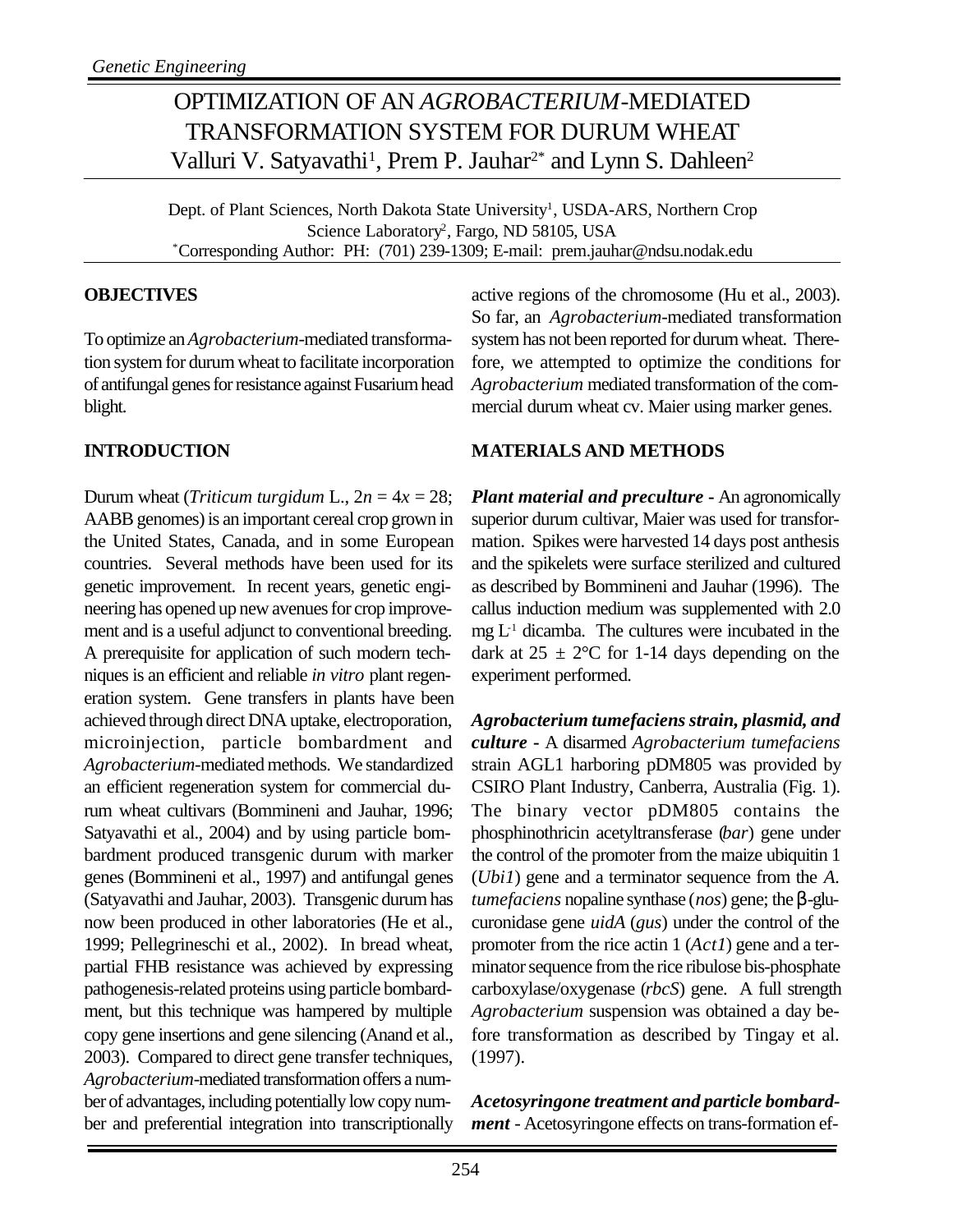ficiency were studied by comparing *Agrobacterium* suspension without the chemical to suspension treated with 200 μM acetosyringone prior to infection. The explants were then infected for about 1 h. To study the effect of particle bombardment on the extent of infection, the scutella were precultured for 14 days and wounded by bombardment with gold particles. About 30-50 explants were bombarded with 0.3 mg of gold particles (1.0 μM) using a BioRad PDS-1000 biolistic device with 1,100 psi rupture disc and compared to unwounded explants.

*Inoculation and co-cultivation* **-** Isolated scutella precultured for 1 day and 14 days were used for transformation. The explants were immersed in full strength *Agrobacterium* suspension in a Petri dish for half an hour (1 h when acetosyringone was used in the suspension) and then transferred without rinsing, with scutellar surface placed in contact with the callus induction medium. Co-cultivation was carried out at 25  $\pm$  2°C in darkness for about 2-3 days.

*Selection and plant regeneration* **-** After co-cultivation, the explants were washed thrice with sterile distilled water in a Petri dish and blotted on sterile Whatman filter paper. The explants were then plated on selection medium, which was same as callus induction medium but was supplemented with  $150 \text{ mg } L<sup>1</sup>$ Timentin and  $5.0 \text{ mg } L^1$  bialaphos. Explants were maintained on selection medium for 3-4 weeks at 25  $\pm 2^{\circ}$ C in darkness, after which they were transferred to regeneration medium (selection medium without growth regulators). The culture conditions and regeneration procedure were same as described by Satyavathi et al. (2004).

*Histochemical GUS assay* **-** T-DNA delivery into explant tissues was determined after 1-3 weeks of culture on selection medium using the histochemical GUS assay according to Bommineni et al. (1997). Explants with blue spots and the number of blue spots per explant were counted under a stereomicroscope.

*Statistical analyses* **-** For studying the effect of acetosyringone and bombardment on DNA delivery, we compared GUS expression among the explants. Each treatment had three replications and at least 50

explants (4 from each Petri dish) per treatment were sacrificed for GUS assays. As the data on the number of explants with GUS spots and the number of spots per explant for each treatment were not normally distributed, analysis of variance was done using PROC CATMOD (SAS version 8.2, 2001).

### **RESULTS**

Preliminary tests were performed to compare the responses of the scutella that were precultured for 1 day vs 10-14 days. After 1-2 days of co-cultivation with *Agrobacterium* and on transfer to selection medium, only 10% of the scutella precultured for 1-day initiated calli. In the case of 10-14 day precultured scutella, about 70% of them developed callus over the cut surface within a week and later developed callus around the periphery of the scutellum. After 3 weeks on selection medium, 511 of 725 scutella cocultivated were resistant to bialaphos selection. GUS assays done 7 days after co-cultivation showed GUS spots all over the scutellum surface but most of the spots were localized on the areas starting to form callus, usually at the periphery of the scutellum (Fig. 2A  $\&$  B). In subsequent subcultures, the proliferating callus was selected and brown callus was discarded. After 4 weeks on selection medium, the embryogenic callus was transferred to regeneration medium supplemented with 5.0 mg  $L^1$  bialaphos. Out of 725 scutella infected, only 3 plantlets were regenerated at the end of 3-4 weeks with a transformation frequency of 0.4%. Various treatments like increasing co-culture duration, adding acetosyringone in the *Agrobacterium* suspension, and bombarding the explants with gold particles before infection, had differential effects on transformation efficiency as follows:

*Duration of co-culture* - About 82% of the scutella that were co-cultivated for 2 days were resistant to bialaphos selection. When the co-cultivation was extended to 3 days, an overgrowth of the bacteria was observed on 50% of the scutella and the percentage of resistant scutella decreased to 56%.

*Effect of acetosyringone* **-** GUS expression was detected in all the tissues 3 wk after co-cultivation either in the presence or absence of the pretreatment.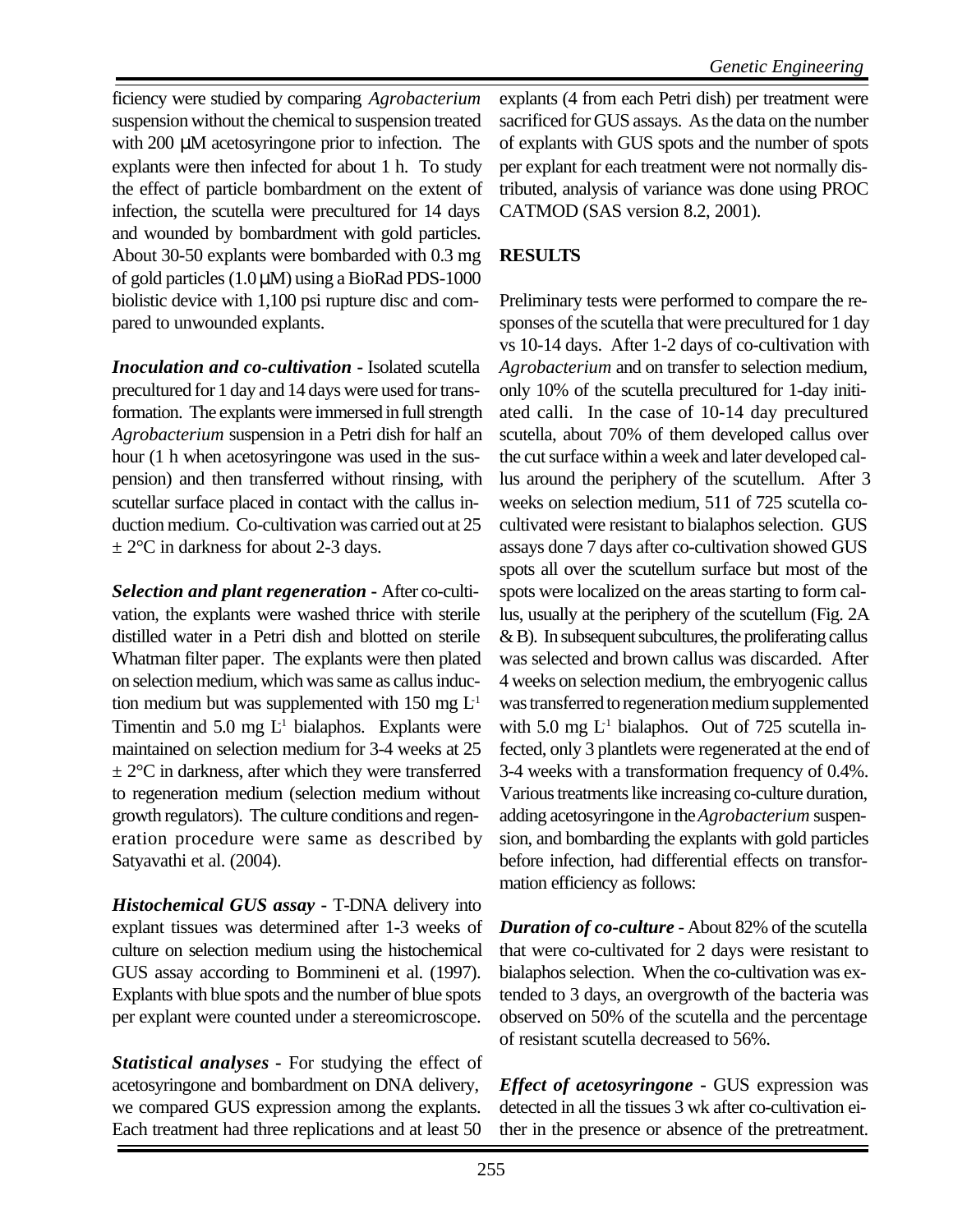The scutella that were treated with acetosyringone did not differ for GUS expression in terms of the number of explants with GUS spots and the number of GUS spots per explant compared to those infected with *Agrobacterium* suspension without acetosyringone (Table 1).

*Effect of bombardment* **-** The explants that were injured by bombarding with gold particles showed significantly greater number of explants with GUS spots  $(p < 0.05)$  and also significantly greater GUS spots per explant  $(p < 0.01)$  than those that were not wounded prior to infection (Table 1).

### **DISCUSSION**

This work presents the first report on *Agrobacterium*mediated transformation of durum wheat. A prerequisite for development of *Agrobacterium*-mediated transformation is the establishment of optimal conditions for T-DNA delivery into tissue from which whole plants can be regenerated. Based on our previous findings, we selected durum cultivar Maier for transformation with *Agrobacterium*. In general, model genotypes amenable to tissue culture or to microprojectile transformation have worked well for *Agrobacterium*-mediated transformation in several crops like wheat, maize, barley, and sugar cane (Cheng et al., 2004). The isolated scutella are known to be choice explants for many cereals including durum wheat and have been successfully used for regeneration and transformation experiments. In the present study, we found that 10-14 days preculture of explants increases transformation efficiency. Similar results were observed in wheat where longer precultures resulted in efficient T-DNA delivery (Cheng et al., 1997; Wu et al., 2003). We obtained a transformation frequency of 0.4% which is comparable to that reported in other cereals. In wheat, transformation frequencies ranged from 0.3- 4.3% and were increased to 10.5% by desiccation of precultured embryos (Cheng et al., 2004).

Chemicals such as acetosyringone for *vir* gene induction are recommended in most of the monocot transformation protocols. We used a 200 μM acetosyringone treatment prior to infection. The presence of acetosyringone did not increase GUS expression. The addition of acetosyringone at a concentration of 150 to 200 μM during preculture or co-culture increased the number of transformed cells in rice (Hiei et al., 1994), barley (Tingay et al., 1997), and wheat (Cheng et al., 1997). In the present study, wounding precultured scutella with gold particles before infecting the explants with *Agrobacterium*, increased the GUS expression significantly. Similar results were observed in barley (Tingay et al., 1997).

The advantage of *Agrobacterium*-mediated transformation over particle bombardment is that this method is simple and cost effective. We optimized conditions for *Agrobacterium*-mediated transformation using scutella of the cultivar Maier and also studied the effects of various pretreatments that could enhance infection and T-DNA delivery. Further experiments are needed to increase regeneration from transformed callus.

### **ACKNOWLEDGEMENT**

We thank Mr. Terrance Peterson for technical help.

### **REFERENCES**

Anand, A., Trick, H.N., Gill, B.S., and Muthukrishnan, S. 2003. Stable transgene expression and random gene silencing in wheat. Plant Biotechnology J. 2:241-251.

Bommineni, V.R., and Jauhar, P.P. 1996. Regeneration of plantlets through isolated scutellum culture of durum wheat. Plant Sci. 116:197-203.

Bommineni, V.R., Jauhar, P.P., and Peterson, T.S. 1997. Transgenic durum wheat by microprojectile bombardment of isolated scutella. J. Hered. 88:475-481.

Cheng, M., Lowe, B.A., Spencer, T.M., Ye, X., and Armstrong, C.L. 2004. Factors influencing *Agrobacterium*-mediated transformation of monocotyledonous species. In Vitro Cell. Dev. Biol.- Plant. 40:31-45.

Cheng, M., Fry, J.E., Pang, S. et al. 1997. Genetic transformation of wheat mediated by *Agrobacterium tumefaciens*. Plant Physiol. 115:971-980.

He, G.Y., Rooke, L., Steele, S. et al. 1999. Transformation of pasta wheat (*Triticum turgidum* L. var. *durum*) with highmolecular-weight glutenin subunit genes and modification of dough functionality. Mol. Breeding 5:377-386.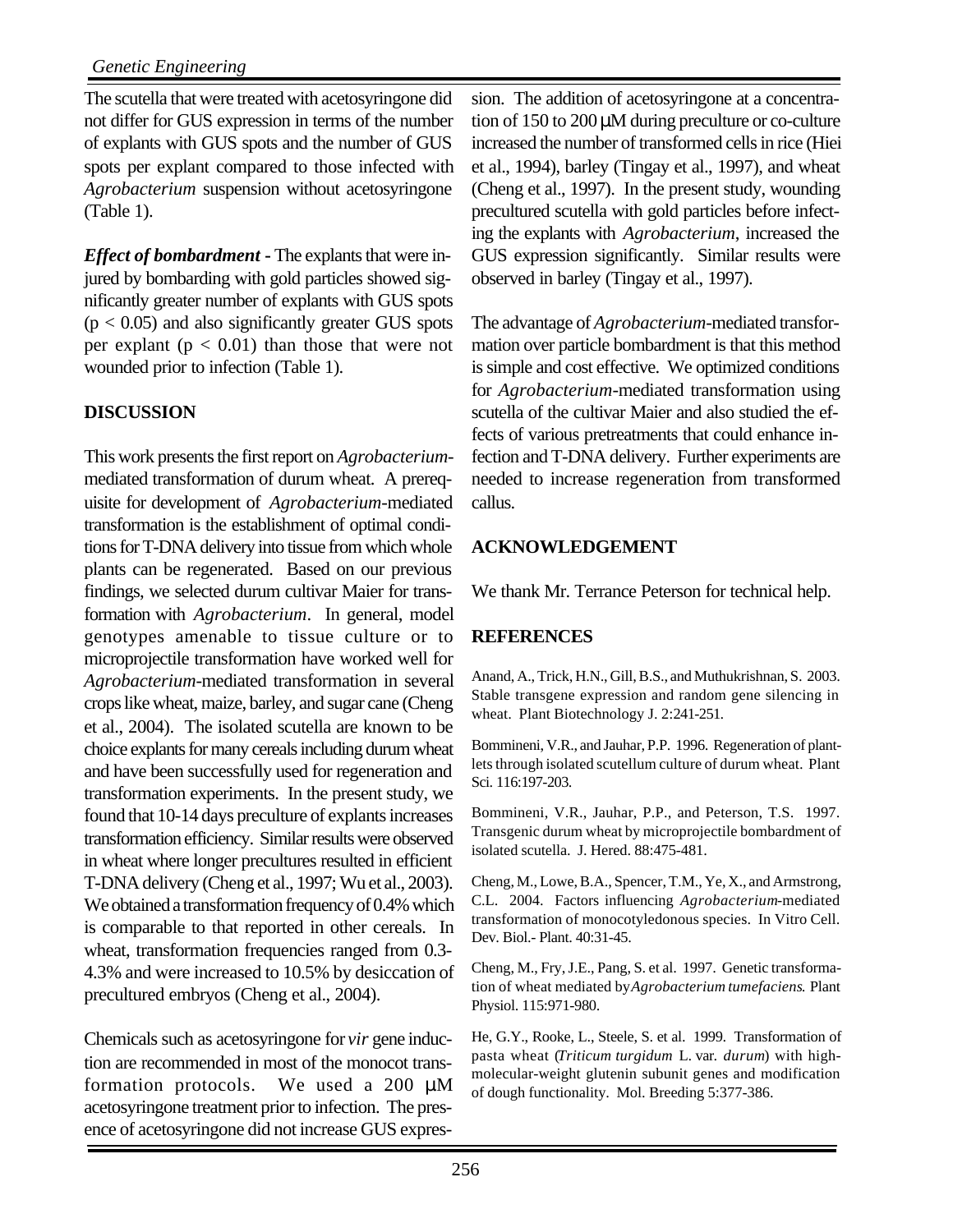Hiei, Y., Ohta, S., Komari, T., and Kumashiro, T. 1994. Efficient transformation of rice (*Oryza sativa* L.) mediated by *Agrobacterium* and sequence analysis of the boundaries of the T-DNA. Plant J. 6:271-282.

Hu, T., Metz, S., Chay, C. et al. 2003. *Agrobacterium*-mediated large-scale transformation of wheat (*Triticum aestivum* L.) using glyphosate selection. Plant Cell Rep. 21:1010-1019.

Pellegrineschi, A., Brito, R.M., Velazquez, L. et al. 2002. The effect of pretreatment with mild heat and drought stresses on the explant and biolistic transformation frequency of three durum wheat cultivars. *Plant Cell Rep. 20:955-960.*

SAS. Copy righted 1999-2001. Procedure release 8.2. SAS Institute, Inc., SAS Campus Drive, Cary, NC.

Satyavathi, V.V., and Jauhar, P.P. 2003. *In vitro* regeneration of commercial durum cultivars and transformation with antifungal genes. Proc. of the 2003 National Fusarium Head Blight Forum, Minneapolis, December 12-15, 2003. pp. 32-35.

Satyavathi, V.V., Jauhar, P.P., Elias, E.M., and Rao, M.B. 2004. Effects of growth regulators on *in vitro* plant regeneration in durum wheat. Crop Sci. 44:1839-1846.

Tingay, S., McElroy, D., Kalla, R., Fieg, S., Wang, M., Thornton, S., and Brettell, R. 1997. *Agrobacterium tumefaciens*-mediated barley transformation. The Plant J. 11:1369-1376.

Wu, H., Sparks, C., Amoah, B., and Jones, H.D. 2003. Factors influencing successful *Agrobacterium*-mediated genetic transformation of wheat. Plant Cell Rep. 21:659-668.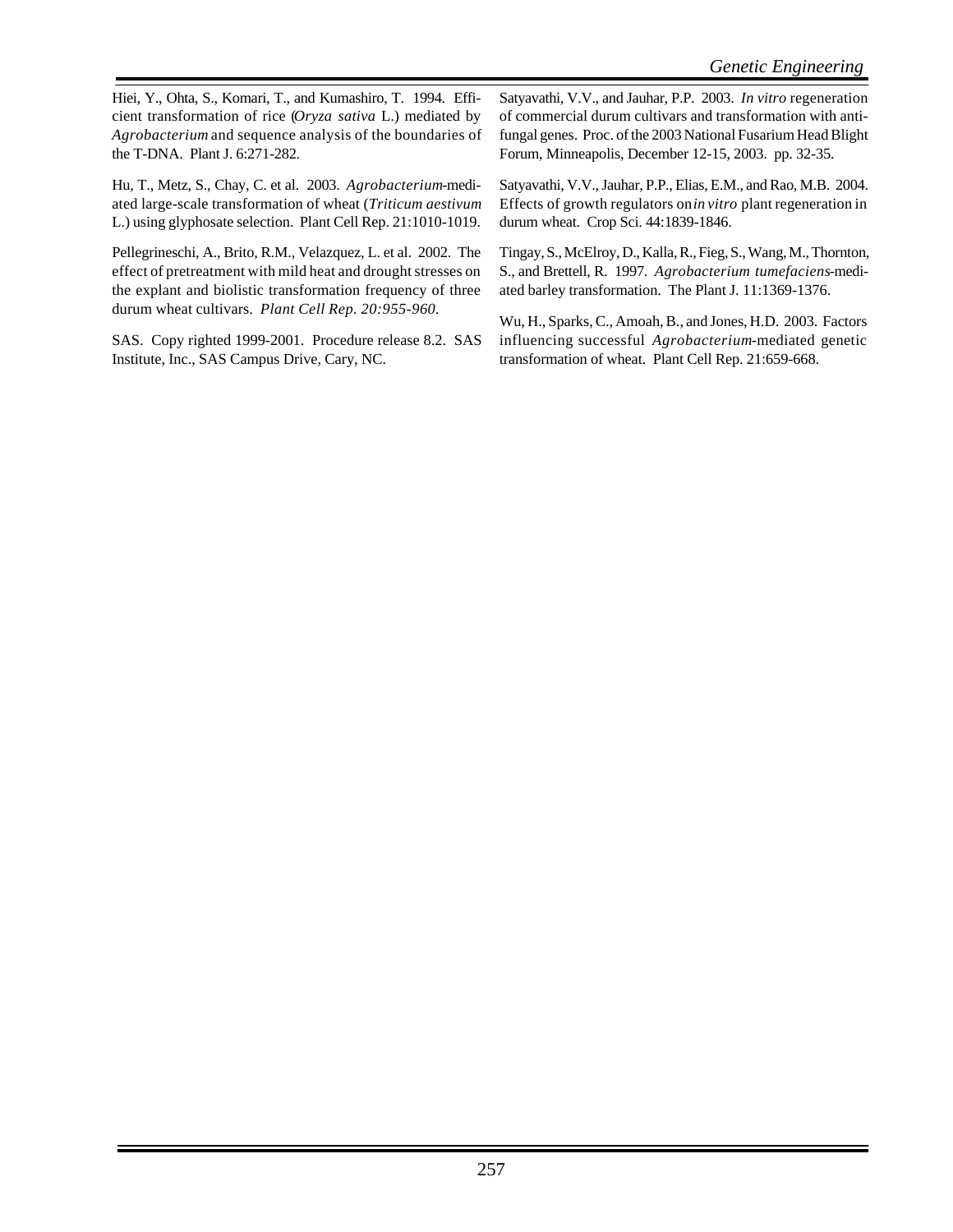

Figure 2. GUS expression in the scutellum one week after co-cultivation with Agroba*cterium*. GUS<br>expression in callus that was resistant to 5.0 mg L-1 bialaphos three weeks after co-cultivation with<br>Agrobacterium. expression in callus that was resistant to 5.0 mg L-1 bialaphos three weeks after co-cultivation with *Agrobacterium*.

 $\blacktriangleleft$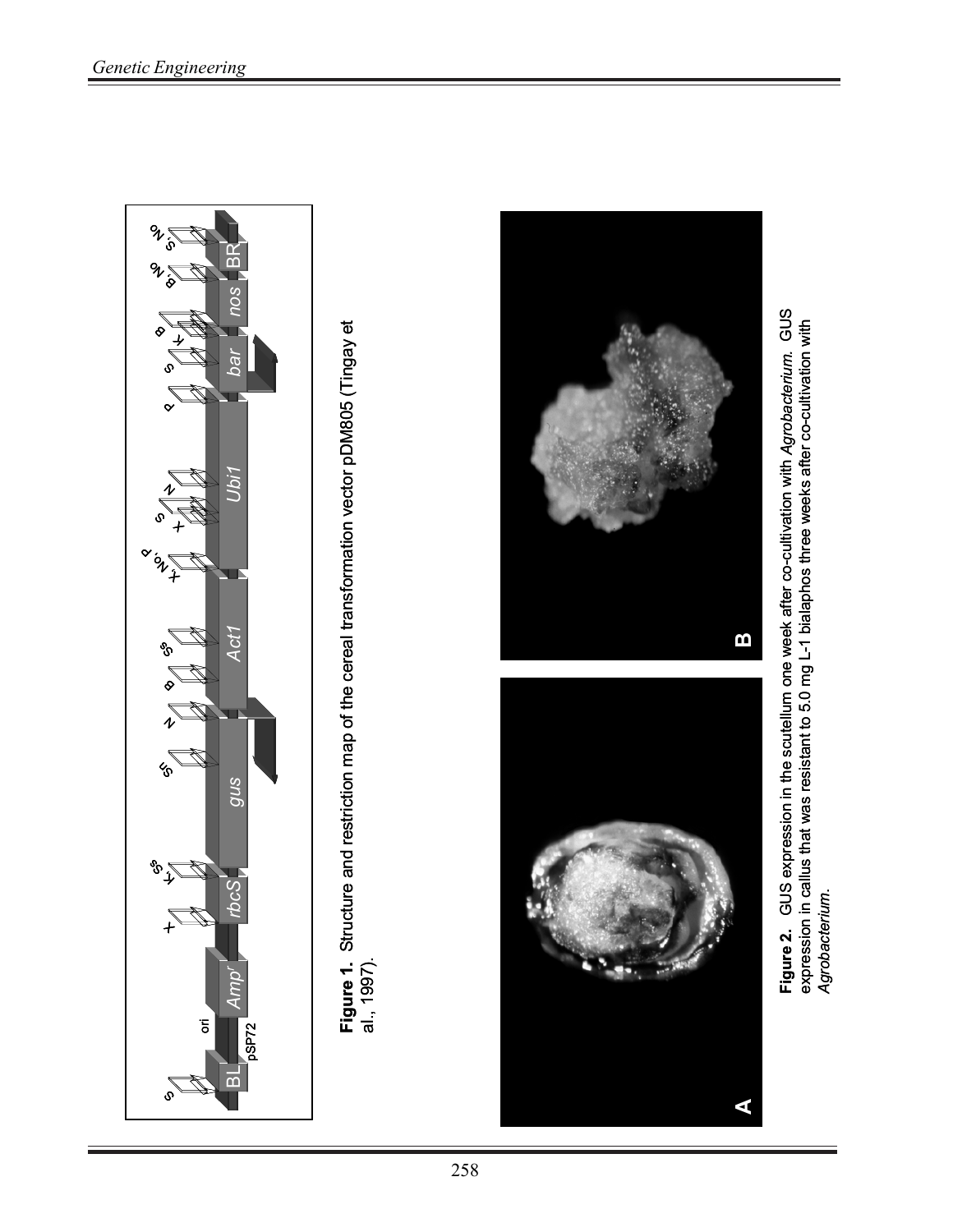| Treatment      | Number<br>of explants | Proportion of explants<br>with GUS spots $(\%)$ | GUS spots / explant |
|----------------|-----------------------|-------------------------------------------------|---------------------|
| Acetosyringone |                       |                                                 |                     |
| Untreated      | 52                    | 26/52(50.00)                                    | 3.35                |
| Treated        | 52                    | 34/52 (65.38)                                   | 4.20                |
| Bombardment    |                       |                                                 |                     |
| Untreated      | 72                    | 17/72(23.61)                                    | 1.47                |
| Bombarded      | 72                    | $31/72$ (43.05)*                                | $2.54$ **           |

**Table 1**. Effect of different pretreatments on GUS expression in 14-day precultured durum wheat scutella infected with *Agrobacterium tumefaciens* strain AGL1 harboring pDM805.

<sup>\*</sup> Chi-square value of 0.0194 was significant at  $p = 0.05$  level

\*\* Chi-square value of 0.0037 was significant at  $p = 0.01$  level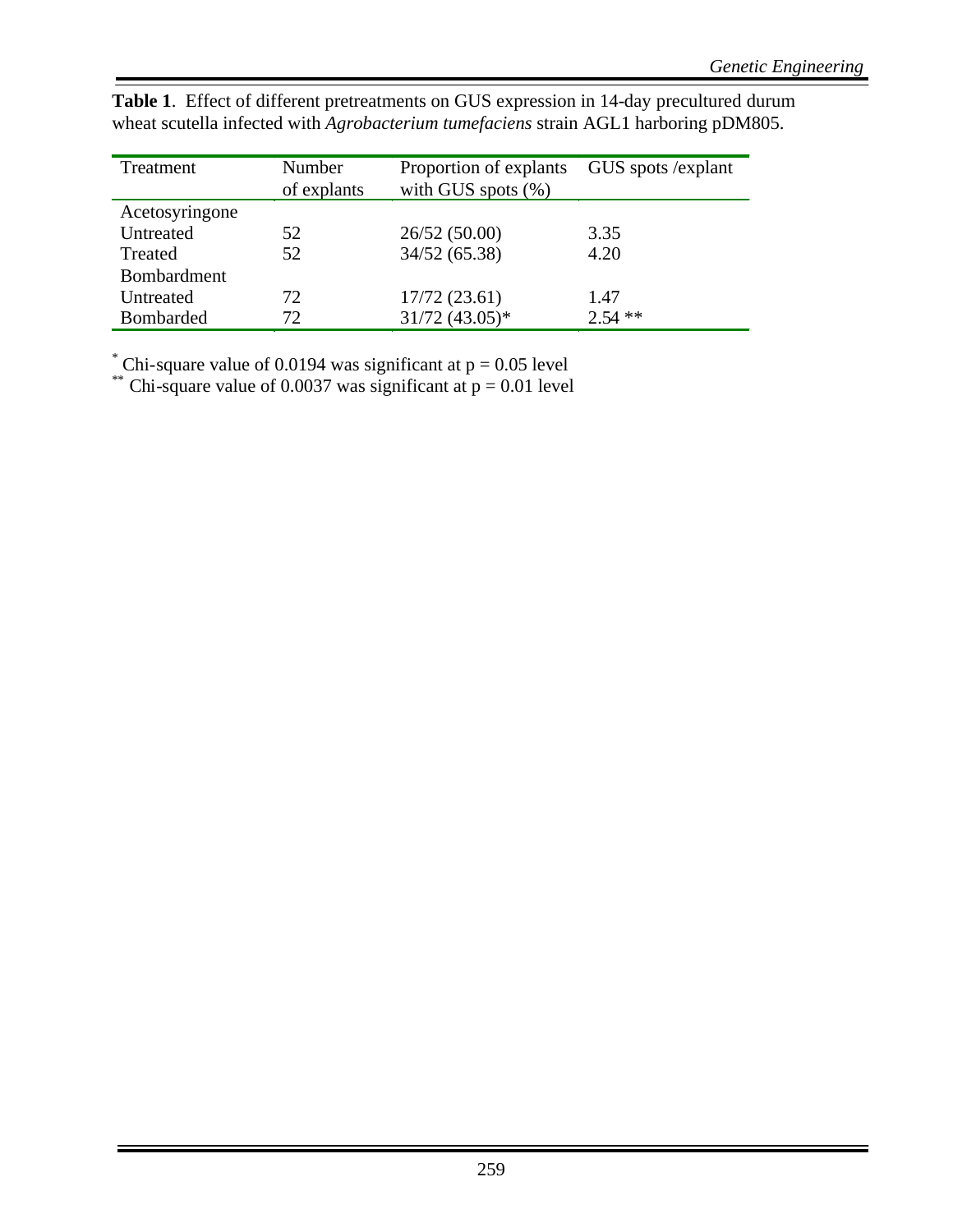# DEVELOPMENT OF TISSUE-SPECIFIC PROMOTERS FOR TARGETING ANTI-FUSARIUM GENE EXPRESSION R.W. Skadsen<sup>1\*</sup>, M.L. Federico<sup>2</sup>, T. Abebe<sup>3</sup> and M. Patel<sup>4</sup>

<sup>1</sup>U.S. Dept. of Agriculture, ARS, Cereal Crops Res. Unit, 501 Walnut St., Madison, WI 53711, USA; <sup>2</sup>University of Wisconsin, Agronomy Dept., 1575 Linden Dr., Madison, WI 53706-1590, USA; <sup>3</sup>University of Northern Iowa, Dept. of Biology, 144 McCollum Science Hall, Cedar Falls, IA, USA; and <sup>4</sup>University of Wisconsin, Plant Pathology Dept., 1630 Linden Dr., Madison, WI 53706-1589, USA \*Corresponding Author: PH: (608)262-3672; E-mail: rskadsen@wisc.edu

### **ABSTRACT**

We identified lemma and pericarp epithelium tissues as rapidly infected by *Fusarium graminearum*. Genes specifically expressed in these tissues were identified and cloned so that promoters of selected genes could be used to express antifungal protein genes. These included a lipid transfer protein homologue (*Ltp6*), highly expressed in the pericarp epithelium but not in vegetative leaves, and a jacaline-like gene, *Lem2*, preferentially expressed in the lemma/palea, compared with the flag leaf. *Ltp6* is also expressed in coleoptiles and embryos; mRNA levels increase in response to salt, cold, abscisic acid and salicylic acid in a pattern distinct from other barley *Ltp*s. Transient expression analysis of the promoter showed that 192 bp of upstream sequence confers tissue-specific expression and retains most promoter activity. Stable barley transformants have been produced with a 247 bp promoter fused to a *gfp* reporter gene. In these, *gfp* expression is strong in the epicarp, embryo and coleoptile, but it is not found in other tissues. *Gfp* expression was detected during spike development, from early ovary differentiation through its final expression in the epicarp and during embyogenesis and germination in the coleoptile, reproducing the expression pattern of the native gene. *Lem2* is specifically expressed in the lemma/palea and coleoptile. SA induces *Lem2* within 4 h, suggesting that it is a defensive gene. Promoter deletion studies showed that the tissue-specificity and promoter activity are conferred by a short 5' proximal region from -75 to +70. Stable transformants were produced with the "full-length" 1414 bp promoter and 5' promoter deletions fused to *gfp*. G*fp* expression occurred in the lemma/palea and coleoptile, but it also unexpectedly occurred in the epicarp and ligules. Lack of methylation in the epicarp may account for expression in the epicarp.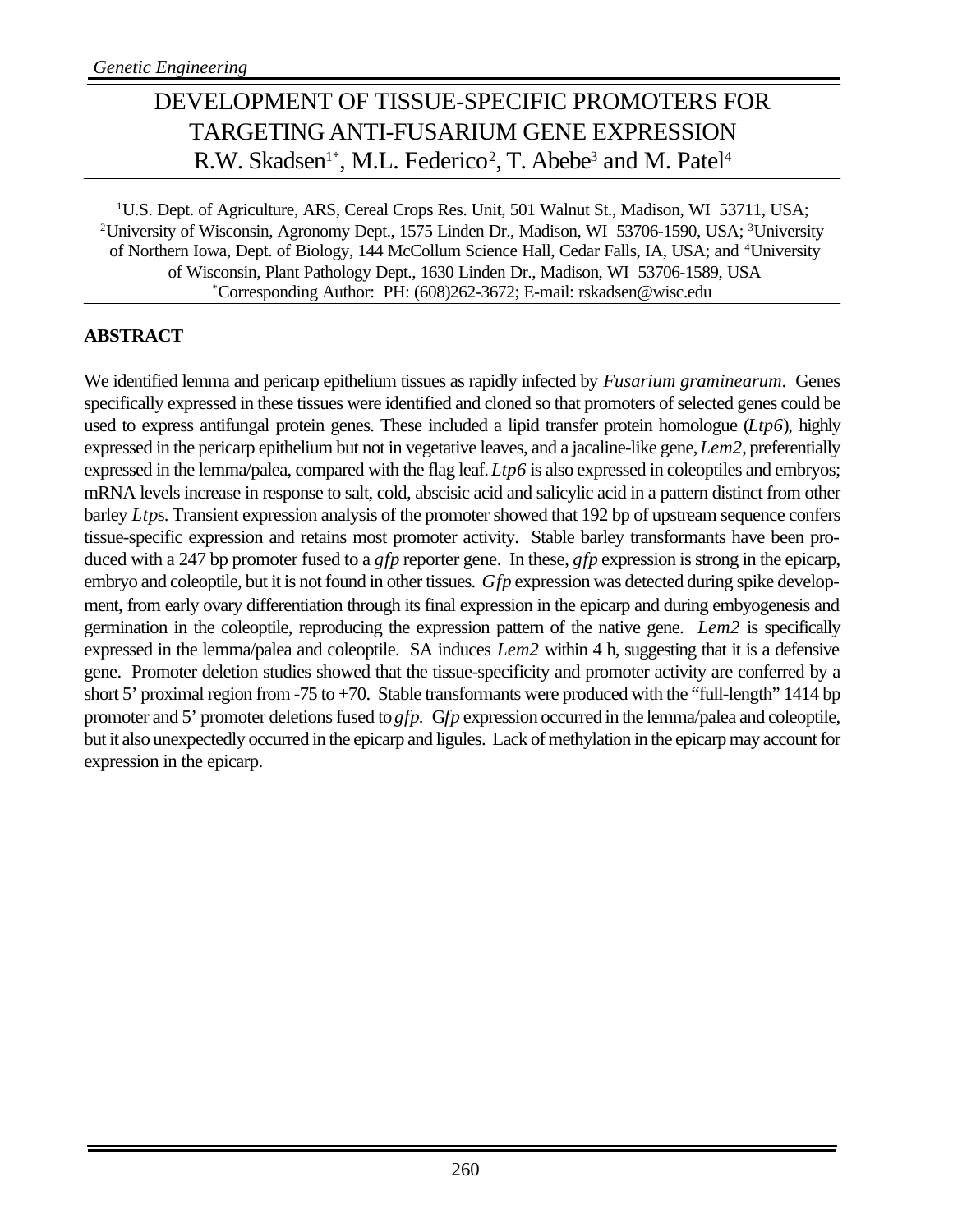# TARGETING OF ANTI-FUSARIUM GENE EXPRESSION IN BARLEY R.W. Skadsen<sup>1\*</sup>, M.L. Federico<sup>2</sup>, T. Abebe<sup>3</sup> and M. Patel<sup>4</sup>

<sup>1</sup>U.S. Dept. of Agriculture, ARS, Cereal Crops Res. Unit, 501 Walnut St., Madison, WI, 53711, USA; <sup>2</sup>Univ. of Wisconsin, Agronomy Department, 1575 Linden Dr., Madison, WI, 53706-1590, USA; <sup>3</sup>Univ. of Northern Iowa, Department of Biology, 144 McCollum Science hall, Cedar Falls, IA, USA; and <sup>4</sup>Univ. of Wisconsin, Plant Pathology Department, 1630 Linden Dr., Madison, WI 53706-1589, USA \*Corresponding Author: PH: (608)262-3672; E-mail: rskadsen@wisc.edu

#### **ABSTRACT**

We identified lemma and pericarp epithelium (epicarp) tissues as rapidly infected by a strain of *Fusarium graminearum* transformed with the green fluorescent protein gene (*gfp*). The fungus colonized the lemma in 48 h, but it colonized the brush hairs at the seed tip within 7 h and rapidly grew downward along the epicarp and more slowly inward through the cross cells (Skadsen and Hohn, PMPP 64:45-53, 2004). Genes specifically expressed in the lemma (Abebe et al., Crop Sci. 44:942-950, 2004) and epicarp were identified and cloned so that promoters of selected genes could be used to express antifungal protein genes in these susceptible tissues. Tissue-specific genes included a lipid transfer protein homologue (*Ltp6*), highly expressed in the pericarp epithelium but not in vegetative leaves, and a jacaline-like gene, *Lem2*, preferentially expressed in the lemma/palea, compared with the flag leaf. *Ltp6* is also expressed in coleoptiles and embryos; mRNA levels increase in response to salt, cold, abscisic acid and salicylic acid (SA) in a pattern distinct from other barley *Ltp*s. Transient expression analysis of the promoter showed that 192 bp of upstream sequence confers tissuespecific expression and retains most promoter activity. Stable barley transformants have been produced with a 247 bp promoter fused to a *gfp* reporter gene (Federico et al., PMB, in press). In these, *gfp* expression is strong in the epicarp, embryo and coleoptile, but it is not found in other tissues. *Gfp* expression was detected during spike development, from early ovary differentiation through its final expression in the epicarp, and during embyogenesis and germination in the coleoptile, reproducing the expression pattern of the native gene. *Lem2* is specifically expressed in the lemma/palea and coleoptile. SA induces *Lem2* within 4 h, suggesting that it is a defensive gene. Deletion studies showed that tissue-specificity is conferred by a short 5' proximal region from -75 to +70 (Abebe *et al*., Planta, in press) . Stable transformants were produced with the "full-length" 1414 bp promoter and 5' promoter deletions fused to *gfp*. G*fp* expression occurred in the lemma/palea and coleoptile, but it also unexpectedly occurred in the epicarp, perhaps due to a lack of methylation. In the lemmas, a developmental transition occurred wherein *gfp* was first expressed in the mesophyll cells; this was gradually replaced by expression in specialized cork cells of the epidermis. An additional promoter, *Lem1*, was produced by Sathish Puthigae and showed lemma/palea-specific expression in transient assays (Skadsen et al., PMB, 49:545-555, 2002).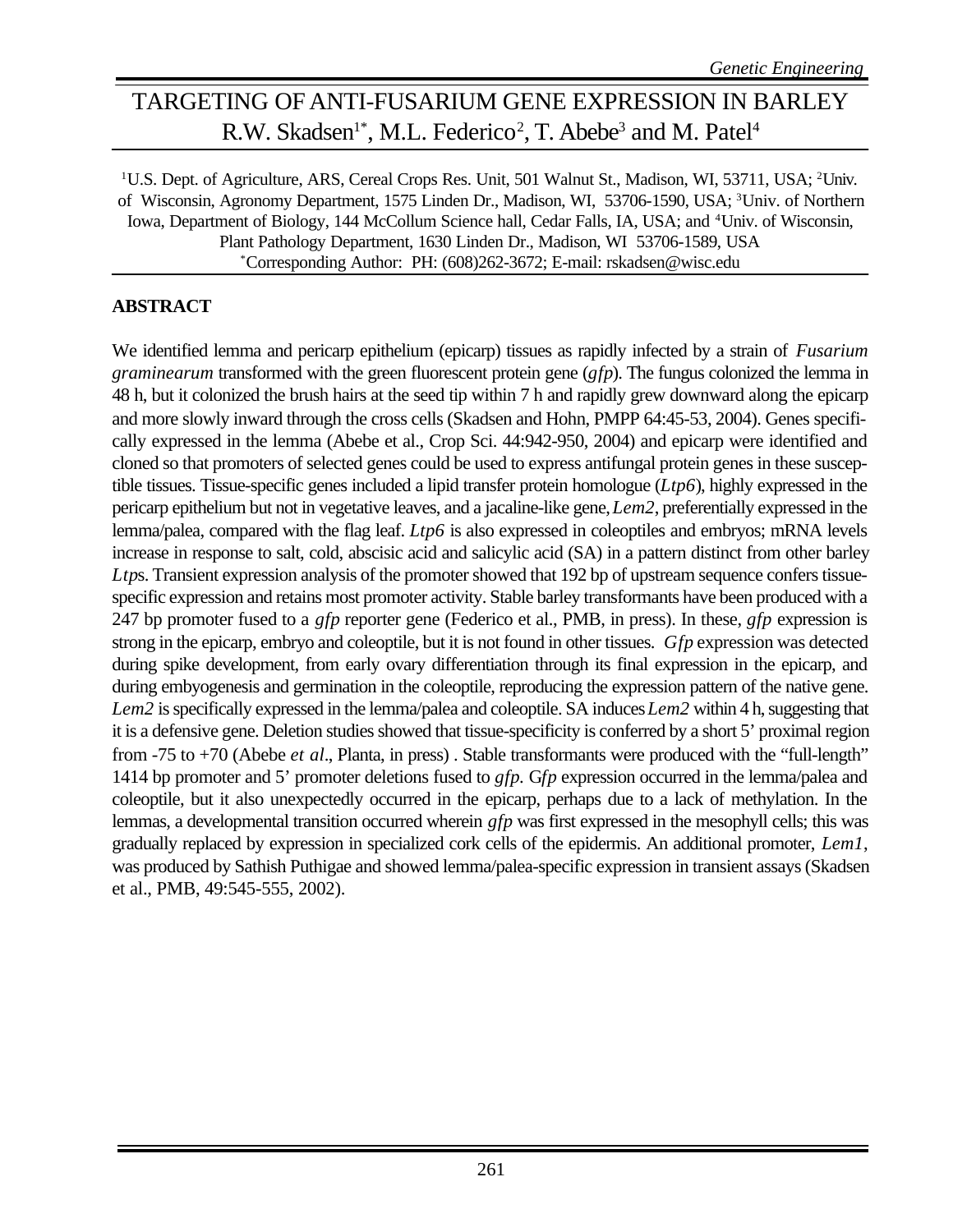# A NOVEL STRATEGY FOR TRANSGENIC CONTROL OF FUSARIUM HEAD BLIGHT IN WHEAT M. Somleva\* and A. Blechl

USDA-ARS, Western Regional Research Center, Albany, CA 94710, USA \*Corresponding Author: PH (510) 559-5673; E-mail: msomleva@pw.usda.gov

### **ABSTRACT**

Changes in agricultural practices (e.g., minimal tilling) during the past two decades combined with changing climate conditions have dramatically altered crop susceptibility to Fusarium head blight (FHB) or scab. FHB may lead to direct yield losses of 5-20% worldwide in average epidemic years, but losses as high as 60-70% have also been reported. Host plant resistance, the most cost-effective way to fight the disease, in available wheat germplasm is only partial and has been difficult to incorporate into cultivars adapted for regional growth in the U.S. Our goal is to achieve FHB resistance by employing plant genetic transformation, a potentially powerful tool for transgenic control of fungal diseases in cereals. We selected three candidate anti-*Fusarium* (AF) genes: *Aspergillus* glucose oxidase (*GO*) and barley peroxidases (*Prx7* and *Prx8*) based on their association with an array of naturally occurring plant defense mechanisms. Glucose oxidase is an apoplastic enzyme that catalyzes oxidation of  $\beta$ -D-glucose, generating  $H_2O_2$ , a compound with multiple functions in plant defense. Induction of the peroxidases Prx7 and Prx8 has been correlated with the appearance of antifungal compounds and papillae structures, respectively, in barley leaves exposed to powdery mildew. We inserted the coding regions of these genes into our vector that contains the barley *Lem1* promoter, which we have previously shown is active in the outer organs of transgenic wheat florets from anthesis to the soft dough stage of kernel development. This activity pattern makes it an excellent candidate for targeting AF gene expression to the path of *Fusarium* invasion. We have generated 100 transgenic wheat lines carrying the Lem1::PRX and/or Lem1::GO constructs. The *in situ* methods used for expression analyses of the primary transformants revealed that the transgene-encoded proteins are accumulated either in the extracellular space (GO and Prx8) or in the cells (Prx7) of the spike tissues and were not present in developing grain. The possible synergistic effect of these enzymes on improving host resistance to initial fungal infection and pathogen spread will be discussed. If our strategy is successful, the lack of recombinant proteins in the grain will minimize concerns about the safety of foods derived from these wheats and facilitate their approval by regulators and acceptance by consumers.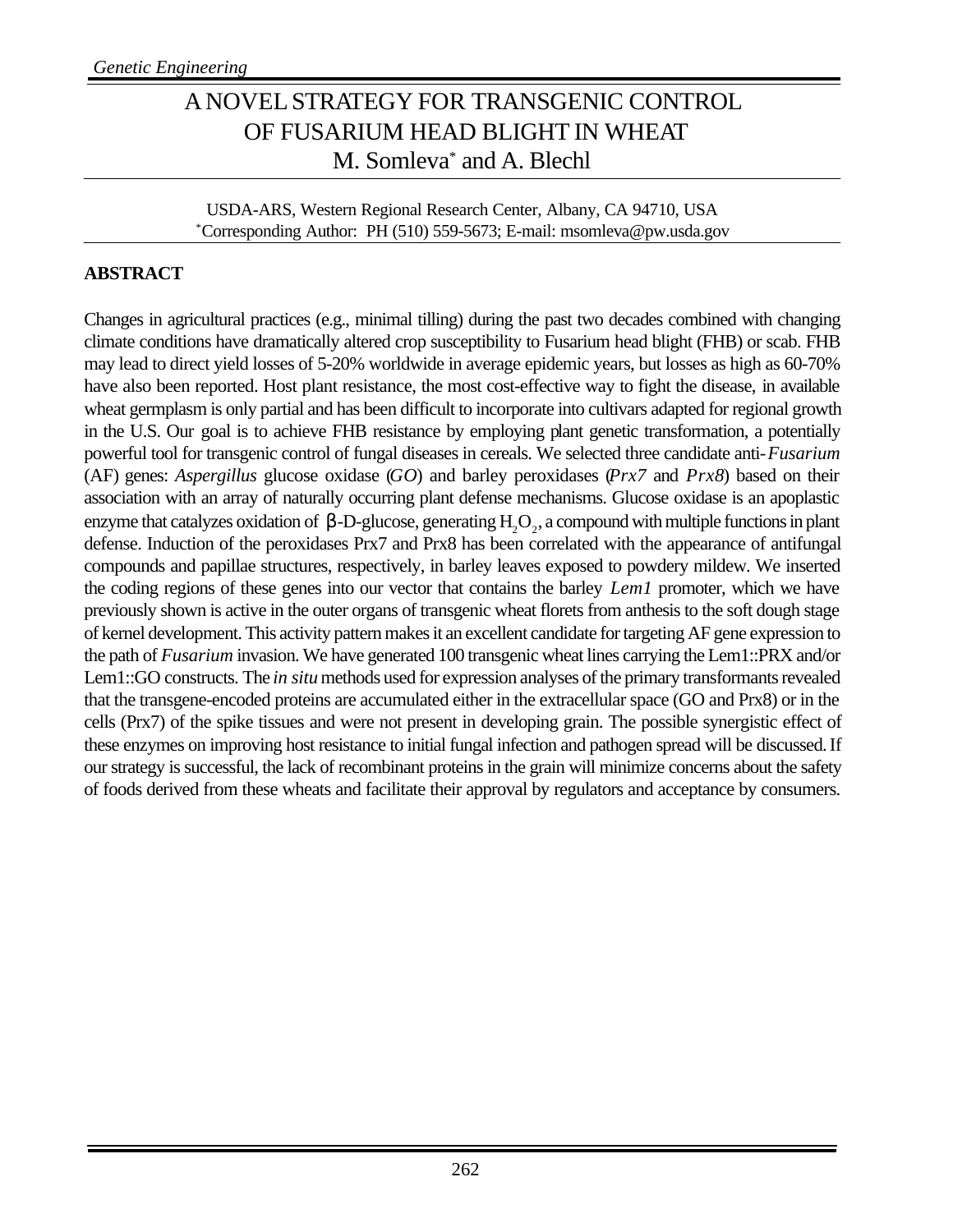### CHARACTERIZATION OF ORGAN SPECIFIC PROMOTERS IN TRANSGENIC WHEAT M. Somleva\* and A. Blechl

USDA-ARS, Western Regional Research Center, Albany, CA 94710, USA \*Corresponding Author: PH (510) 559-5673; E-mail: msomleva@pw.usda.gov

#### **OBJECTIVE**

To identify promoters suitable for targeting anti-*Fusarium* gene expression to wheat tissues surrounding the developing seed.

#### **INTRODUCTION**

Genetic engineering is the most promising approach to increase plant resistance to fungal pathogens, including *Fusarium*. The effectiveness of an antifungal gene *in planta* is determined by its expression levels in the crucial host tissues and by the timing of its expression such that suitable levels of the encoded protein accumulate before the infection (Dahleen et al., 2001). At present, constitutive promoters are widely used to achieve high expression levels throughout most tissues of the plant. If only specific tissues need to be protected or antifungal compounds need to be expressed at certain targeted sites, the use of specific promoters is recommended (Punja, 2001). Expression of anti-*Fusarium* (AF) genes in the glume and lemma is desirable for both wheat and barley, because these organs comprise the outer most protective barrier encasing the reproductive organs. In this study we present the organ- and developmental specificity of the promoter of a maize glutamine synthase gene, *GS*, and the promoter of a barley floret-expressed gene, *Lem1*, in stable hexaploid wheat transformants.

### **MATERIALS AND METHODS**

**Vector and plasmid constructs:**The following plasmids were used for wheat transformation: pGS176 and pGS177 carrying a 664-bp fragment of the promoter of the maize *GS1-2* gene fused to the *uidA* coding region (GUS) and the first introns of the native gene and of the maize alcohol dehydrogenase (*ADH)*

gene, respectively (Muhitch et al., 2002); and pBSD5sGFP carrying a 1400-bp fragment containing the *Lem1* promoter and a partial N-terminal coding region fused to the coding sequence for the green fluorescent protein (Lem1::GFP, Skadsen et al., 2002). For comparative studies of the promoter activity patterns, the plasmid pAHC15 carrying the *uidA* gene driven by the maize *Ubi1* promoter and first intron (UBI::GUS) was also used (Christensen and Quail, 1996).

**Generation of primary transformants and monitoring of the reporter gene expression:** Transient expression assays and wheat transformation were performed by particle bombardment of immature embryos of cv. Bobwhite. Stably transformed plants were identified as described (Okubara et al., 2002). GFP fluorescence in various tissues of transgenic plants and *in vitro* cultures was monitored using an Olympus SZX stereomicroscope equipped with an SZX-RFL fluorescence attachment and a DP11 digital camera. GUS activity was detected according to Hänsch et al. (1995).

**Construction of cloning vectors:** To make pBGS9Lem1, a 1067-bp fragment containing the *Lem1* promoter was PCR-amplified from the plasmid pBSD5sGFP (Skadsen et al., 2002) using Pfu Polymerase (Stratagene) and primers 5'- GATAAGCTTGGGATGTC-3' and 5'-ACGGATATCTGCGGTTGAAG-3' with 5' extensions to add *Hind*III and *Eco*RV restriction sites, respectively. After complete digestion with *Hind*III, the resulting fragment was ligated with a 3935-bp restriction fragment containing pBGS9 (Spratt et al., 1986) and the NOS 3' transcriptional terminator sequence. The latter piece of DNA had been prepared from the monocot transformation vector pUBK (Okubara et al., 2002). To make pBGS9Lem1ADHi1, the first in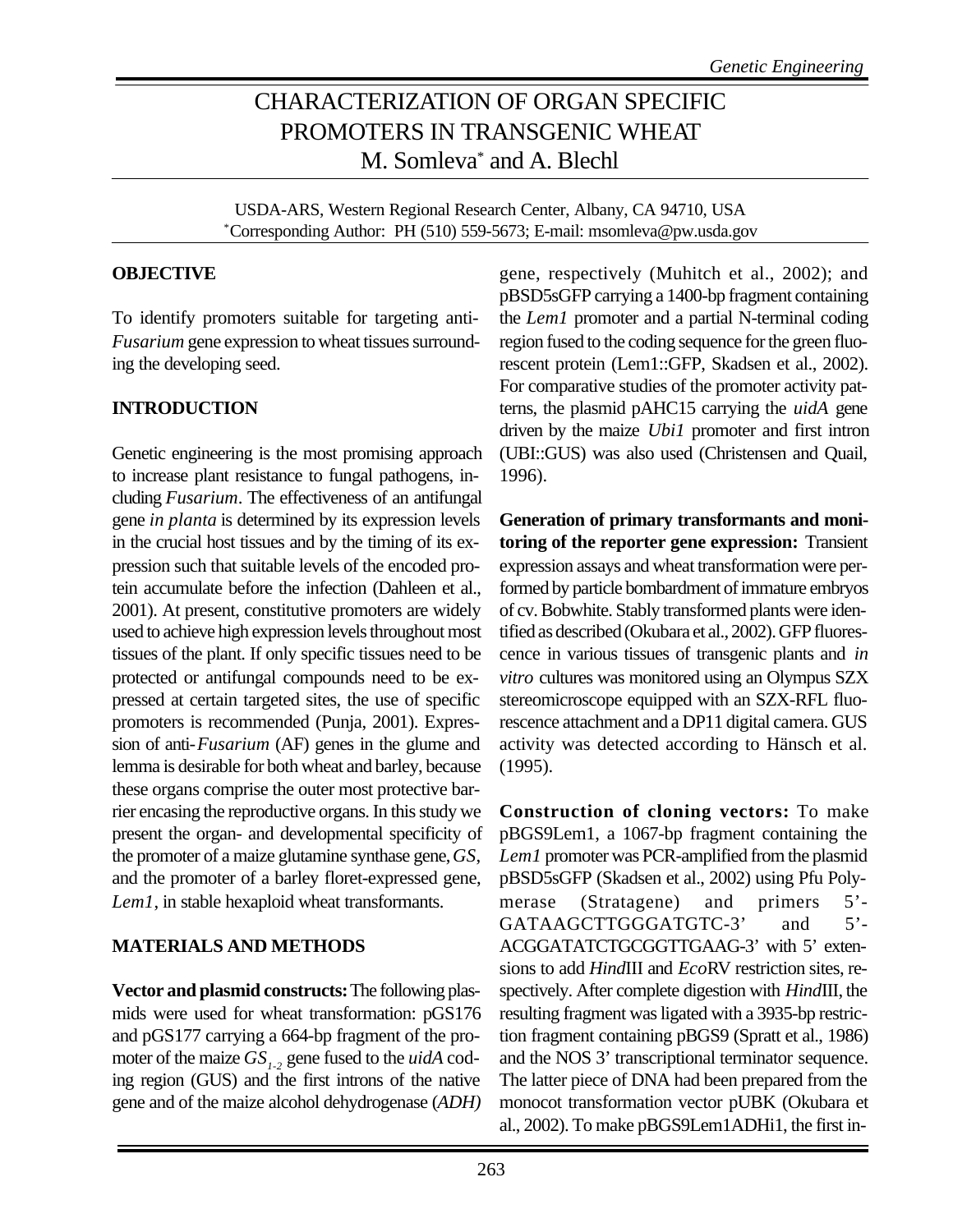tron of the maize alcohol dehydrogenase gene, *ADH,* was PCR-amplified using the plasmid pGS177 (Muhitch et al., 2002) as a template. The resulting 601 bp fragment was inserted into the *Eco*RV site of pBGS9Lem1. A unique *Sma*I restriction site separates the *ADH* intron and the NOS 3' region.

### **RESULTS AND DISCUSSION**

In wheat, the period of susceptibility to head infection by *Fusarium* lasts from anthesis (the time point when the anthers extrude from the spikes) through the dough stage of kernel development. To identify a promoter suitable for expression of anti-*Fusarium* genes, the activities of reporter genes GUS and GFP fused to the maize *GS* and barley *Lem1* promoters, respectively, were monitored during growth and development of primary wheat transformants and their progeny. The *GS* promoter is only expressed in the pericarp and in the scutellum of mature embryos (Fig. 1). Thus, it is not suitable for use in anti-*Fusarium* constructs. In transgenic plants carrying both Lem1::GFP and UBI::GUS, we compared the activity patterns of the two promoters by monitoring the expression of both reporter genes during plant development (Fig. 2). We observed no GFP fluorescence in vegetative organs, indicating that the *Lem1* promoter was not active in these tissues. This is in accordance with the data for its organ- and developmental specificity in barley (Skadsen et al., 2002). In floret tissues, we detected no GFP fluorescence before anthesis, demonstrating that the *Lem1* promoter did not function before this stage (data not shown). In contrast, strong UBI-driven GUS activity was detected in the young ovary and anthers (data not shown). At anthesis, UBI is active in the reproductive organs (Fig. 2A), while the *Lem1* promoter drove high levels of *gfp* expression only in the organs surrounding the developing floret (Fig. 2A). (The autofluorescence of the anthers was also seen in control plants.) These findings indicate that the *Lem1* promoter is active during the same period in spike development in transgenic wheat as it is in its native context in barley. No GFP fluorescence was seen in developing seeds (Fig. 2B and C). In contrast, GUS activity driven by the UBI promoter was detected in the seed coat during the earliest stages of grain devel-

opment – watery ripe and soft dough stages (Fig. 2B and C, respectively).

The relative strength of the barley *Lem1* promoter was assessed in a transient assay (Fig. 3). Transient *gfp* expression was first observed in wheat embryos 10 h after bombardment (Fig. 3B), while *uidA* expression driven by maize UBI was detected within 2 h (Fig. 3A). This finding indicates that that *Lem1* is less active than UBI, which is one of the strongest of cereal promoters characterized to date. Approximately the same difference in *gfp* transient expression under the control of *Lem1* and UBI promoters was shown by Skadsen et al. (2002) in bombarded spikes of wheat and barley.

Results from these comparative studies suggest that, due to its organ specificity and moderate strength, the barley *Lem1* promoter would be an excellent choice to target anti-*Fusarium* gene expression to wheat tissues surrounding the developing seed at anthesis, while excluding transgene-encoded foreign proteins from the edible grain. To facilitate its use for this and other purposes, we constructed the cloning vectors pBGS9Lem1 carrying the *Lem1* promoter and the NOS 3' terminator sequence (Fig. 4A) and pBGS9Lem1ADHi1, in which the first intron of the maize *ADH* gene was fused to the *Lem1* promoter (Fig. 4B). Both vectors have unique blunt-end restriction sites that can be used for insertion of any coding sequence. Recently, we have successfully employed pBGS9Lem1 to express candidate anti-*Fusarium* genes in transgenic wheat.

### **ACKNOWLEGEMENTS**

This material is based upon work supported by the U.S. Department of Agriculture, under Agreement No. 0405-BL-126. This is a cooperative project with the U.S. Wheat & Barley Scab Initiative.

### **REFERENCES**

Christensen, A.H. and Quail, P.H. 1996. Ubiquitin promoterbased vectors for high-level expression of selectable and/or screenable marker genes in monocotyledonous plants. Transgenic Res. 5:213-218.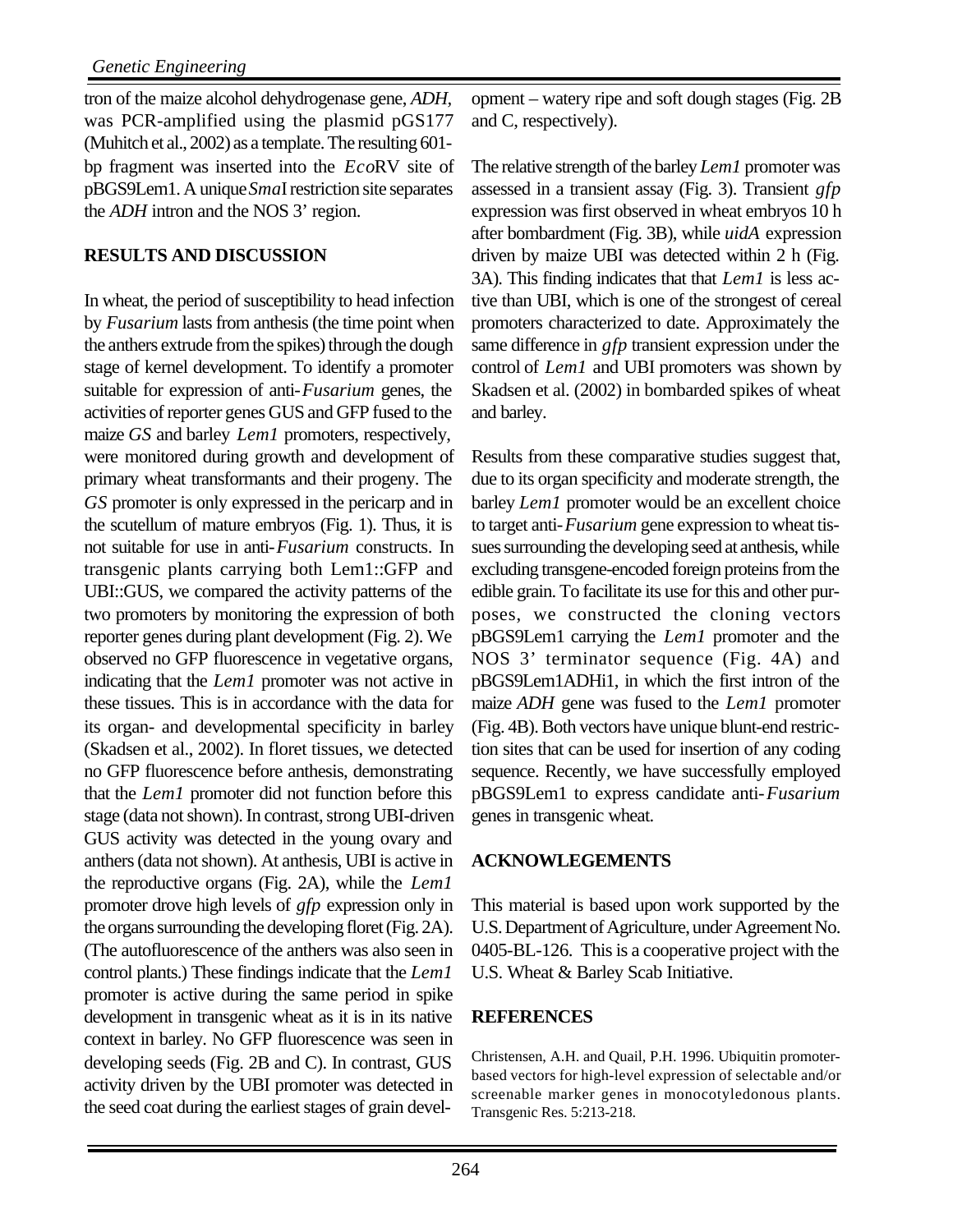Dahleen, L.S., Okubara, P.A. and Blechl, A.E. 2001. Transgenic approaches to combat Fusarium head blight in wheat and barley. Crop Sci. 41:628-637.

Hänsch, R., Koprek, T., Mendel, R.R. and Schulze, J.1995. An improved protocol for eliminating endogenous b- glucuronidase background in barley. Plant Sci. 105:63-69.

Muhitch, M.J., Liang, H., Rastogi, R. and Sollenberger, K.G. 2002. Isolation of a promoter sequence from the glutamine synthetase $_{1-2}$  gene capable of conferring tissue-specific gene expression in transgenic maize. Plant Sci. 163:865-872.

Okubara, P.A., Blechl, A.E., McCormick, S.P., Alexander, N.J., Dill-Macky, R. and Hohn, T.M. 2002. Engineering deoxynivalenol metabolism in wheat through the expression of a fungal trichothecene acetyltransferase gene. Theor. Appl. Genet. 106:74-83.

Punja, Z.K. 2001. Genetic engineering of plants to enhance resistance to fungal pathogens – a review of progress and future prospects. Can. J. Plant Pathol. 23:216-235.

Skadsen, R.W., Sathish, P., Federico, M.L., Abebe, T., Fu J. and Kaeppler, H.F. 2002. Cloning of the promoter for a novel barley gene, *Lem1*, and its organ-specific promotion of Gfp expression in lemma and palea. Plant Mol. Biol. 49:545-555.

Spratt, B.G., Hedge, P.J., teHeesen, S., Edelman, A. and Broome-Smith, J.K. 1986). Kanamycin-resistant vectors that are analogues of plasmids pUC8, pUC9, pEMBL8 and pEMBL9. Gene 41:337-342.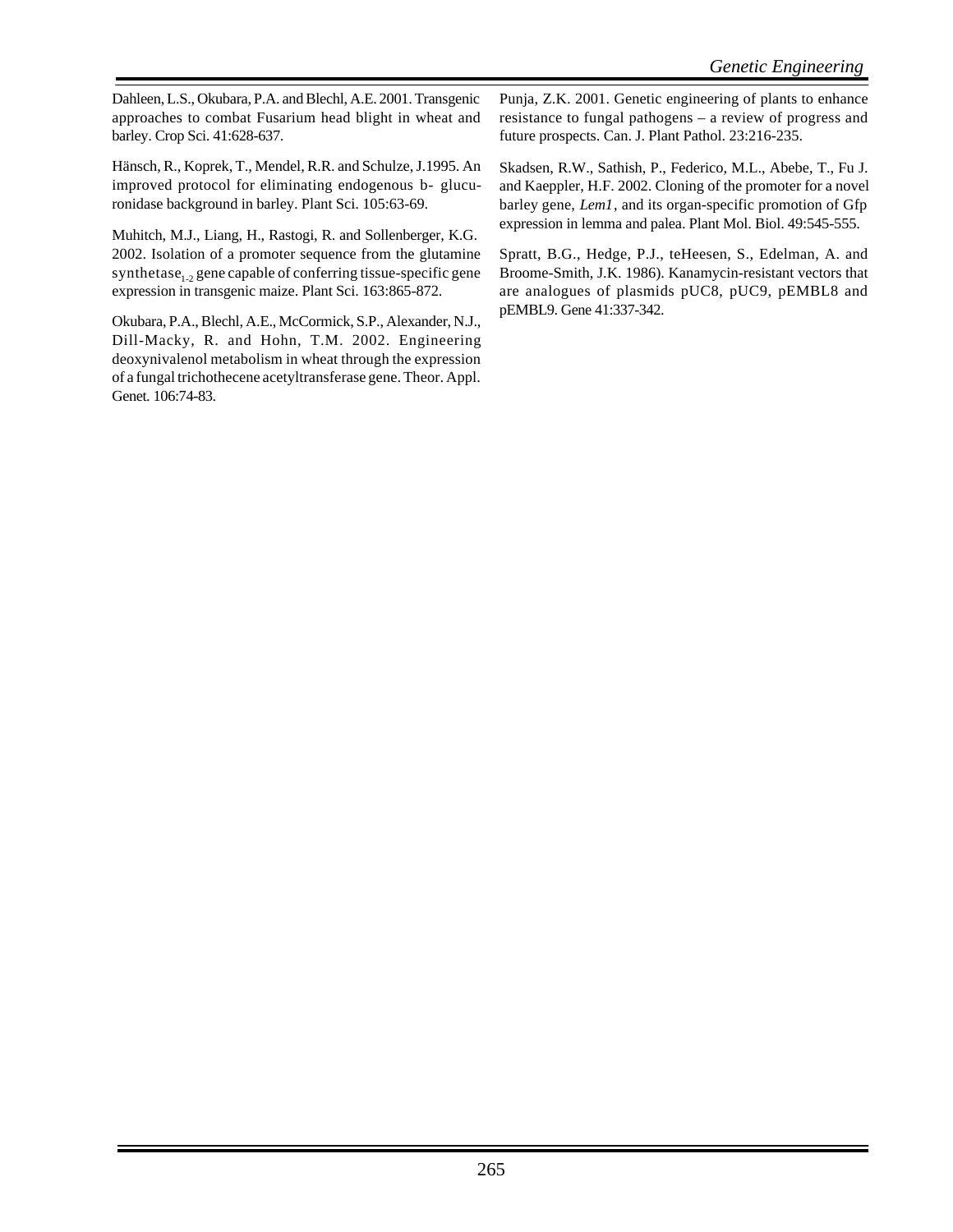

**Figure 1.** Activity of the *GS* promoter in developing florets and seeds in transgenic wheat. (*GUS activity visible in color photographs is indicated by* arrows.) **A** No GUS activity was observed in a young ovary and anthers. **B** GUS activity in a maturing ovary in a spikelet after pollination. There was no staining in the outer floral organs. **C** GUS activity in the pericarp. **D** and **E** No *uidA* expression was detected in immature embryos. **F** GUS activity in the scutellum of a mature embryo.



**Figure 2.** Activity patterns of the barley *Lem1* and maize UBI promoters during development of wheat florets and grain. Reporter gene expression was monitored in stable wheat transformants carrying Lem1::GFP and UBI::GUS, either by direct fluorescence (GFP) or by histochemical staining (GUS). Each panel shows developing florets and seeds from non-transformed plants under UV light (*left*) and GFP fluorescence (*center*) and GUS activity (*right*) in the same type of specimens from transgenic plants. (*GFP fluorescence is visible as very light areas. GUS activity visible in color photographs is indicated by* arrows.) **A** Florets at anthesis. Note the lack of GFP fluorescence in the outer floret organs of the control. **B** Developing kernels at a watery ripe stage. **C** Wheat grain at a soft dough stage. Note that the mature anthers and hairs of the caryopsis brush show strong autofluorescence under these conditions.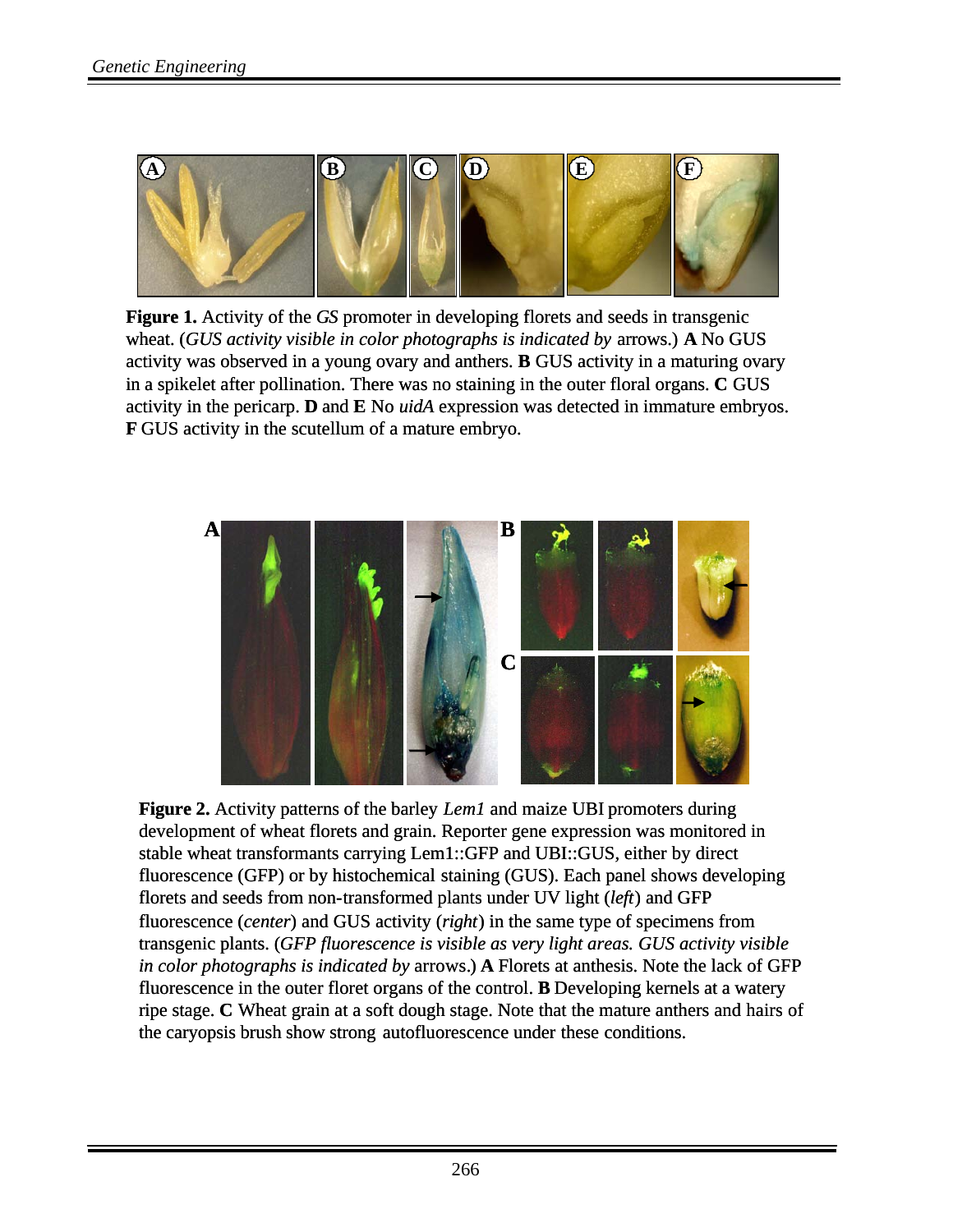

**Figure 3.** Activity of *Lem1* and UBI promoters during callus initiation and culture. Isolated zygotic wheat embryos 21 DAA were co-bombarded with Lem1::GFP and UBI::GUS. **A** GUS activity in an embryo 2 h after bombardment (*dark spots)*. **B** Expression of *gfp*10 h after bombardment *(lighter spots).* **C** GFP fluorescence in a callus after one week of culture on the recovery medium. **D** The callus shown in Fig. 3C after staining for GUS activity.



**Figure 4.** Linear diagrams of the cloning vectors. **A** The plasmid pBGS9Lem1 features the barley *Lem1* promoter and nopaline synthase terminator (NOS). **B** The plasmid pBGS6Lem1ADH1 contains the *ADH* first intron inserted between the promoter and NOS. The unique *Eco*RV (**A**) and *Sma*I (**B**) sites were created to facilitate insertion of any coding region as a blunt-ended fragment. The locations of some other restriction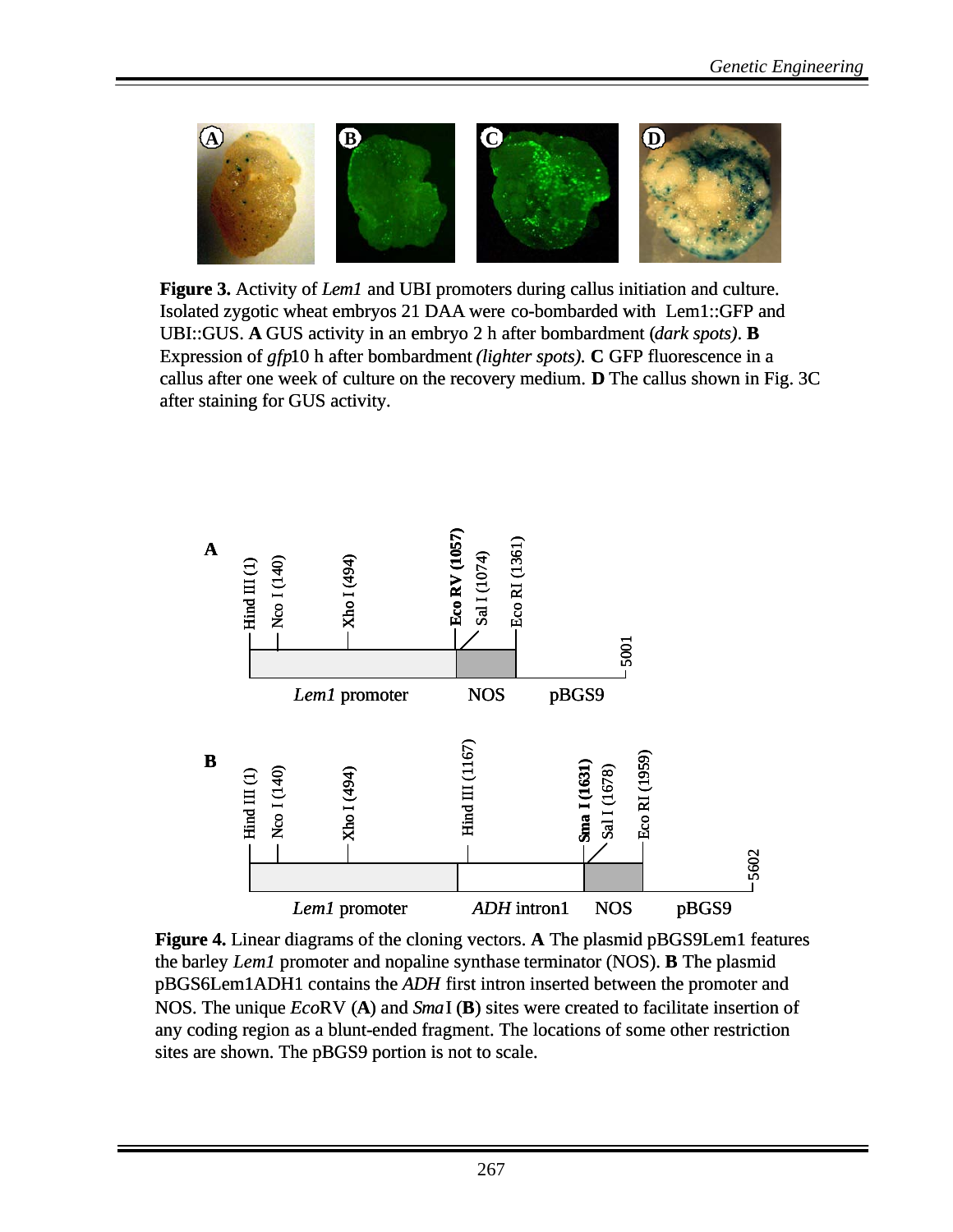# COMBINED EXPRESSION OF CANDIDATE ANTI-*FUSARIUM* GENES IN WHEAT SPIKELETS M. Somleva\* and A. Blechl

USDA-ARS, Western Regional Research Center, Albany, CA 94710, USA \*Corresponding Author: PH (510) 559-5673; E-mail: msomleva@pw.usda.gov

### **ABSTRACT**

Fusarium head blight (FHB) or scab is one of the most destructive diseases of wheat, causing significant reductions in grain yield and quality. Although partial resistance has been identified in wheat varieties, no sources of immunity to *Fusarium* have yet been found. Genetic engineering is a promising method to create new sources of wheat germplasm with host plant resistance to scab. Expression of genes conferring resistance to FHB in wheat is desired in the glume and lemma, because these organs comprise the outer most protective barrier encasing the reproductive organs. Our objectives were to 1) introduce genes encoding recombinant antifungal proteins into bread wheat, *cv.* Bobwhite and 2) characterize their expression in *in vitro* cultures and stable transformants. A cloning vector carrying the barley *Lem1* gene promoter was constructed. We have previously shown that the *Lem1* promoter is active in wheat florets from anthesis to the soft dough stage of kernel development, making it an excellent candidate for targeting antifungal gene expression to the path of *Fusarium* invasion. Coding regions of genes selected for their ability to induce an array of naturally occurring plant defense mechanisms – the *Aspergillus* glucose oxidase gene and two barley peroxidase genes, *Prx7* and *Prx8 -* were fused to *Lem1* and introduced into wheat immature embryos by particle bombardment. Functional analyses of the expression cassettes were performed by transient assays. The activities of the transgeneencoded proteins were studied in spike tissues of primary transformants and their progeny using enzyme assays. The employed *in situ* methods revealed that the recombinant peroxidases were present in the organs surrounding the developing floret at anthesis, but not in the developing grain.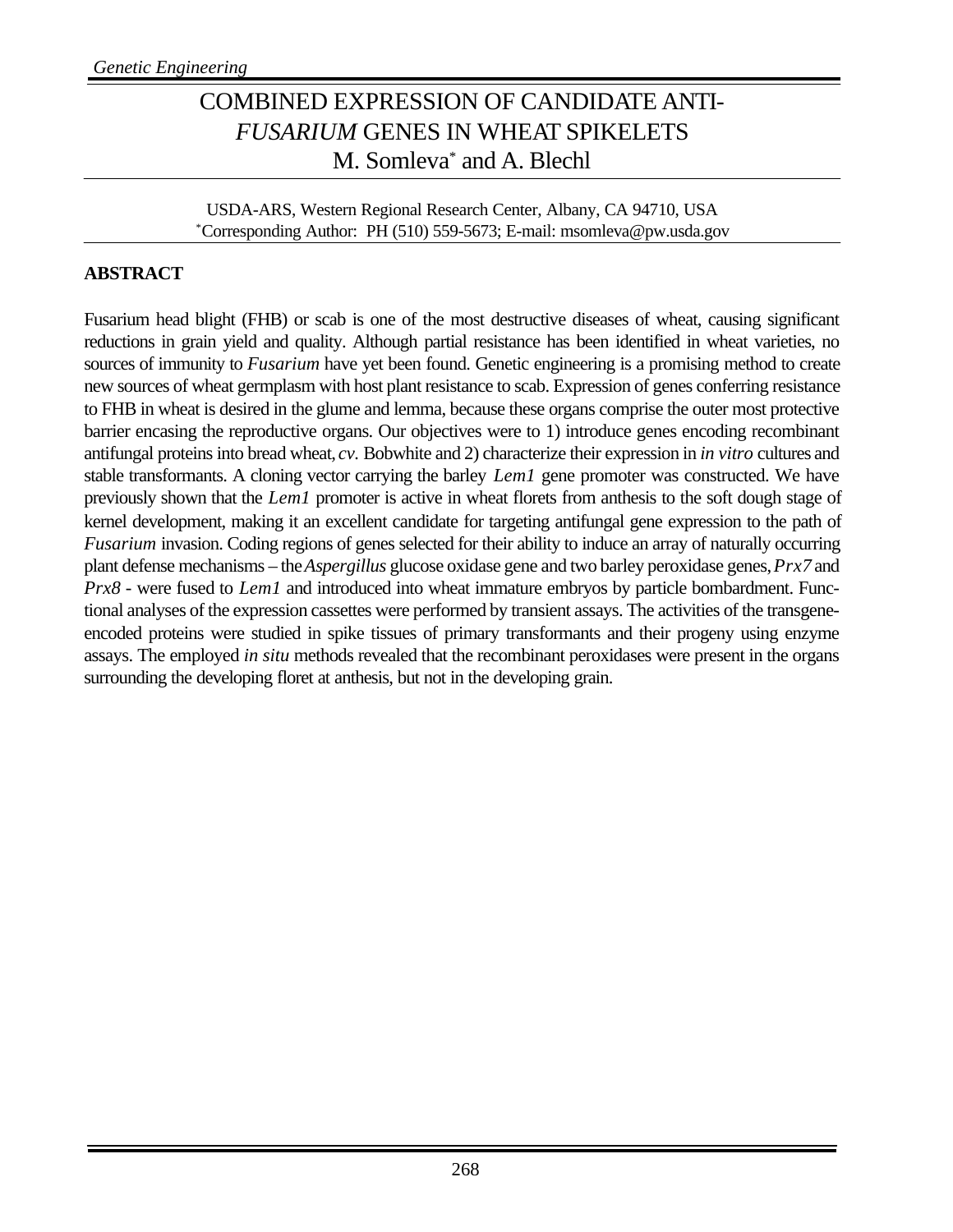# EXPRESSION PATTERNS OF CHITINASE AND THAUMATIN-LIKE PROTEINS IN THREE TRANSFORMATION EVENTS OF BARLEY (*HORDEUM VULGARE* CV. CONLON) D.J. Tobias<sup>1\*</sup>, C. Pritsch<sup>1</sup>, L.S. Dahleen<sup>2</sup> and A.K. Jha<sup>1</sup>

<sup>1</sup>Department of Plant Sciences, North Dakota State University; and <sup>2</sup>Cereal Crops Research Unit,USDA-ARS NCSL, Fargo, ND 58105, USA \*Corresponding Author: PH: (701)239-1345; E-mail: dennis.tobias@ndsu.nodak.edu

#### **OBJECTIVE**

To analyze the protein expression patterns in barley transformed with two antifungal genes.

#### **INTRODUCTION**

Fusarium head blight (FHB), predominantly caused by *Fusarium graminearum*, is a devastating disease in cereal grains including barley. Resistant sources available to plant breeders are multigenic and provide only partial protection from FHB. Resistance to FHB might be achieved by overexpressing pathogenesisrelated (PR) proteins that degrade structural components of the fungal pathogen. Currently, there are no reports of barley genotypes that are highly resistant to FHB. Combinations of antifungal and antitoxin genes are likely to offer a greater degree of resistance than transgenic plants containing single genes. Delayed FHB development has been reported in transformed spring wheat overexpressing *tlp* (Chen et al. 1999), and in plants co-expressing chitinase and glucanase genes (Zhu et al. 1994, Jongedijk et al. 1995, Anand et al. 2003), demonstrating the potential role of antifungal proteins against FHB. The *tlp* is a membrane permeabilizing protein while *chi* catalyzes the degradation of chitin, a cell wall component of most filamentous fungi. Previously, the barley malting cultivar Conlon was transformed with two antifungal genes, *chi* and *tlp* by particle bombardment (Dahleen and Manoharan 2003) and 58 plants from three transformation events were obtained and analyzed for transgene integration and expression. In the the present report,  $T_3$  progenies from the three transformation events were further analyzed for chitinase (*chi*) and thaumatin-like protein (*tlp*) expression in both leaf and spike tissues.

#### **MATERIALS AND METHODS**

*Transformation and regeneration* - Immature embryos from the malting cultivar Conlon (two-rowed barley) were cultured on callus induction medium (Dahleen and Bregitzer 2001) and transformed with the antifungal genes, *chi* and *tlp,* by particle bombardment (Lemaux et al. 1996). Plasmids used for co-bombardment, pAHRC-*tlp* harboring the *tlp* gene and pAHG11 containing the *chi* gene, were provided by Dr. S. Muthukrishnan (Kansas State Univ.). Both plasmids contain the *bar* gene for bialaphos selection. The *tlp* and *chi* genes are under the control of the maize *ubil* promoter and terminated by *nos*. Transgenic plants were regenerated as described by Manoharan and Dahleen (2002).

*T3 progeny analyses* - DNA from leaf and spike tissues was prepared using a modified CTAB method. PCR was carried out to determine the presence of *chi* and *tlp* genes in homozygous transgenic materials. PCR products were separated by agarose gel (1%) electrophoresis. Southern hybridization was carried out to confirm the *chi* or *tlp* transgene integration pattern in the three events. Genomic DNA was digested with *Hin*dIII, electrophoresed on a 1% agarose gel and transferred onto Hybond N+ membrane. Probes used were full length inserts (both 1.1 kb) released from the plasmids by *Bam*HI/*Hin*dIII (*chi*) or *Pst*I (*tlp*) digests and labeled with 32P dCTP using the Redi-Prime Labeling Kit (Amersham Pharmacia, Buckinghamshire, England). Total soluble protein was prepared from young leaf and spike tissues of transgenic and control plants. Western analyses were conducted using the Immun-Blot Colorimetric Assay (Bio-Rad, Hercules, CA). Antibodies for *tlp* and *chi* were provided by Dr. R. Skadsen (USDA-ARS, Madison, WI) and Dr. S.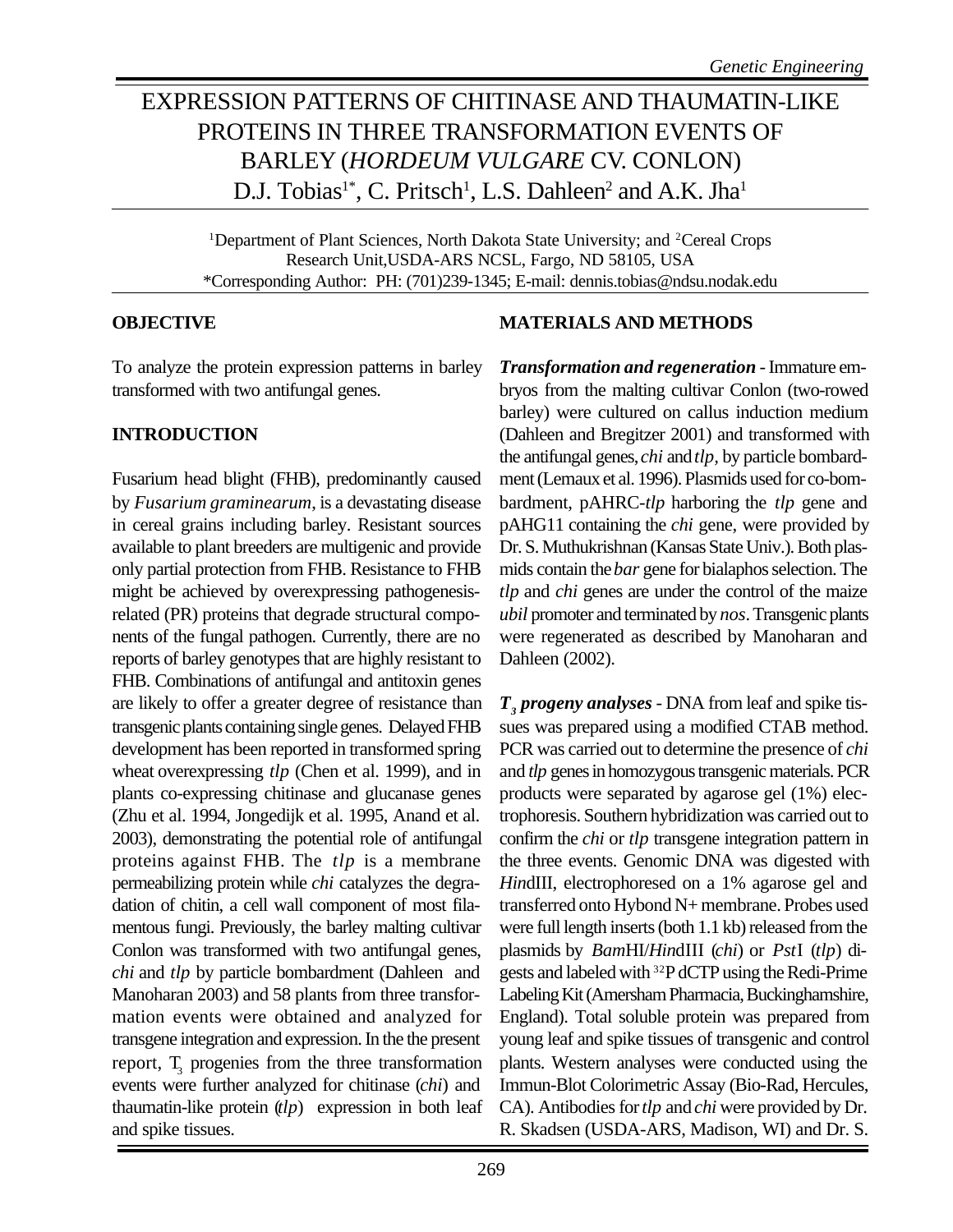Muthukrishnan (Kansas State Univ.), respectively. Reverse-transcriptase (RT)-PCR was conducted using the One Step RT-PCR System with Platinum Taq DNA polymerase (Invitrogen).

### **RESULTS AND DISCUSSION**

PCR analysis for  $\mathit{tlp}$  on the  $T_3$  progenies of three transformation events (Events 1, 2 and 3) was in agreement with the previous report of Dahleen and Manoharan (2003). All transgenic events showed the presence of the *tlp*. While *chi* was detected in Event 2, PCR detection of *chi* in Events 1 and 3 was not consistent (data not shown). Southern hybridization was carried out to confirm the transgene integration pattern in the three events. All transgenic lines tested from each event were found positive for *tlp* but only Event 2 showed stable integration of the *chi* transgene (Fig. 1).

Previous Western analysis of  $T_2$  plants from three transformation events (Dahleen and Manoharan 2003) suggested that both transgenes were silenced in two events (Events 1 and 3). Our present results confirmed the presence of a 26 kD rice *chi* in Event 2 leaves and spikes that was not detected in transgenic lines from the other two events (Fig. 2a). Aside from a 35-kD putative barley *chi* found in leaves from all transgenic plants and the wildtype, other chitinase bands of 25 and 31 kD were detected. Although the 35-kD *chi* band found in leaves was also detected in Event 2 spikes, a smaller band (ca. 34 kD) was present in Events 1 and 3 spikes (Fig. 2b). In all three events including the non-transgenic Conlon spikes, at least one band of *chi* close to 25 kD was present.

The expected 23-kD protein of the rice *tlp* was highly expressed in Event 2 leaves but had lower levels in spikes of the other two events (Fig. 2c). In spikes (Fig. 2d), a native *tlp* of approximately 23 kD is expressed in wildtype Conlon and transgenics, which comigrates with the rice *tlp*, making transgene expression levels difficult to determine. A putative 24-kD protein native to barley as well as smaller proteins ranging from 13 to 18 kD were detected in leaves and spikes of all transgenic events and the wildtype.

It is possible that the bands detected in leaves or spikes other than the 26 kD rice *chi* or 23 kD rice *tlp* could be either isoforms that are native to barley or could have been derived by proteolytic processing. To further analyze the differential protein expression and isoforms in leaf and spike tissues of transgenic and wildtype Conlon, isoelectric focusing gel electrophoresis is currently underway. Northern blot analyses are being used to confirm the mRNA expression level of *chi* and *tlp* in all transformation events using gene specific probes. Initial RT-PCR showed *chi* transcripts in leaves for all events (data not shown) which could be due to the presence of another chitinase endogenous to barley since the primer pairs amplify a short (372 bp) region of the gene that contains 240 bases having 84% sequence similarity with a barley (cv. NK1558) chitinase gene. RT-PCR analyses are being conducted using pertinent primer pairs to discriminate rice *chi* and *tlp* transcripts from corresponding transcripts that are endogenous to barley. Work is underway to optimize conditions for isoelectric focusing and RT-PCR.

### **ACKNOWLEDGEMENT**

This material is based upon the work supported by the U.S. Department of Agriculture. This is a cooperative project with the U.S. Wheat & Barley Scab Initiative.

### **REFERENCES**

Anand, A., T. Zhou, H.N. Trick, B.S. Gill, W.W. Bockus and S. Muthukrishnan. 2003. Greenhouse and field testing of transgenic wheat plants stably expressing genes for thaumatin-like protein, chitinase and glucanase against *Fusarium graminearum*. J. Exp. Bot*.* 54: 1101-1111.

Chen, W.P., P.D. Chen, D.J. Liu, R. Kynast, B. Friebe, R. Velazhahan, S. Muthukrishnan and B.S. Gill. 1999. Development of wheat scab symptoms is delayed in transgenic wheat plants that constitutively express a rice thaumatin-like protein gene. Theor. Appl. Genet. 99: 755-760.

Dahleen, L.S. and P. Bregitzer. 2001. An improved media system for high regeneration rates from barley immature embryoderived callus of commercial cultivars. Crop Sci. 42: 934-938.

Dahleen, L.S. and M. Manoharan. 2003. Transformation of barley with two antifungal genes. In Vitro 39:36-A.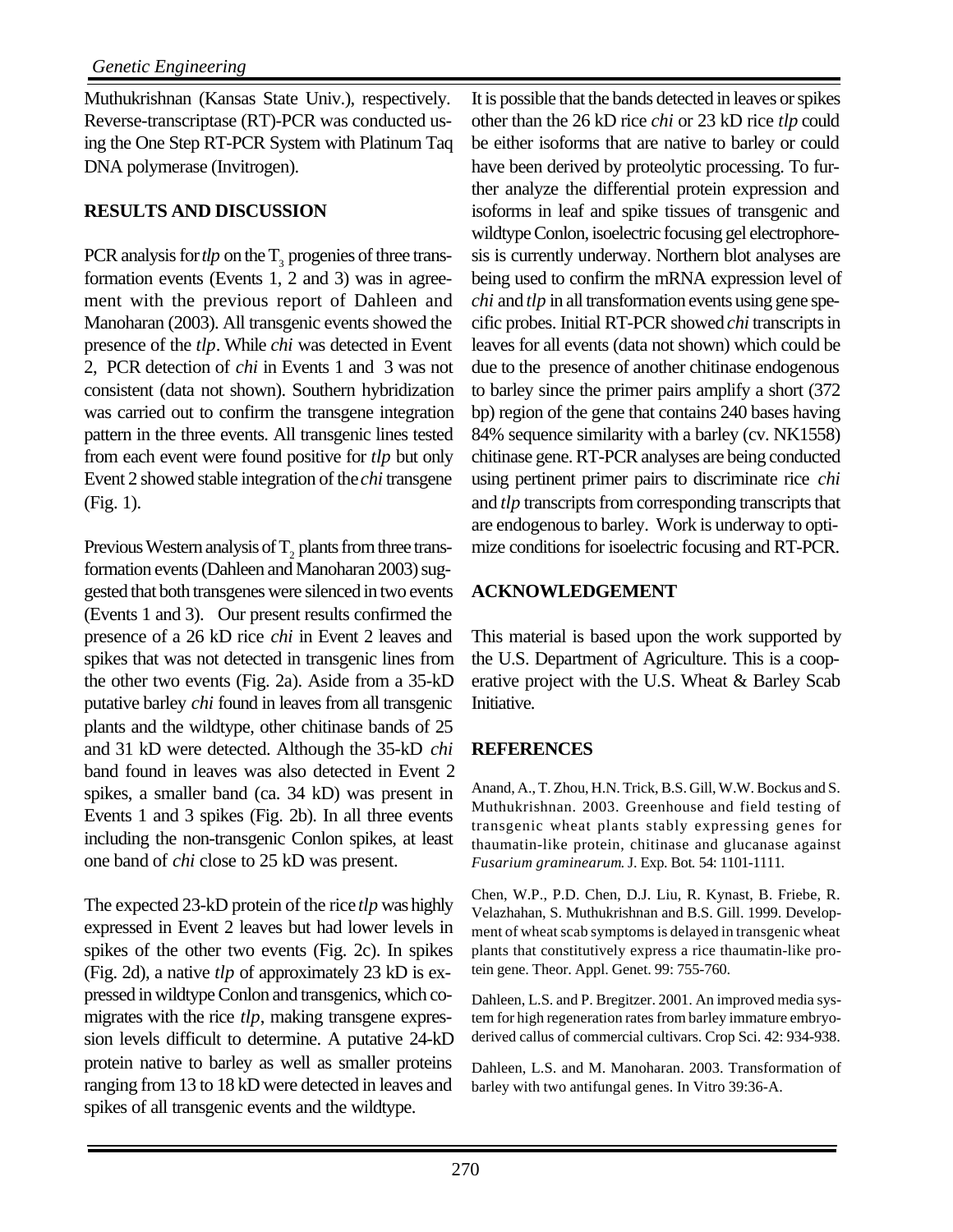Jongedijk, E., H. Tigelaar, J.S.C. Van Roeckel, S.A. Bres-Vloemans, I. Dekker, P.J.M. Van den Elzen, B.J.C. Cornelissen and L.S. Melchers. 1995. Synergistic activity of chitinases and ²-1,3-glucanases enhances fungal resistance in transgenic tomato plants. Euphytic*a* 85:173-180.

Lemaux, P.G., M.J. Cho, J. Louwerse, R. Williams and Y. Wan. 1996. Bombardment-mediated transformation methods of barley. Bio-Rad US/EG Bull*.* 2007: 1-6.

Manoharan, M. and L.S. Dahleen. 2002. Genetic transformation of the commercial barley (*Hordeum vulgare* L.) cultivar Conlon by particle bombardment of callus. Plant Cell Reports 21: 76-80.

Zhu, Q., E.A. Maher, S. Masoud, R.A. Dixon and C.J. Lamb. 1994. Enhanced protection against fungal attack by constitutive expression of chitinase and glucanase genes in transgenic tobacco. Bio/technology 12:807-812.



**Figure 1.** Southern analysis confirming the integration of (a) *chi* gene only in Event 2 (b)  $tlp$  in all three transformation events. Thirty  $\mu$ g of genomic DNA was loaded per langle chi = wildtype Conlon DNA plus 250 pg chi (1.1 kb); tlp = wildtype Conlon DNA plus pg tlp  $(1.1 \text{ kb})$ ;  $+$  = positive control DNA; C = wildtype Conlon DNA.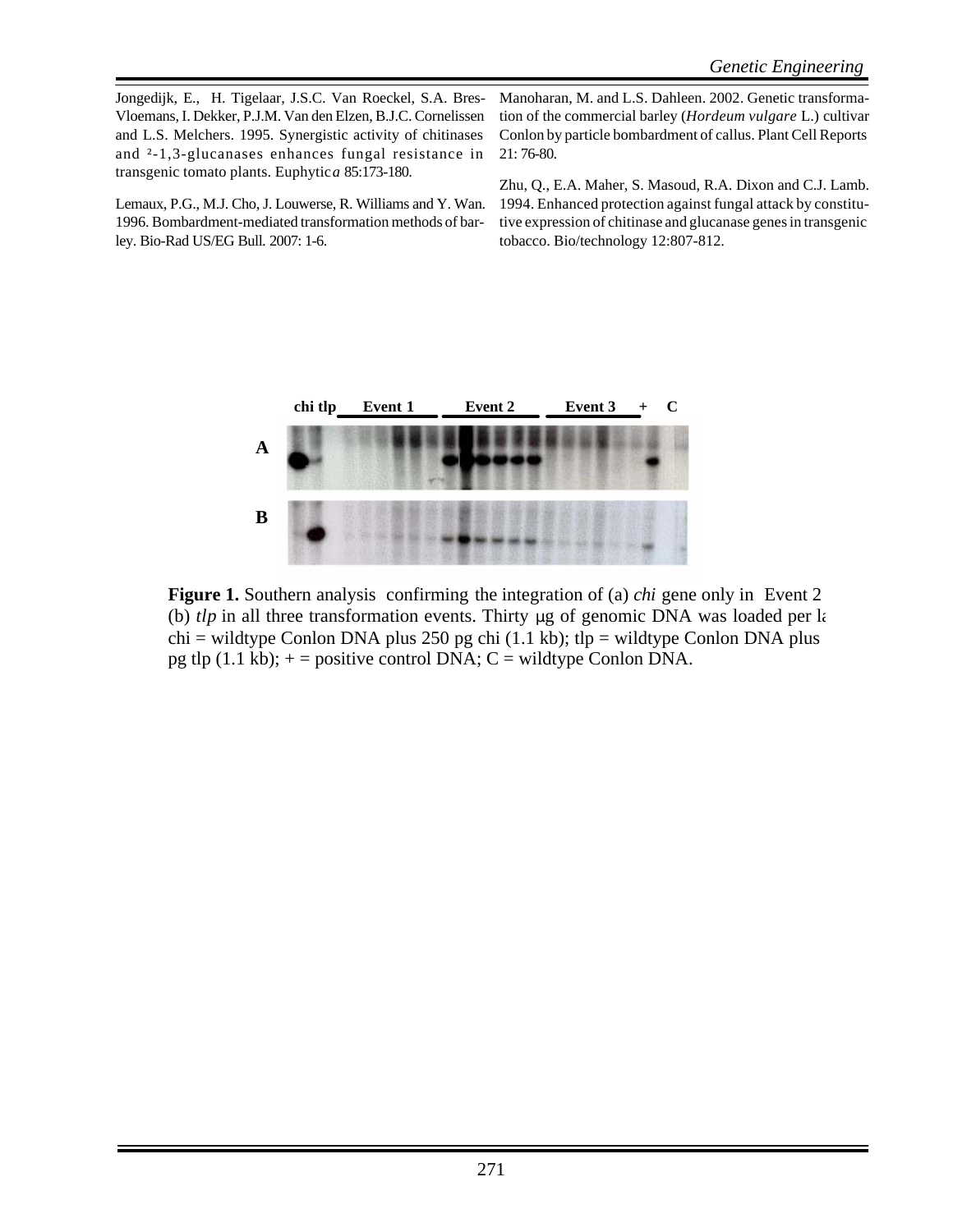

**Figure 2.** Western blots showing the 26-kD rice *chi* protein in (a) leaves and (b) spikes of Ever (E2) plants which was not present in Events 1 and 3 (E1, E3) transgenic and in wildtype Conlon 23-kD rice *tlp* protein was highly expressed in (c) leaves and (d) spikes of all Event 2 plants but a similar band was detected in Events 1 and 3 plants. Fifteen μg of total soluble protein was loade per lane.  $+L =$  leaf, positive control;  $Cl =$  wildtype Conlon leaf;  $Cs =$  wildtype Conlon spike.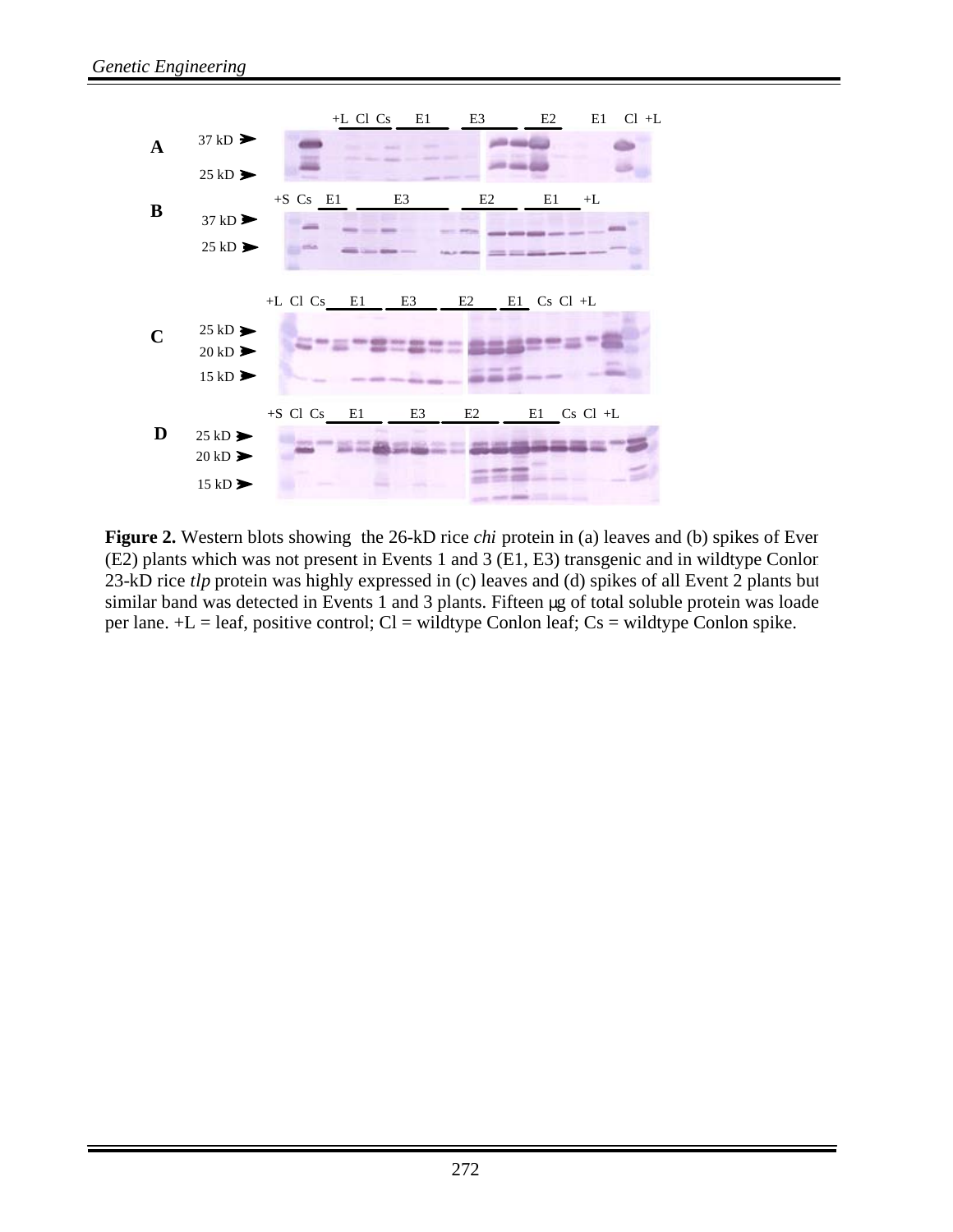# TOWARDS HIGH RESOLUTION TWO-DIMENSIONAL GEL ELECTROPHORESIS OF FHB INFECTED WHEAT SPIKE PROTEINS USING A PROTEIN FRACTIONATOR AND NARROW PH RANGE GELS Wenchun Zhou\* , François Eudes, André Laroche and Denis Gaudet

Research Centre, Agriculture and Agri-Food Canada, 5403 1<sup>st</sup> Ave. S., Lethbridge, AB T1J 4B1, Canada \*Corresponding Author: PH: (403) 317-2269; E-mail: zhouw@agr.gc.ca

#### **OBJECTIVES**

To enhance resolution of two-dimensional gel electrophoresis (2-D GE) and to improve detection of low abundant proteins in wheat spikes.

### **INTRODUCTION**

Identification of proteins related to different phenotypes has been carried out in an extensive range of biological tissues since the mid 1970s' with the development of gel electrophoresis. Proteomics is the systematic analysis of the protein expression in a tissue, cell, or subcellular compartment. Ultimately, a proteome analysis should include most if not all the proteins from a biological sample. Two-dimensional gel electrophoresis (2-D GE) is the backbone technique of current proteomics because it enables to simultaneously separate complex mixtures of thousands of proteins that can be found in common biological samples. 2-D GE of proteins with broad range immobilized pH gradient (IPG) gel strips such as pH4-7 and pH3-10 is commonly used for displaying proteins A major setback of wide range IPGs is their limitation in visualizing less abundant proteins and in resolving proteins with either similar pI or molecular weight (Hoving et al., 2002). To enhance resolution and improve detection of low abundant proteins in wheat spikes, proteins extracted from wheat spikes were fractionated with a Zoom Fractionator prior to 2-D GE and then narrow range IPG gel strips with pH ranges matching that of each fraction of proteins were used for isoelectric focusing (IEF) before size separation.

### **MATERIALS AND METHODS**

**Plant materials -** Wangshuibai, a Fusarium head blight resistant landrace from Jiangsu, P. R. China, was used in this study. Growth and inoculation of plants are described in the accompanying manuscript.

**Protein extraction** - Wheat spikelets inoculated with either H2O or *Fusarium graminearum* were removed from spikes with a pair of forceps. About 15 treated spikelets from different spikes (5-8) were mixed as one sample and were ground in pre-chilled mortar with liquid nitrogen. Finely ground powder was collected into 2 ml microcentrifuge tubes and weighed. One ml of  $10\%$  (w/v) trichloroacetic acid,  $0.05\%$  (v/v) 2mercaptoethanol in cold  $(-20^{\circ}C)$  acetone was added to 0.3g of ground tissue. The samples were incubated for 2 h at -20 $\rm{^{\circ}C}$  to precipitate proteins and then centrifuged for 20 min at 16,000 g. The pellet of precipitated proteins was washed with 1 ml cold acetone containing 0.05% v/v 2-mercaptoethanol several times until the pellet was colorless. A 10 min centrifugation at 16,000g was used to pellet the proteins after each wash. Pellets were dried under vacuum for 10 min, and the proteins were resuspended with 1 ml of rehydration buffer (5 M urea, 2 M thiourea, 2% CHAPS, 20 mM DTT, and 0.5% carrier ampholytes pH3-10 (Invitrogen, Carlsbad, CA 92008, USA) for 1 h. After centrifugation at 16,000g for 10 min, the supernatant was collected, and a 10ml sample was removed for protein assay. The remaining supernatant was stored at -80°C until protein fractionation. Protein concentration of samples was determined using bovine serum albumin with the Bradford method (Bradford, 1976).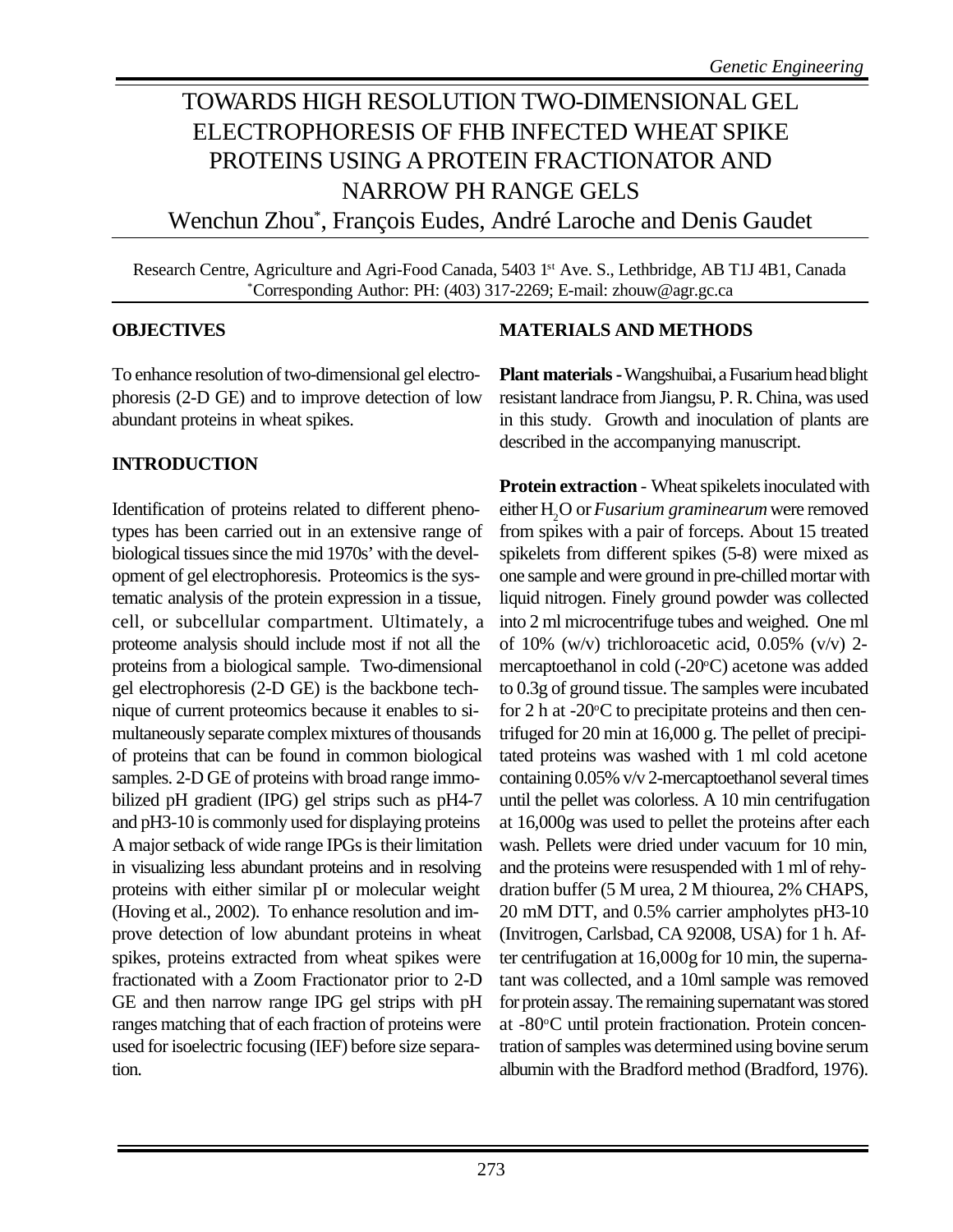**Protein fractionation -** A Zoom® IEF Fractionator from Invitrogen (Carlsbad, CA 92008, USA) was used to fractionate isolated protein samples into different pH range fractions on the basis of isoelectric points (Zuo and Speicher, 2000). Six Zoom® polyacrylamide disks with pH values of 3.0, 4.6, 5.4, 6.2, 7.0, and 10.0 were used to form five chambers with successive pH ranges within the fractionation unit. A total of 2 mg protein of was loaded in the five chambers and separation was conducted as described in the users' manual. After fractionation, the five individual protein samples were removed from the individual chambers and stored to -80°C until loaded on IPGs gels

### **Protein Isoelectric Focusing and SDS-PAGE -**

Fractionated samples were loaded on IPGs gel strips on 11 cm pH3-10 or pH 4-7 IPGs gel strips according to the users' manual (Bio-Rad Ltd.), electrofocused and separated on small format polyacrylamide gels (10X12cm) for separation of samples based on their molecular size. On occasion, two 7 cm narrow pH range IPGs were run on large format gel (20X20 cm) to permit side by side comparison of samples. Alternatively when fractionation was omitted,  $50 \mu$ g of solubilized proteins was mixed with 2 vol of rehydration buffer (6M urea, 2M thiourea, 2%CHAPS, 1% DTT and 0.5% ampholytes) and loaded on IEF gel strips according to the user's manual of the supplier. IEF was carried out according to the supplier's instruction. After IEF, the strips were either kept at -20ºC or directly used in SDS-PAGE. The strips were equilibrated in equilibration buffer I (6M Urea, 2% SDS, 0.05M Tris-HCl, (pH 8.8), 20% (w/v) glycerol, 2% (w/v) dithiothreitol) at ambient temperature for 15 min, and then in equilibration buffer II (6M Urea, 2% SDS, 0.05M Tris-HCl, (pH 8.8), 20% (w/v) glycerol, 2.5% (w/v) iodoacetamide) for another 15 min. After equilibration, the strips were positioned on top of the second-dimension gel and sealed with 1% agarose. SDS-PAGE was performed on 15% polyacrylamide gels. The small format gels were run for 1h at 200 V. The large format gels were run for 30 min at 30 mA followed by 60 mA for 6 h.

#### **RESULTS AND DISCUSSION**

#### **Efficient protein fractionation by ZOOM® IEF Fractionator**

About 2 mg protein extracted from spikes of Wangshuibai was applied on the ZOOM® IEF Fractionator. The 2D separation of fractionated samples on broad IPGs showed that wheat spikes contain a complex combination of polypeptides (Fig. 1A). Results showed that the ZOOM® IEF Fractionator was able to effectively separate this very complex mixture of proteins into several pH ranges as showed in Fig. 1B-E. Reproducible separation of complex protein samples into distinct liquid fractions was realized using this instrument. One disadvantage of ZOOM® IEF Fractionator apparent in our experiments was a protein loss of 40% during fractionation. This was likely due to an entangling of proteins in the polyacrylamide disks separating the different chambers.

#### **Enrichment of low abundant proteins on narrow pH IPGs gel strips**

The fractionated protein samples from Wangshuibai spikes were loaded on 7 cm IPGs gel strips with narrow pH ranges that were 0.1 unit wider than the pH ranges of each fraction at both ends. For example, 7 cm IPGs with pH range of 6.1 to 7.1 were used to load proteins in the fraction of pH 6.2 to 7.0, and two 7 cm IPGs were run on 20x20 cm PAGE in the second dimension (Fig.1F-G). Fractionation of protein samples using the ZOOM® IEF Fractionator enables enrichment for less abundant polypeptides (eg. spot #2 in Fig. 1F) thereby making them visually detectable. Spot 2 was not visible when 200 µg of whole protein sample was directly loaded on the same 11 cm IPG gel strips during the  $1<sup>st</sup>$  dimension separation (Fig. 1A). The fractionation protocol permitted the identification of differentially expressed proteins between FHB infected and H<sub>2</sub>O inoculated spikes such as spots #1 and 2 in Fig.1F-G.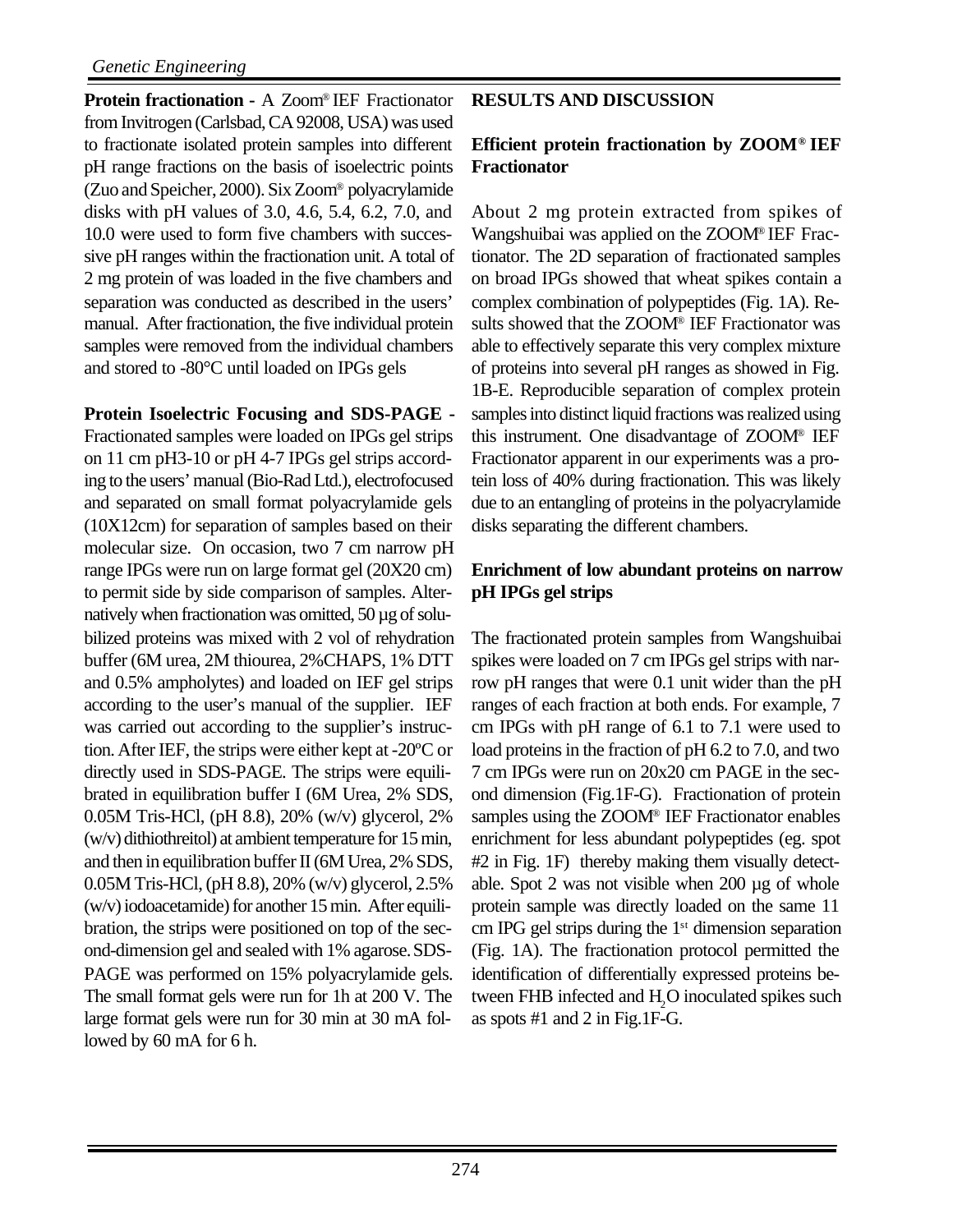In conclusion, the ZOOM® IEF Fractionator can separate wheat spike proteins into several fractions of different pH ranges. Narrow pH ranges IPGs matched with all fractions were available for 2D-GE analysis. Higher resolution of protein profiling, enrichment for less abundant proteins and identification of differentially regulated proteins were achieved in this experiment.

### **ACKNOWLEDGEMENT**

The research was funded in part by the Alberta Agricultural Research Funding Consortium awarded to FE. W. Zhou is an Agriculture and Agri-Food Canada Visiting Fellow.

### **REFERENCE**

Bradford, M. 1976. A rapid and sensitive method for the quantitation of microgram quantities of protein utilizing the principle of protein-dye binding. Anal. Biochem. 72: 248-254.

Hoving, S., Gerrits B., Voshol, H., Müller, D., Roberts, R., and van Oostrum J. 2002. Preparative two-dimensional gel electrophoresis at alkaline pH using narrow range immobilized pH gradients. Proteomics 2: 127-134

Zuo, X., and Speicher, D. 2000. A method for global analysis of complex proteomes using sample prefractionation by solution isoelectrofocusing prior to two-dimensional electrophoresis. Anal. Biochem. 284: 266-278.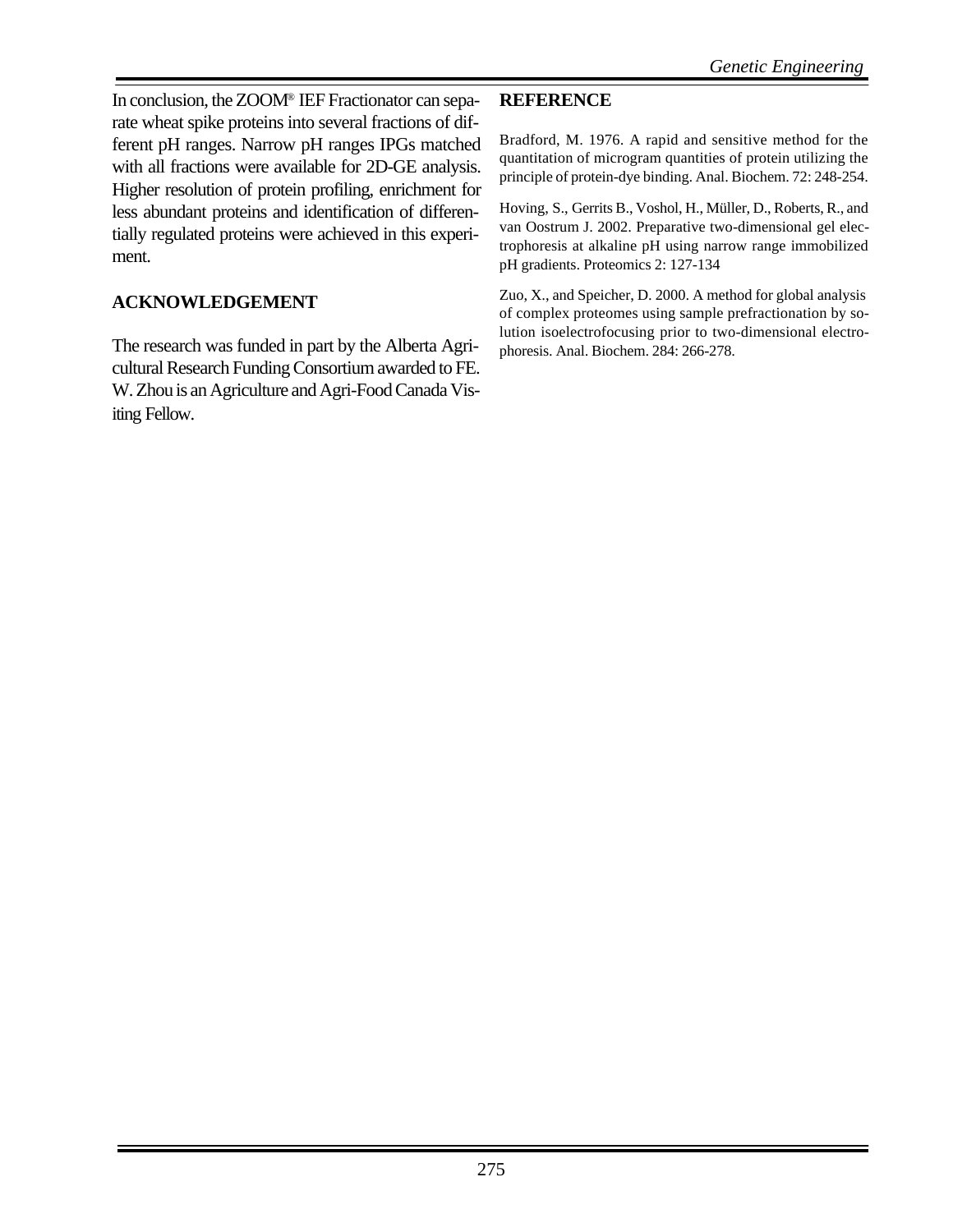

**Figure 1:** Two dimensional electrophoregrams of wheat spike protein samples. **A:** a whole protein extract  $(200 \mu g)$  separated directly on a 11 cm pH4-7 IPG gel strip in the first dimension; **B:** fractionated sample (10 µg) from pH3-4.6 range separated on a 11 cm pH3-10 IPG gel strips; **C:** fractionated sample (50 µg) from pH4.6-5.4 range separated on a 11 cm pH3-10 IPG gel strips; **D**: fractionated sample (50 µg) from pH5.4- 6.2 range separated on a 11 cm pH4-7 IPG gel strips;  $\bf{E}$ : fractionated sample (50  $\mu$ g) from pH6.2-7.0 range separated on a 11 cm pH4-7 IPG gel strips; **F:** fractionated protein (50 µg) from Wangshuibai spikes 3 days after control inoculation from pH6.2-7.0 range separated on a 7 cm pH6.1-7.1 IPG gel strip. **G:** fractionated protein (50 ug) from Wangshuibai spikes 3 days after inoculation with FHB pH6.2-7.0 range separated on a 7 cm pH 6.1-7.1 IPG gel strip. Arrow 1 indicates a protein only present on FHB infected spikes. Arrow 2 indicates one protein present only in  $H_2O$  inoculated spikes. Gels A to E were stained with SYPRO-Ruby while gels F and G were stained with silver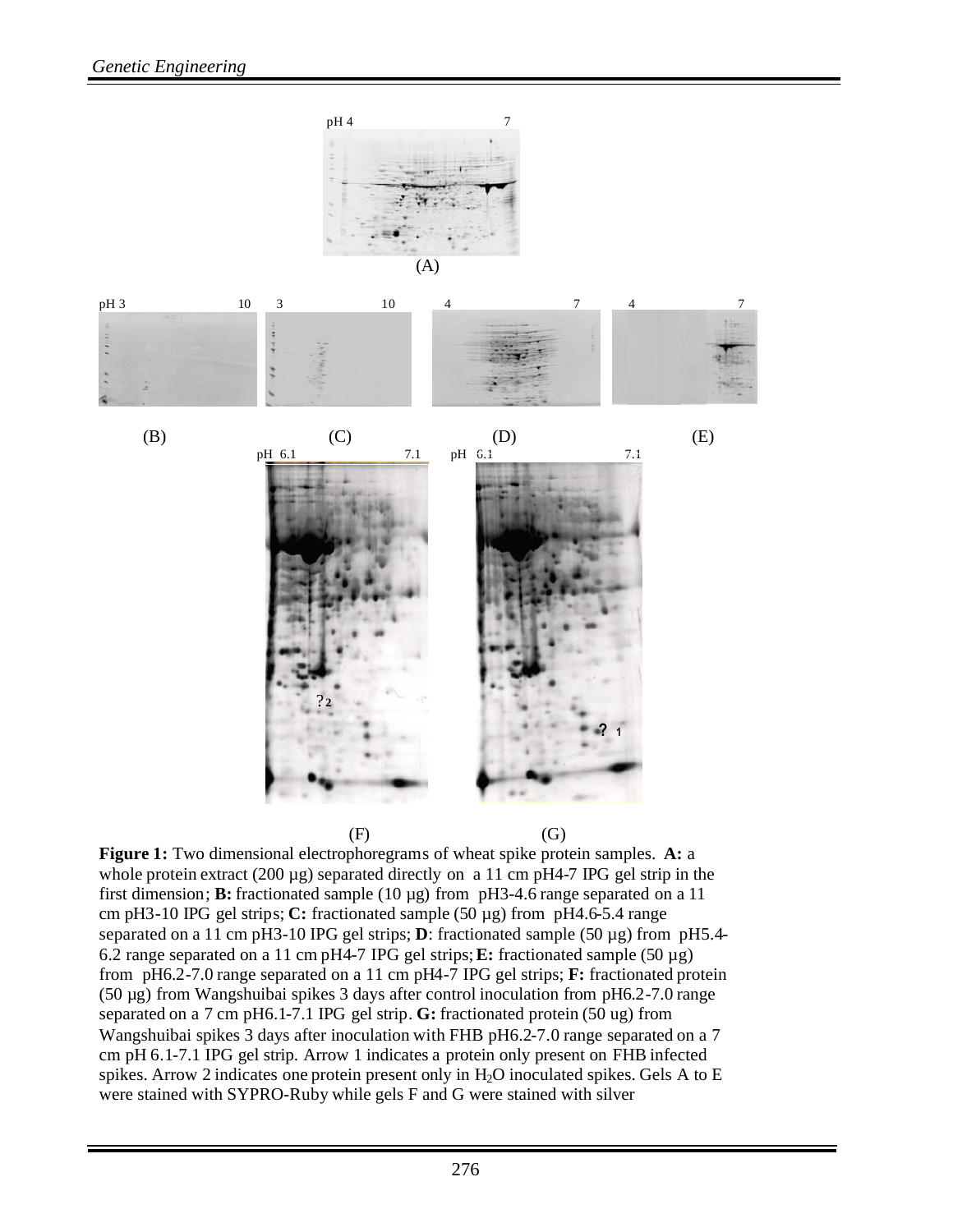# TWO-DIMENSION DIFFERENTIAL DISPLAY OF PROTEINS ISOLATED FROM FHB INFECTED AND HEALTHY SPIKES OF WANGSHUIBAI Wenchun Zhou\* , François Eudes, André Laroche and Denis Gaudet

Research Centre, Agriculture and Agri-Food Canada, 5403 1st Ave. S., Lethbridge, AB T1J 4B1, Canada \*Corresponding Author: PH: (403) 317-2269; E-mail: zhouw@agr.gc.ca

#### **OBJECTIVES**

To identify proteins responsive to FHB infection from spikes of Wangshuibai, a FHB resistant landrace from China.

### **INTRODUCTION**

Fusarium head blight (FHB) or scab, caused by *Fusarium graminearum* Schwabe, and sometimes by other *Fusarium* species, is a severe disease of *Triticum spp*. and *Hordeum vulgare*, causing significant reductions in yield and quality in many wheat production regions around the world (McMullen et al., 1997). Although the genetics of FHB resistance have been well documented and resistant cereal cultivars have been developed to minimize FHB impact, there is a limited understanding of the molecular mechanisms involved in plant resistance against the infection and spread of *Fusarium graminearum*.

Proteomics techniques provide an important tool to study mechanisms of plant resistance against biotic and abiotic stress. Using two-dimensional electrophoresis (2D-GE) and proteomics techniques, specific proteins have been shown to be differentially expressed in saltand heat-stressed wheat (Majoul et al., 2000, 2003; Ouerghi et al., 2000). One of the major advantages of this technique is that differentially expressed proteins can clearly and reproducibly be detected between sensitive vs. tolerant lines, or between infected (stressed) vs. uninfected (non-stressed) conditions. Proteins that are qualitatively or quantitatively different in their expression levels among treatments have a high likelihood of playing an important role in the response of the plant to a given stress. Further identification of these differentially expressed proteins by LC-MS/MS can provide powerful insight into the molecular mechanisms of resistance and underlying functions of these proteins in determining resistance or tolerance in plants.

#### **MATERIALS AND METHODS**

*Plant materials* **-** Wangshuibai, a Fusarium head blight resistant landrace from Jiangsu, P. R. China, was used in this study. Seeds of Wangshuibai were germinated in plastic trays filled with vermiculite. After seedlings emerged, plants were transferred to a vernalization chamber for 8 weeks at  $4^{\circ}$ C with a 16 hr photoperiod. Vernalized plants were transplanted into 15 cm pots and grown in a greenhouse. About 30 pots were placed randomly on a bench in a greenhouse maintained at 24°C with a 16 hr photoperiod (artificial lights were used to maintain light intensity over 300 watts/m<sup>2</sup> when it is necessary). The same water and fertilizer management were used for all materials during the entire growing period.

Wheat spikelets were inoculated with *F. graminarium* conidiospores or deionized water using two syringes on the morning when they were at the mid-anthesis developmental stage. About 1000 conidiospores in a volume of 10 µl were injected into two flowering florets of a spikelet. The same volume of deionized water was injected into flowering spikelets on a different plant to serve as a control. The inoculated spikelets were marked and the time and date of inoculation recorded. Inoculated plants were placed into a mist room immediately after inoculation. The humidity in the mist room was maintained at 90% using a computer controlled high-pressure mist system. The temperature in the mist room was  $24 \text{ °C}$  and with the same light intensity as in the growth room. Following inoculation, spikes were harvested by cutting with a pair of scissors 24 h, 48h and 72 h after inoculation Harvested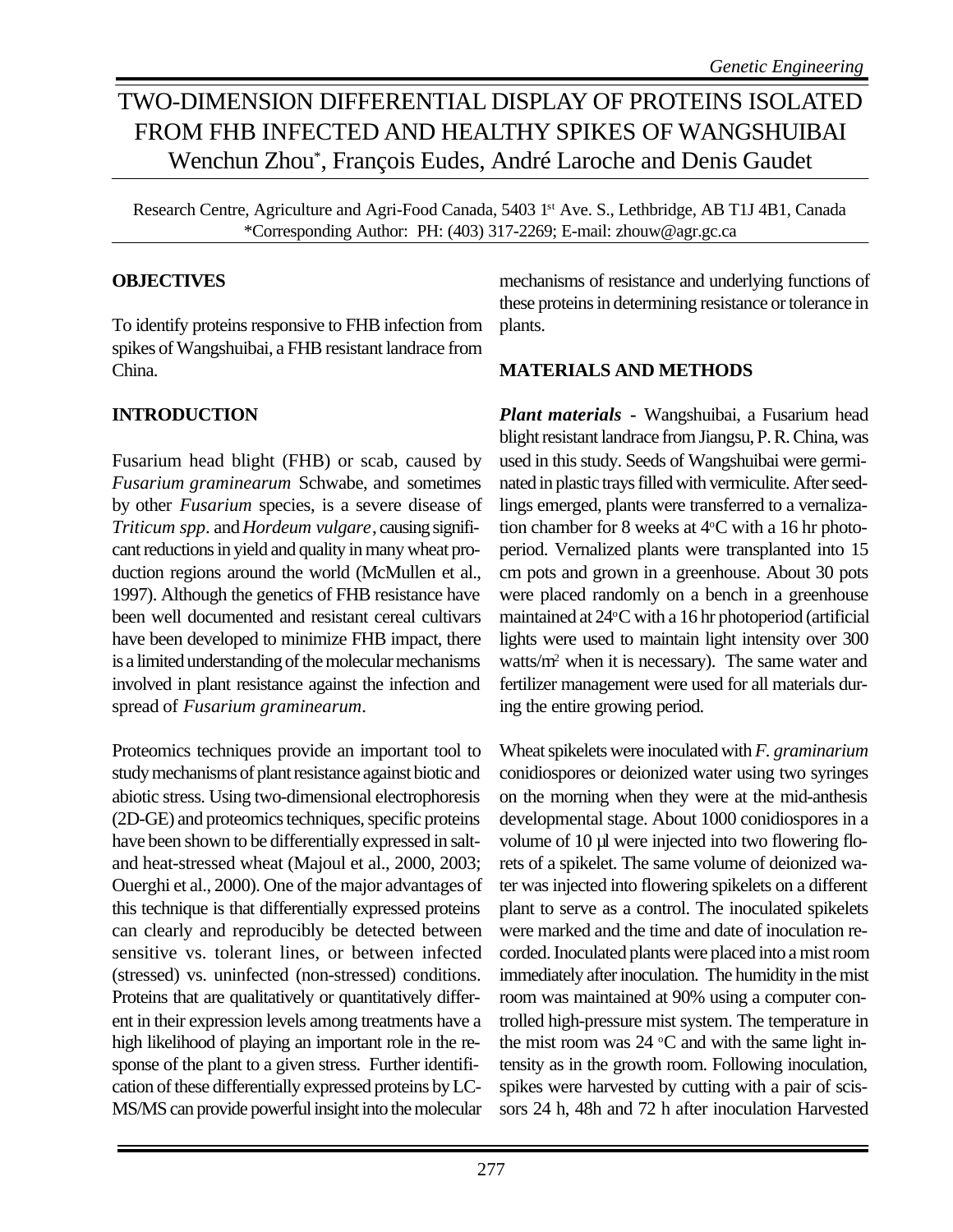spikes were immediately placed on ice, and were transferred into a -80°C freezer for storage until protein extraction.

*Protein extraction and quantitation -* Standard protein extraction and quantification methods described in the accompanying manuscript in these Proceedings were employed.

*Isoelectric focusing and SDS-PAGE -* A solubilised protein sample (150 -500µg) was mixed with rehydration buffer from Bio-Rad (Hercules, CA, USA) to a total volume of 350 µl was loaded and focused on 17 cm Bio-Rad Ready Gel Strips as described by the manufacturer's manual. For the second dimension separation, the strips were positioned on top of the second-dimension gel and sealed with 1% agarose. SDS-PAGE was performed on 15% polyacrylamide gels. The gels were run for 30 min at 30 mA followed by 60 mA for 6 h. Sample separation was repeated three times.

*Staining of PAGE gels -* Three staining methods were used in this experiment. The silver stainning method was used for analytical purpose. The SYPRO Ruby stain method was used for quantitative analysis. For preparative gels, Colloidal Coomassie Blue (CBB) G-250 was used. Induced and differentially regulated protein spots were excised from CBB stained gels for LC-MS/MS analysis.

### **RESULTS AND DISCUSSION**

### *2-DE display of proteins from spikes -*

The separation of protein samples from the spikes of Wangshuibai that were harvested 1-, 2-, and 3-days after inoculation with *F*. *graminearum* or water are shown on Fig. 1. Acidic proteins were displayed on immobilized pH gradient (IPG) gel strips pH range 4- 7, while basic proteins were displayed on IPG gel strips pH range 7-10. Collectively, these results represented proteins within pH range 4-10 that were extracted from wheat spikes. Analyses of results showed that under our conditions the 2-DE technique used was highly reproducible for proteins isolated from both FHB infected and healthy spikes.

*Proteins displayed differentially between healthy and FHB infected spikes* - Both qualitative and quantitative differences of protein expression were observed between healthy and FHB infected spikes on 3 time courses. In total, twelve protein spots ranging from 6 to 120 kilodaltons were detected only in proteins from FHB infected spikes. For example, two different protein spots from isolated spikes sampled 2- and 3-days after inoculation with FHB are shown in Fig. 2. More than twenty spots ranging in molecular size from 6 to 120 kilodaltons were also detected either as being up- or down-regulated following inoculation with FHB infection. These protein spots have been excised and we are waiting for the LC-MS/MS results to identify all these proteins with altered levels of expression caused by FHB infection.

The utilization of 2D-GE has enabled the reproducible identification of differentially regulated polypeptides and mass spectrophotometry results will permit protein identification whether these proteins originate from wheat or the pathogen and provide an indication of which biochemical pathways are involved following infection of the FHB wheat land race Wangshuibai.

### **ACKNOWLEDGEMENT**

The research was funded in part by the Alberta Agricultural Research Funding Consortium awarded to FE. W. Zhou is an Agriculture and Agri-Food Canada Visiting Fellow.

### **REFERENCE**

Majoul, T., Chahed, K., Zamiti, E., Ouelhazi, L., Ghrir, R., 2000. Analysis by two-dimensional electrophoresis of the effect of salt stress on the polypeptide patterns in roots of a salttolerant and a salt-sensitive cultivar of wheat. Electrophoresis 21: 2562-2565.

Majoul, T., Bancel, E., Triboi, E., Hamida, J. B., Branlard, G., 2003. Proteomic analysis of the heat stress on hexaploid wheat grain: characterization of heat-responsive proteins from total endosperm. Proteomics 3: 175-183.

McMullen, M., Jones, R., Gallenburg, D., 1997. Scab of wheat and barley: a re-emerging disease of devastating impact. Plant Dis. 81: 1340-1348.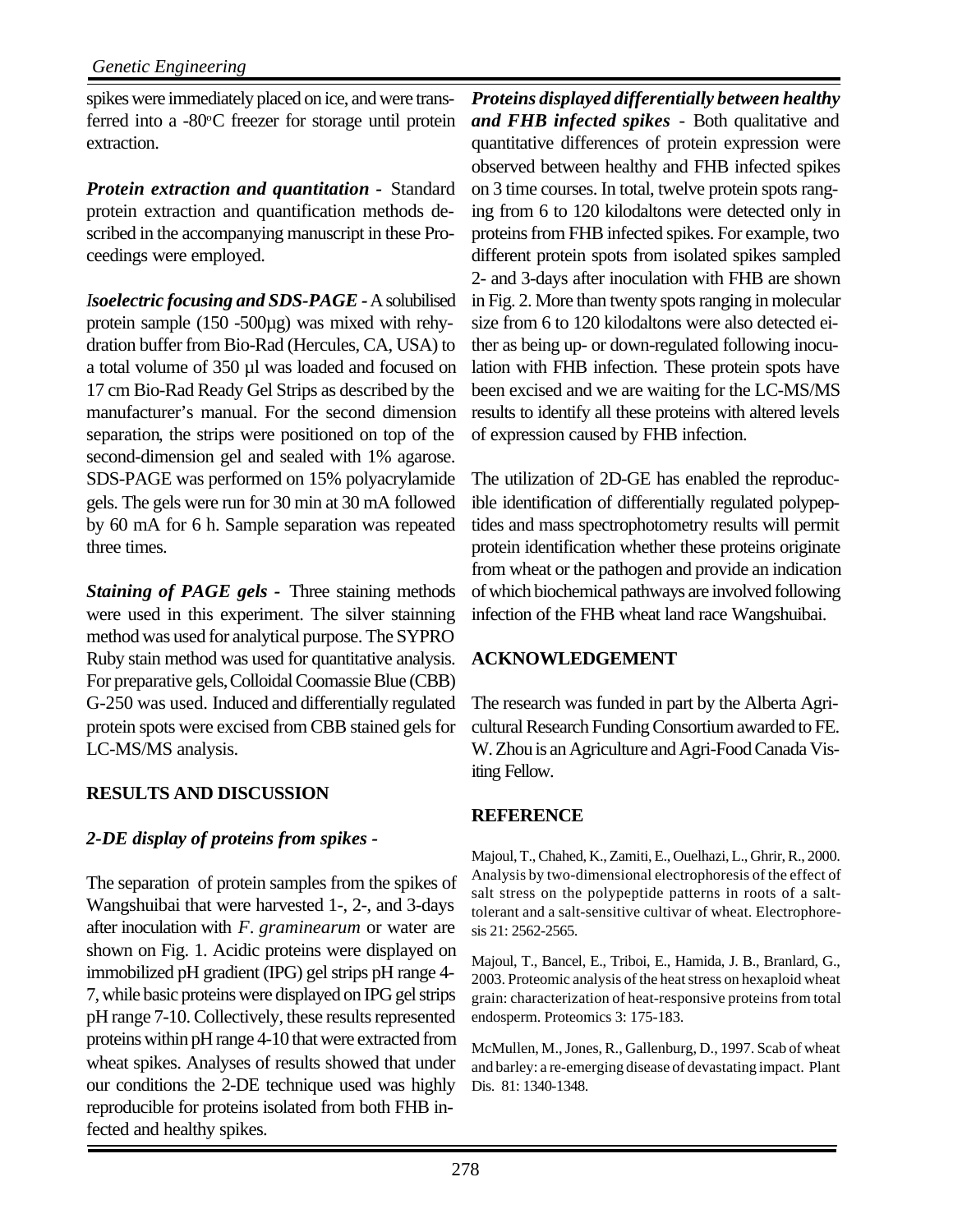Ouerghi, Z., Remy, R., Ouelhazi, L., Ayadi, A., Brulfert, J., 2000. Two-dimensional electrophoresis of soluble leaf proteins, isolated from two wheat species (*Triticum durum and Triticum aestivum*) differing in sensitivity towards NaCl. Electrophoresis 21: 2487-2491.

> 1- (A, B), 2-(C, D) and 3-day (E, F) after inoculation with *Fusarium graminearum* (B, D, F)or water (A, C, E). The small dashed box on 3-day after inoculation indicates the close-up region shown in Figure 2.

**A)** Wangshuibai 1-day after control inoculation **B)** Wangshuibai 1-day after FHB inoculation



#### **C)** Wangshuibai 2-day after control inoculation **D)** Wangshuibai 2-day after FHB inoculation







**Figure 1.** Two dimensional electrophoregrams of protein samples isolated from Wangshuibai wheat spike harvested